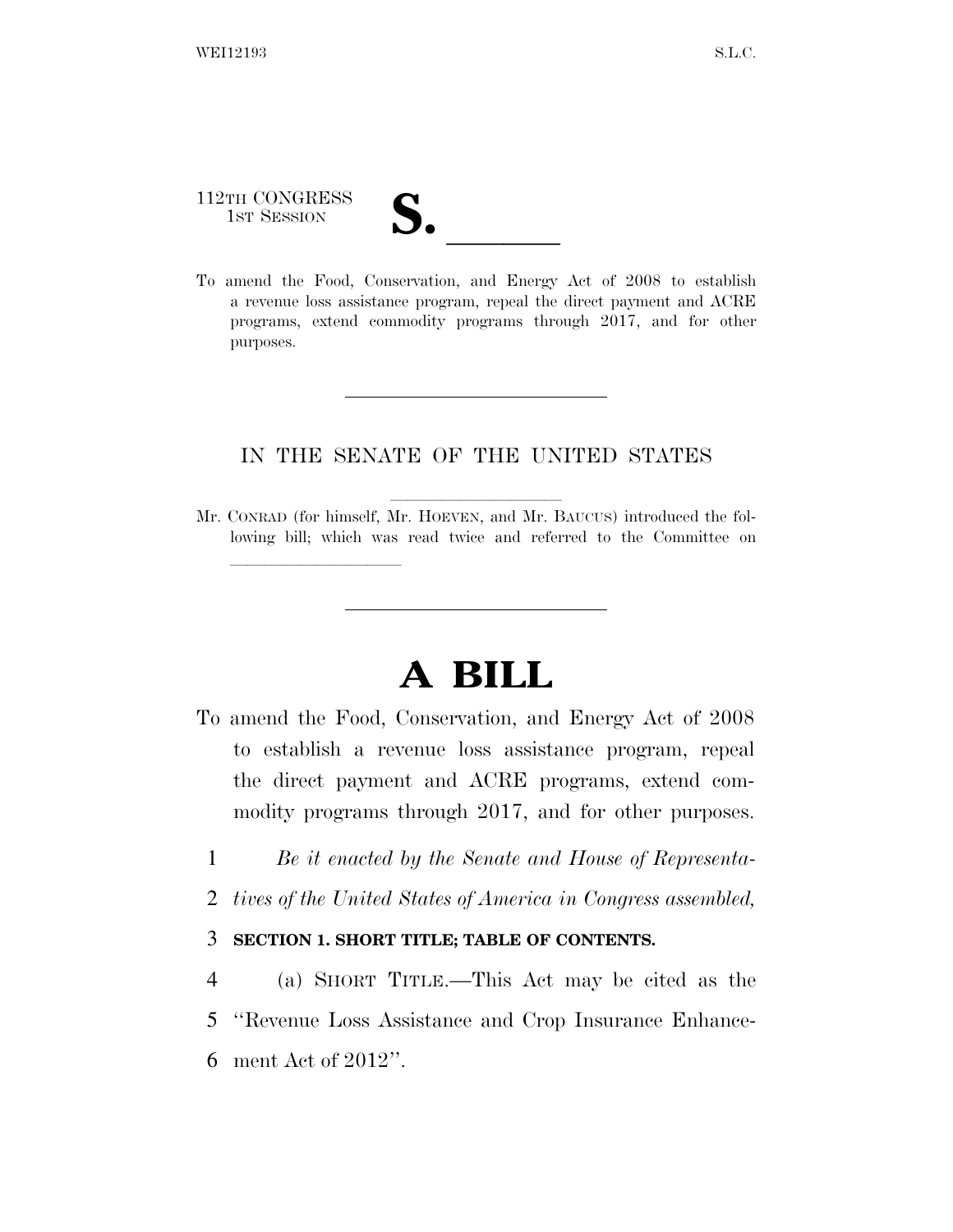| $\mathbf 1$ | (b) TABLE OF CONTENTS.—The table of contents of                                                                                                                                                                                                                                                                                                                                                                                                                                                                                                                                                      |
|-------------|------------------------------------------------------------------------------------------------------------------------------------------------------------------------------------------------------------------------------------------------------------------------------------------------------------------------------------------------------------------------------------------------------------------------------------------------------------------------------------------------------------------------------------------------------------------------------------------------------|
| 2           | this Act is as follows:                                                                                                                                                                                                                                                                                                                                                                                                                                                                                                                                                                              |
|             | Sec. 1. Short title; table of contents.<br>Sec. 2. Revenue loss assistance program and counter-cyclical program.<br>Sec. 3. Marketing assistance loans and loan deficiency payments.<br>Sec. 4. Extension of expiring authorities.<br>Sec. 5. Repeal of direct payment and ACRE programs.<br>Sec. 6. Supplemental coverage option.<br>Sec. 7. Catastrophic risk protection premium reduction.<br>Sec. 8. Adjustment in actual production history to establish insurable yields.<br>Sec. 9. Supplemental agricultural disaster assistance.<br>Sec. 10. Budgetary effects.<br>Sec. 11. Effective date. |
| 3           | SEC. 2.<br>REVENUE LOSS ASSISTANCE PROGRAM AND                                                                                                                                                                                                                                                                                                                                                                                                                                                                                                                                                       |
| 4           | COUNTER-CYCLICAL PROGRAM.                                                                                                                                                                                                                                                                                                                                                                                                                                                                                                                                                                            |
| 5           | (a) IN GENERAL.—Title I of the Food, Conservation,                                                                                                                                                                                                                                                                                                                                                                                                                                                                                                                                                   |
| 6           | and Energy Act of 2008 is amended—                                                                                                                                                                                                                                                                                                                                                                                                                                                                                                                                                                   |
| 7           | $(1)$ by striking section 1001 $(7 \text{ U.S.C. } 8702);$                                                                                                                                                                                                                                                                                                                                                                                                                                                                                                                                           |
| 8           | $(2)$ by striking subtitles A and C $(7 \text{ U.S.C.})$                                                                                                                                                                                                                                                                                                                                                                                                                                                                                                                                             |
| 9           | $8711$ et seq.); and                                                                                                                                                                                                                                                                                                                                                                                                                                                                                                                                                                                 |
| 10          | $(3)$ by inserting before subtitle B $(7 \text{ U.S.C.})$                                                                                                                                                                                                                                                                                                                                                                                                                                                                                                                                            |
| 11          | 8731 et seq.) the following:                                                                                                                                                                                                                                                                                                                                                                                                                                                                                                                                                                         |
| 12          | "SEC. 1001. DEFINITIONS.                                                                                                                                                                                                                                                                                                                                                                                                                                                                                                                                                                             |
| 13          | "In this title:                                                                                                                                                                                                                                                                                                                                                                                                                                                                                                                                                                                      |
| 14          | "(1) BASE ACRES.—The term 'base acres', with                                                                                                                                                                                                                                                                                                                                                                                                                                                                                                                                                         |
| 15          | respect to a covered commodity on a farm, means                                                                                                                                                                                                                                                                                                                                                                                                                                                                                                                                                      |
| 16          | the number of acres established under section 1101                                                                                                                                                                                                                                                                                                                                                                                                                                                                                                                                                   |
| 17          | or 1302 of the Farm Security and Rural Investment                                                                                                                                                                                                                                                                                                                                                                                                                                                                                                                                                    |
| 18          | Act of 2002 (7 U.S.C. 7911, 7952) or section 1101,                                                                                                                                                                                                                                                                                                                                                                                                                                                                                                                                                   |
| 19          | 1108, or 1302 of this Act, as in effect on September                                                                                                                                                                                                                                                                                                                                                                                                                                                                                                                                                 |
|             |                                                                                                                                                                                                                                                                                                                                                                                                                                                                                                                                                                                                      |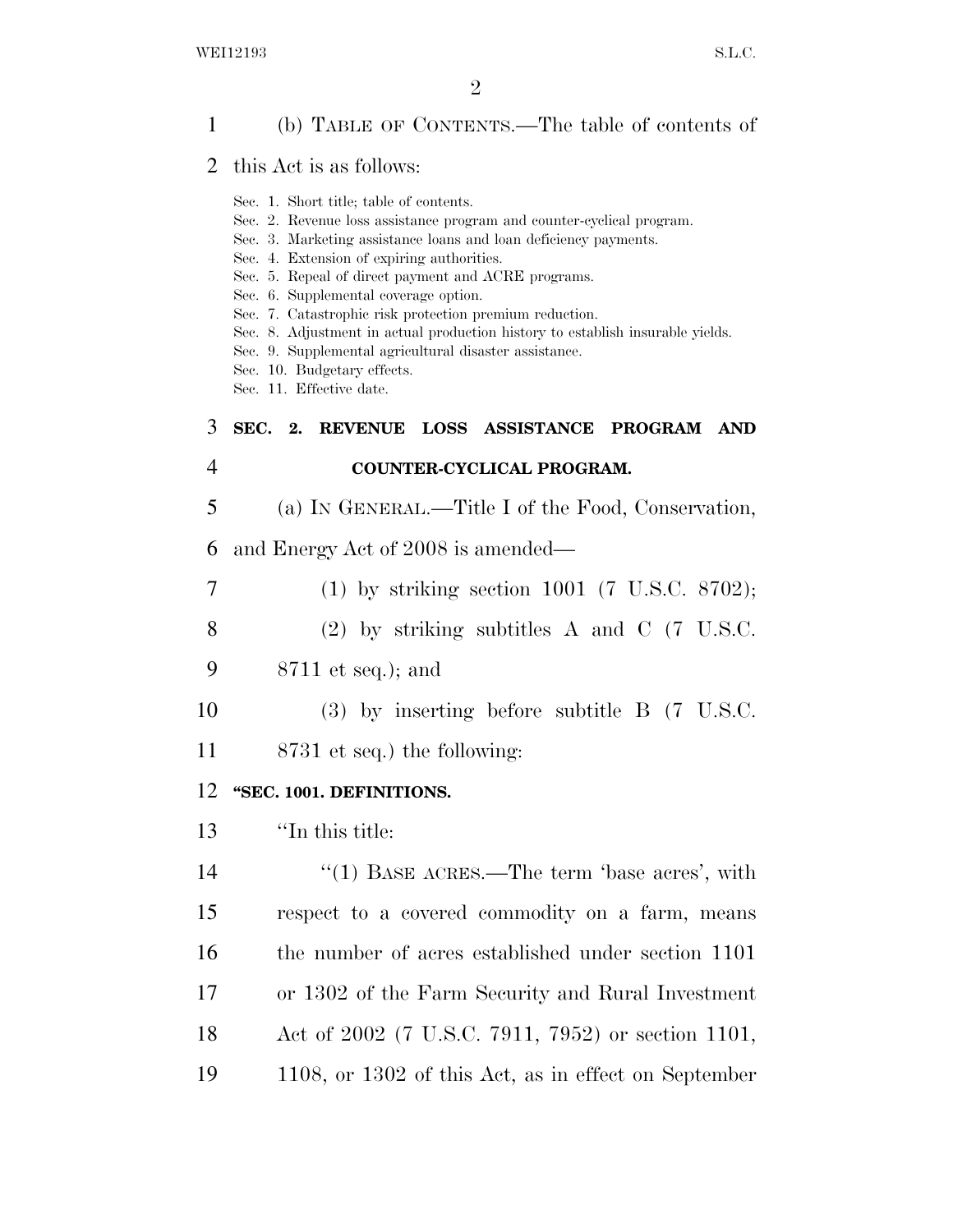30, 2012, subject to any adjustment under section 1101.

 ''(2) COUNTER-CYCLICAL PAYMENT.—The term 'counter-cyclical payment' means a payment made to producers on a farm under section 1104.

 ''(3) COUNTER-CYCLICAL PAYMENT ACRES.— The term 'counter-cyclical payment acres' means 75 percent of the base acres of a covered commodity on a farm for which counter-cyclical payments are made.

11 ''(4) COVERED COMMODITY.—The term 'cov- ered commodity' means wheat, corn, grain sorghum, barley, oats, upland cotton, long grain rice, medium grain rice, pulse crops, peanuts, soybeans, and other oilseeds.

 ''(5) EFFECTIVE PRICE.—The term 'effective price', with respect to a covered commodity for a crop year, means the price calculated by the Sec- retary under section 1104 to determine whether counter-cyclical payments are required to be made 21 for that crop year.

22 "(6) EXTRA LONG STAPLE COTTON.—The term 'extra long staple cotton' means cotton that—

24  $\langle (A)$  is produced from pure strain varieties of the Barbadense species or any hybrid of the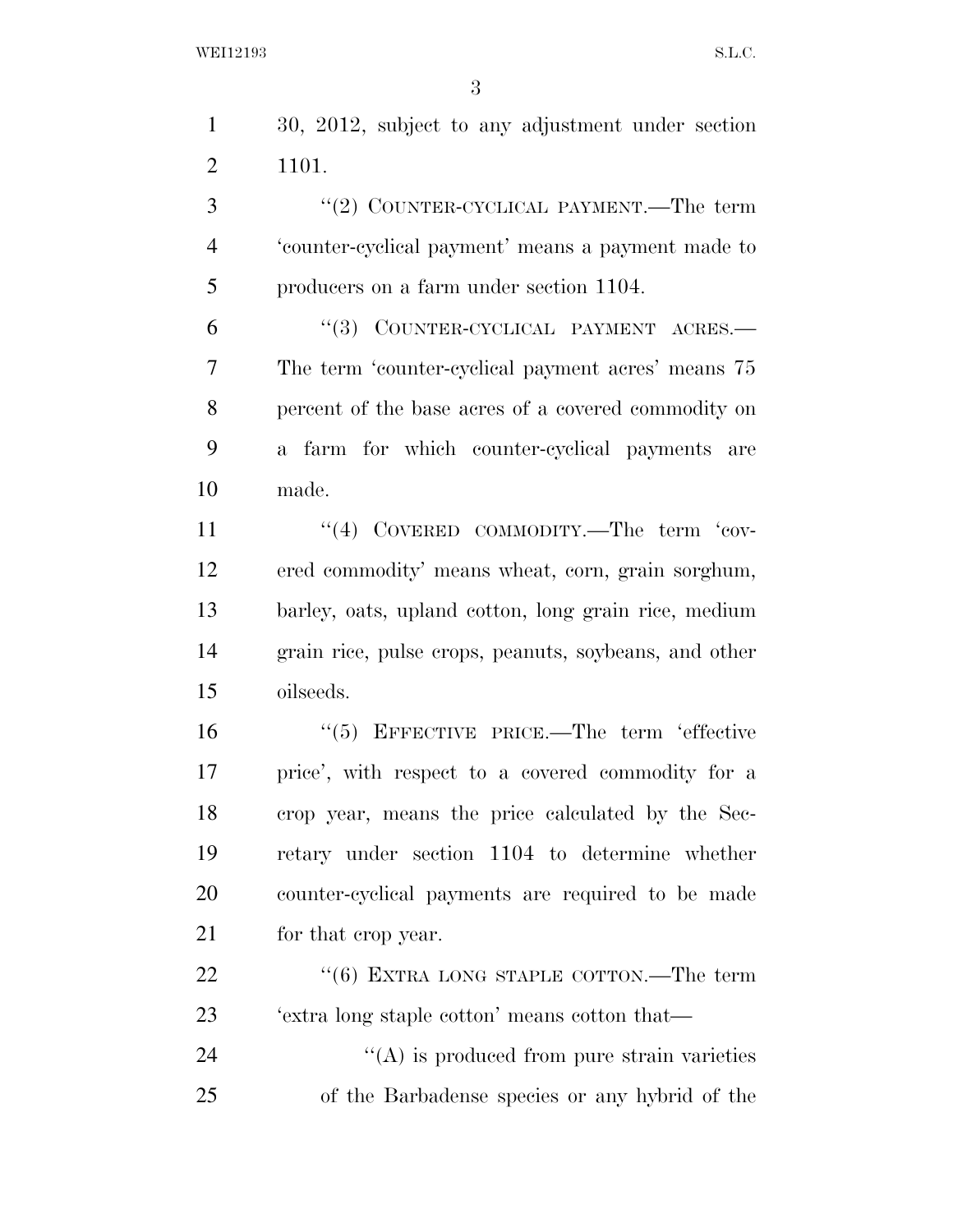| $\mathbf{1}$   | species, or other similar types of extra long sta-     |
|----------------|--------------------------------------------------------|
| $\overline{2}$ | ple cotton, designated by the Secretary, having        |
| 3              | characteristics needed for various end uses for        |
| $\overline{4}$ | which United States upland cotton is not suit-         |
| 5              | able and grown in irrigated cotton-growing re-         |
| 6              | gions of the United States designated by the           |
| 7              | Secretary or other areas designated by the Sec-        |
| 8              | retary as suitable for the production of the vari-     |
| 9              | eties or types; and                                    |
| 10             | "(B) is ginned on a roller-type gin or, if             |
| 11             | authorized by the Secretary, ginned on another         |
| 12             | type gin for experimental purposes.                    |
| 13             | "(7) LOAN COMMODITY.—The term 'loan com-               |
| 14             | modity' means wheat, corn, grain sorghum, barley,      |
| 15             | oats, upland cotton, extra long staple cotton, long    |
| 16             | grain rice, medium grain rice, soybeans, other oil-    |
| 17             | seeds, graded wool, nongraded wool, mohair, honey,     |
| 18             | dry peas, lentils, peanuts, small chickpeas, and large |
| 19             | chickpeas.                                             |
| 20             | " $(8)$ MEDIUM GRAIN RICE.—The term 'medium            |
| 21             | grain rice' includes short grain rice.                 |
| 22             | $(9)$ OTHER OILSEED.—The term 'other oil-              |
| 23             | seed' means a crop of sunflower seed, rapeseed,        |
| 24             | canola, safflower, flaxseed, mustard seed, crambe,     |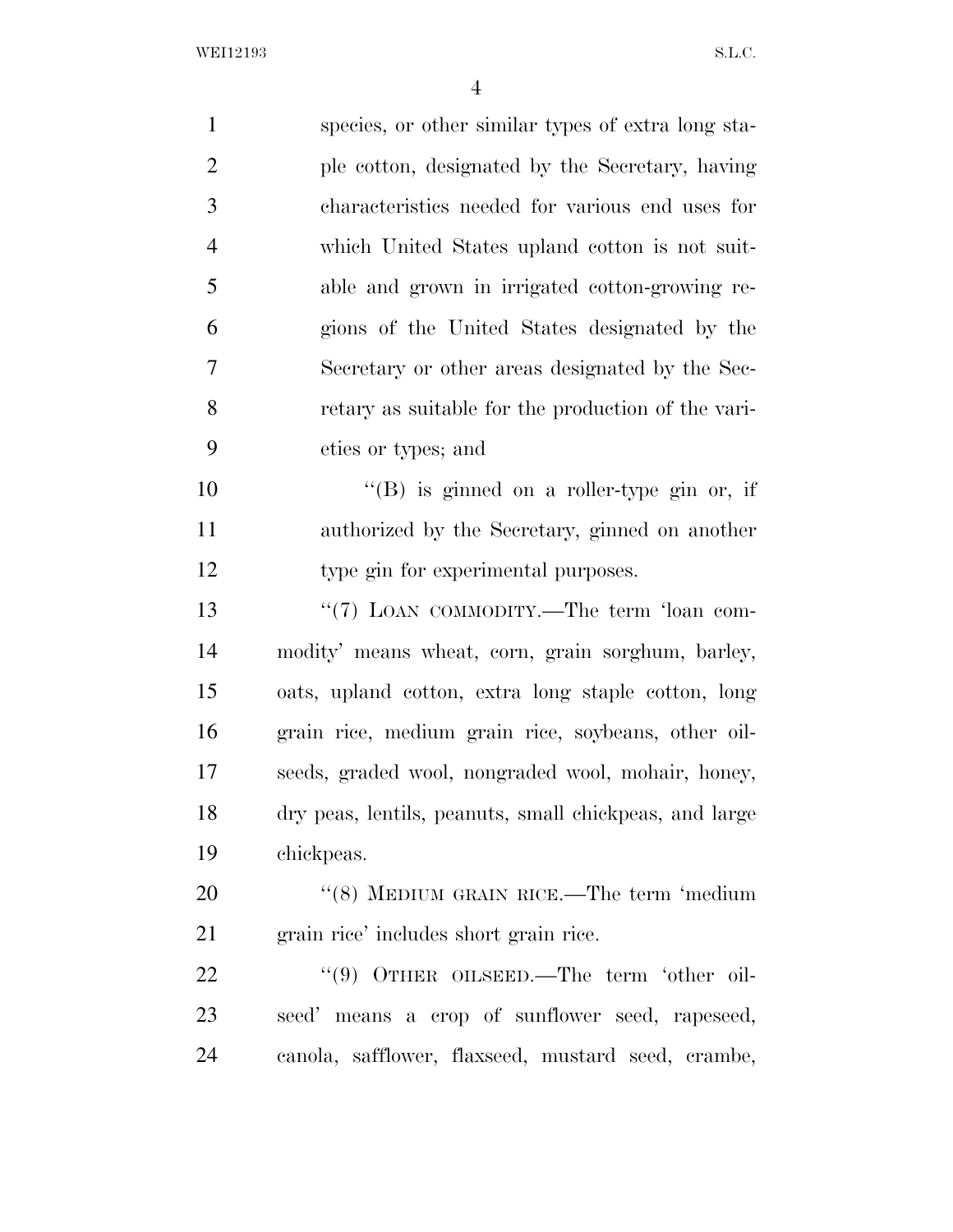sesame seed, or any oilseed designated by the Sec-retary.

 ''(10) PAYMENT YIELD.—The term 'payment yield' means the yield established for counter-cyclical payments under section 1102 or 1302 of the Farm Security and Rural Investment Act of 2002 (7 U.S.C. 7912, 7952), section 1102 of 1302 of this Act, as in effect on September 30, 2012, or section 1102 or 1106, or for revenue loss assistance pro- gram payments under section 1103, for a farm for a covered commodity.

''(11) PRODUCER.—

13 "(A) IN GENERAL.—The term 'producer' means an owner, operator, landlord, tenant, or sharecropper that shares in the risk of pro- ducing a crop and is entitled to share in the crop available for marketing from the farm, or would have shared had the crop been produced. ''(B) HYBRID SEED.—In determining whether a grower of hybrid seed is a producer, 21 the Secretary shall—  $\frac{1}{2}$   $\frac{1}{2}$  if the take into consideration the

existence of a hybrid seed contract; and

24  $(iii)$  ensure that program require-ments do not adversely affect the ability of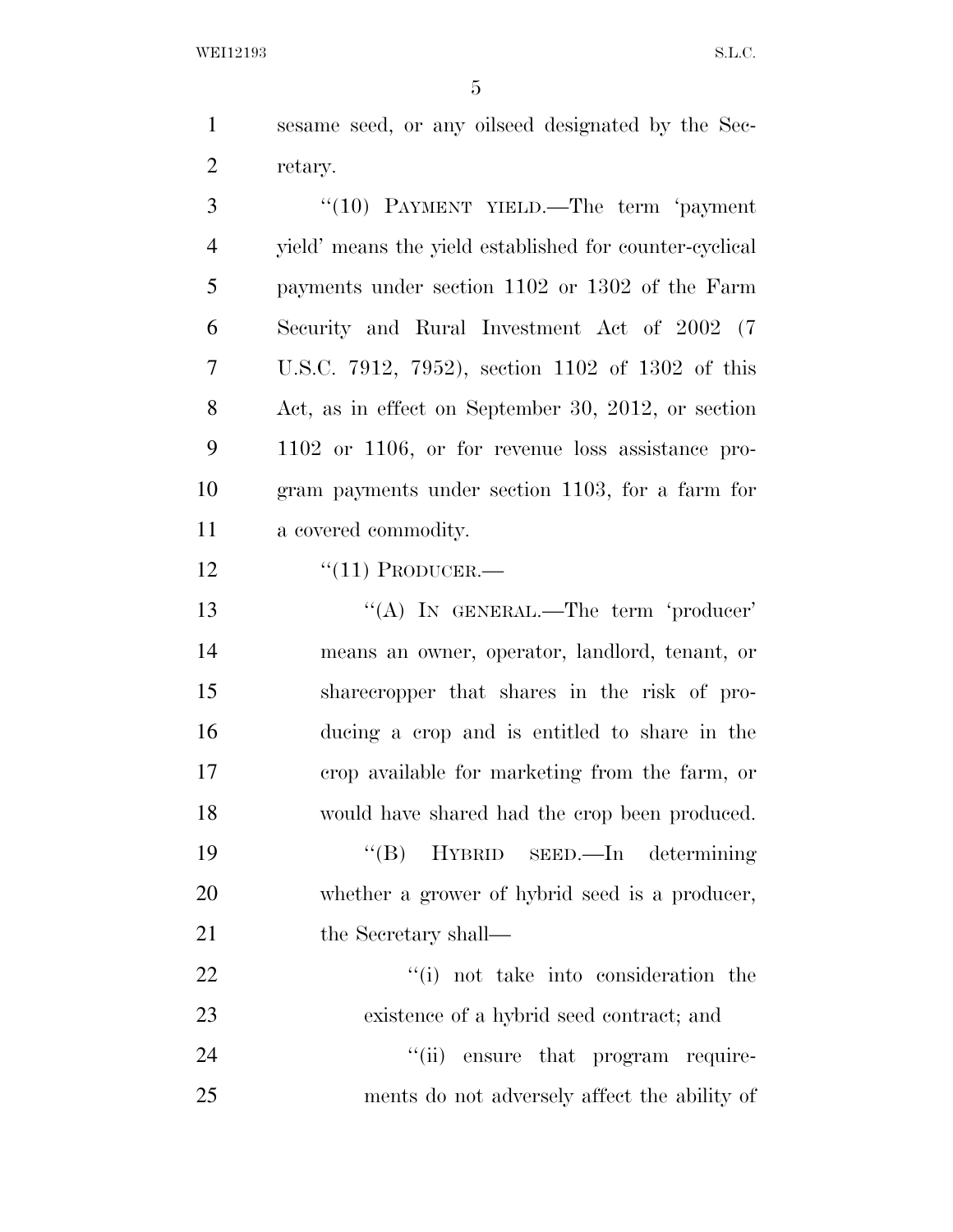| $\mathbf{1}$   | the grower to receive a payment under this                 |
|----------------|------------------------------------------------------------|
| $\overline{2}$ | title.                                                     |
| 3              | " $(12)$ PULSE CROP.—The term 'pulse crop'                 |
| $\overline{4}$ | means dry peas, lentils, small chickpeas, and large        |
| 5              | chickpeas.                                                 |
| 6              | "(13) REVENUE LOSS ASSISTANCE PROGRAM                      |
| 7              | PAYMENT.—The term 'revenue loss assistance pro-            |
| 8              | gram payment' means a payment made to producers            |
| 9              | on a farm under section 1103.                              |
| 10             | "(14) STATE.—The term 'State' means—                       |
| 11             | $\lq\lq$ (A) a State;                                      |
| 12             | "(B) the District of Columbia; and                         |
| 13             | $\lq\lq$ <sup>*</sup> (C) the Commonwealth of Puerto Rico. |
| 14             | "(15) TARGET PRICE.—The term 'target price'                |
| 15             | means the price per bushel, pound, or hundred-             |
| 16             | weight (or other appropriate unit) of a covered com-       |
| 17             | modity used to determine the payment rate for              |
| 18             | counter-cyclical payments.                                 |
| 19             | "(16) UNITED STATES.—The term 'United                      |
| 20             | States', when used in a geographical sense, means          |
| 21             | all of the States.                                         |
| 22             | " $(17)$ UNITED STATES PREMIUM FACTOR.—The                 |
| 23             | term 'United States Premium Factor' means the              |
| 24             | percentage by which the difference in the United           |
| 25             | States loan schedule premiums for Strict Middling          |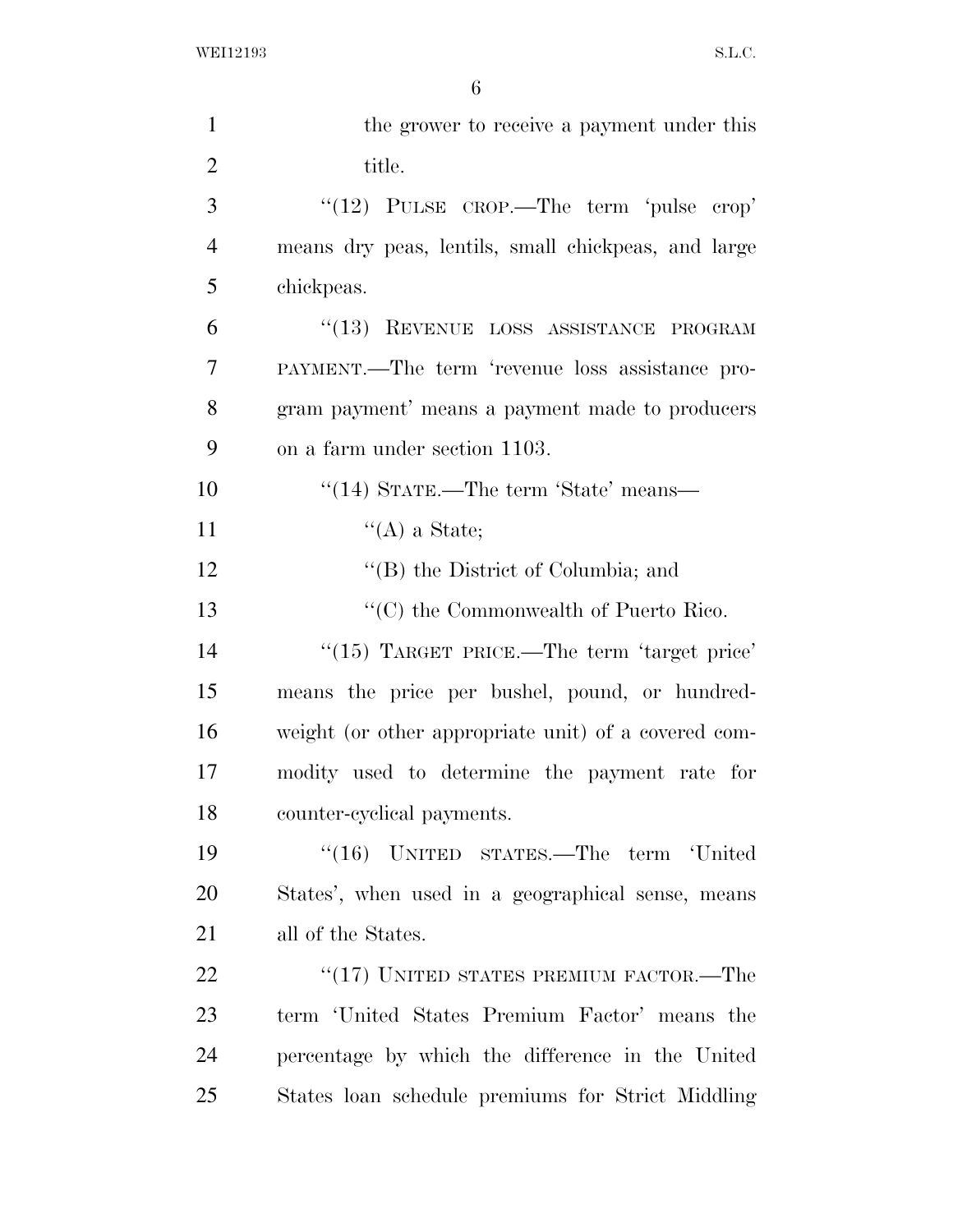1 (SM)  $1\frac{1}{s}$ -inch upland cotton and for Middling (M)  $2 \frac{13}{32}$ -inch upland cotton exceeds the difference in the applicable premiums for comparable international qualities.

## **''Subtitle A—Revenue Loss Assist- ance Program and Counter-cy-clical Program**

### **''SEC. 1101. BASE ACRES.**

9 "(a) ADJUSTMENT OF BASE ACRES.—

 $\frac{1}{1}$  IN GENERAL.—The Secretary shall provide for an adjustment, as appropriate, in the base acres for covered commodities for a farm whenever any of the following circumstances occurs:

 $((A)$  A conservation reserve contract en- tered into under section 1231 of the Food Secu- rity Act of 1985 (16 U.S.C. 3831) with respect to the farm expires or is voluntarily terminated, or was terminated or expired during the period beginning on October 1, 2007, and ending on 20 the date of enactment of this Act.

21 "'(B) Cropland is released from coverage under a conservation reserve contract by the Secretary, or was released during the period be- ginning on October 1, 2007, and ending on the date of enactment of this Act.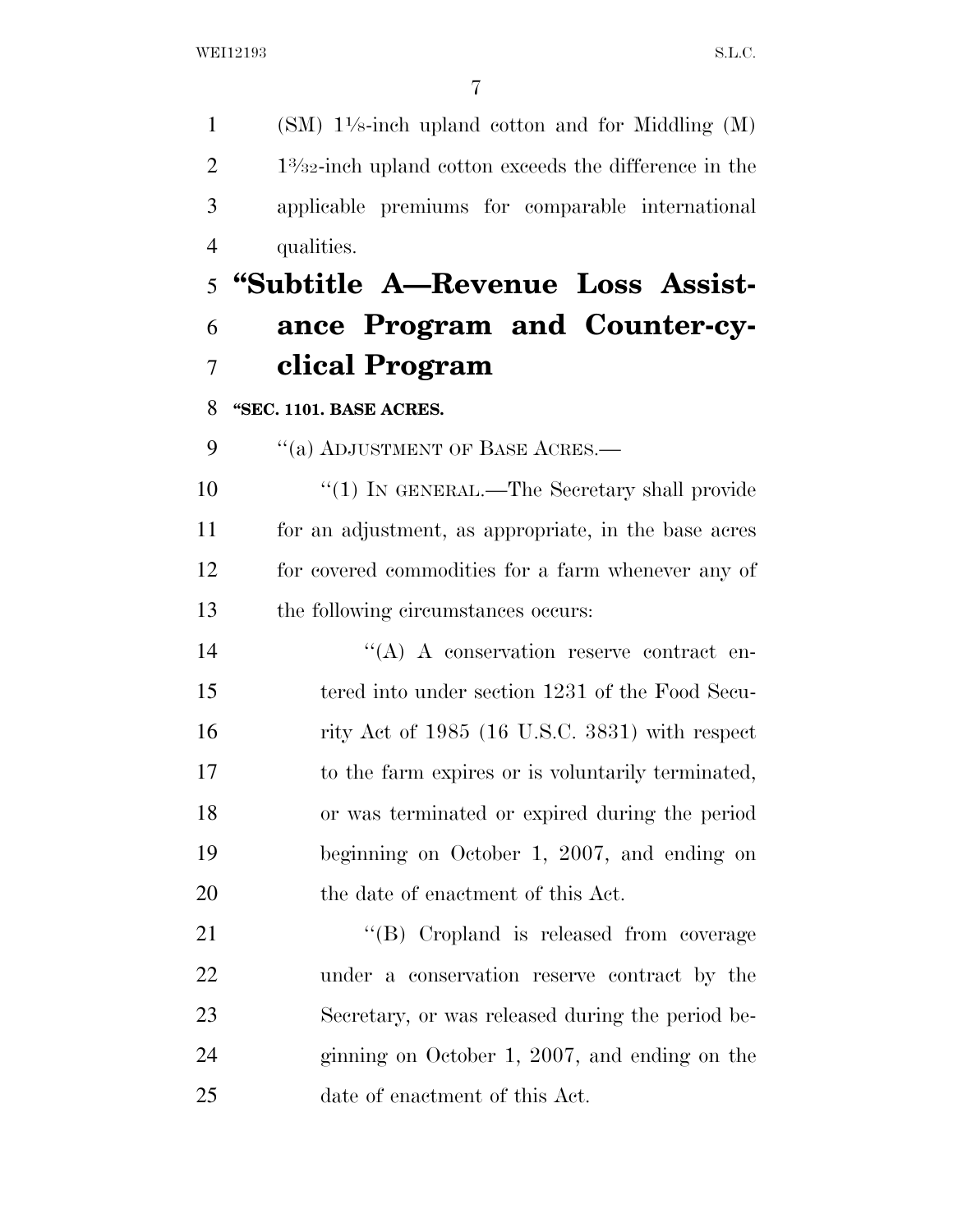$\cdot$  (C) The producer has eligible oilseed acreage as the result of the Secretary desig- nating additional oilseeds, which shall be deter- mined in the same manner as eligible oilseed 5 acreage under section  $1101(a)(2)$  of the Farm Security and Rural Investment Act of 2002 (7  $7 \quad U.S.C. 7911(a)(2)).$ 8 "(2) SPECIAL CONSERVATION RESERVE ACRE-

 AGE PAYMENT RULES.—For the crop year in which a base acres adjustment under subparagraph (A) or (B) of paragraph (1) is first made, the owner of the farm shall elect to receive either revenue loss assist- ance program payments and counter-cyclical pay- ments with respect to the acreage added to the farm under this subsection or a prorated payment under 16 the conservation reserve contract, but not both.

17 "(b) PREVENTION OF EXCESS BASE ACRES.—

18 "(1) REQUIRED REDUCTION.—If the sum of the base acres for a farm, together with the acreage de- scribed in paragraph (2) exceeds the actual cropland acreage of the farm, the Secretary shall reduce the base acres for 1 or more covered commodities for the farm so that the sum of the base acres and acreage described in paragraph (2) does not exceed the ac-tual cropland acreage of the farm.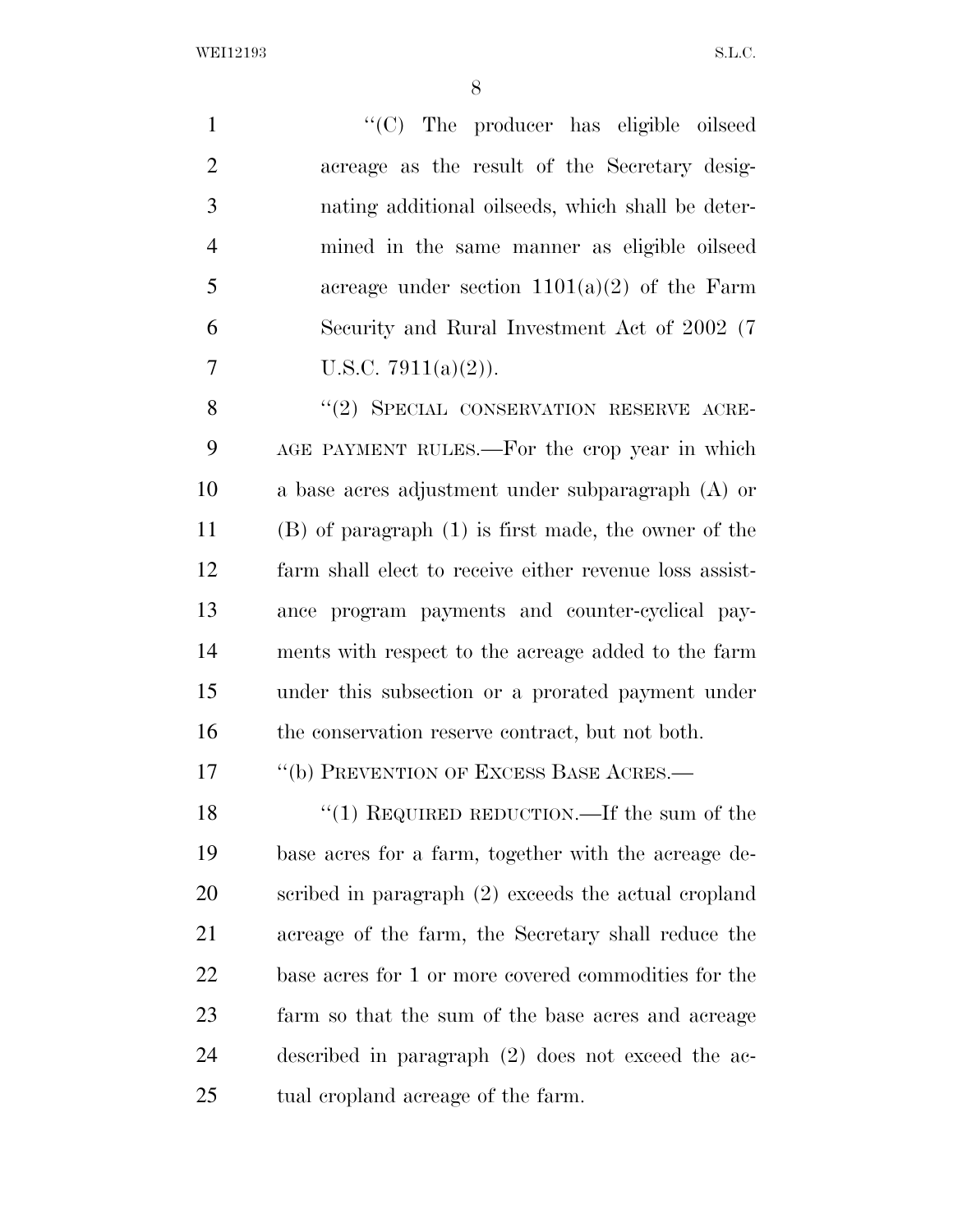| $\mathbf{1}$   | "(2) OTHER ACREAGE.—For purposes of para-             |
|----------------|-------------------------------------------------------|
| $\overline{2}$ | graph (1), the Secretary shall include the following: |
| 3              | "(A) Any acreage on the farm enrolled in              |
| $\overline{4}$ | the conservation reserve program or wetlands          |
| 5              | reserve program under chapter 1 of subtitle D         |
| 6              | of title XII of the Food Security Act of 1985         |
| 7              | $(16 \text{ U.S.C. } 3830 \text{ et seq.}).$          |
| 8              | $\lq\lq (B)$ Any other acreage on the farm en-        |
| 9              | rolled in a Federal conservation program for          |
| 10             | which payments are made in exchange for not           |
| 11             | producing an agricultural commodity on the            |
| 12             | acreage.                                              |
| 13             | $"$ (C) If the Secretary designates additional        |
| 14             | oilseeds, any eligible oilseed acreage, which shall   |
| 15             | be determined in the same manner as eligible          |
| 16             | oilseed acreage under section $1101(a)(2)$ of the     |
| 17             | Farm Security and Rural Investment Act of             |
| 18             | 2002 (7 U.S.C. 7911(a)(2)).                           |
| 19             | "(3) SELECTION OF ACRES.—The Secretary                |
| 20             | shall give the owner of the farm the opportunity to   |
| 21             | select the base acres for a covered commodity for the |
| 22             | farm against which the reduction required by para-    |
| 23             | $graph(1)$ will be made.                              |
| 24             | "(4) EXCEPTION FOR DOUBLE-CROPPED ACRE-               |
| 25             | AGE.—In applying paragraph (1), the Secretary         |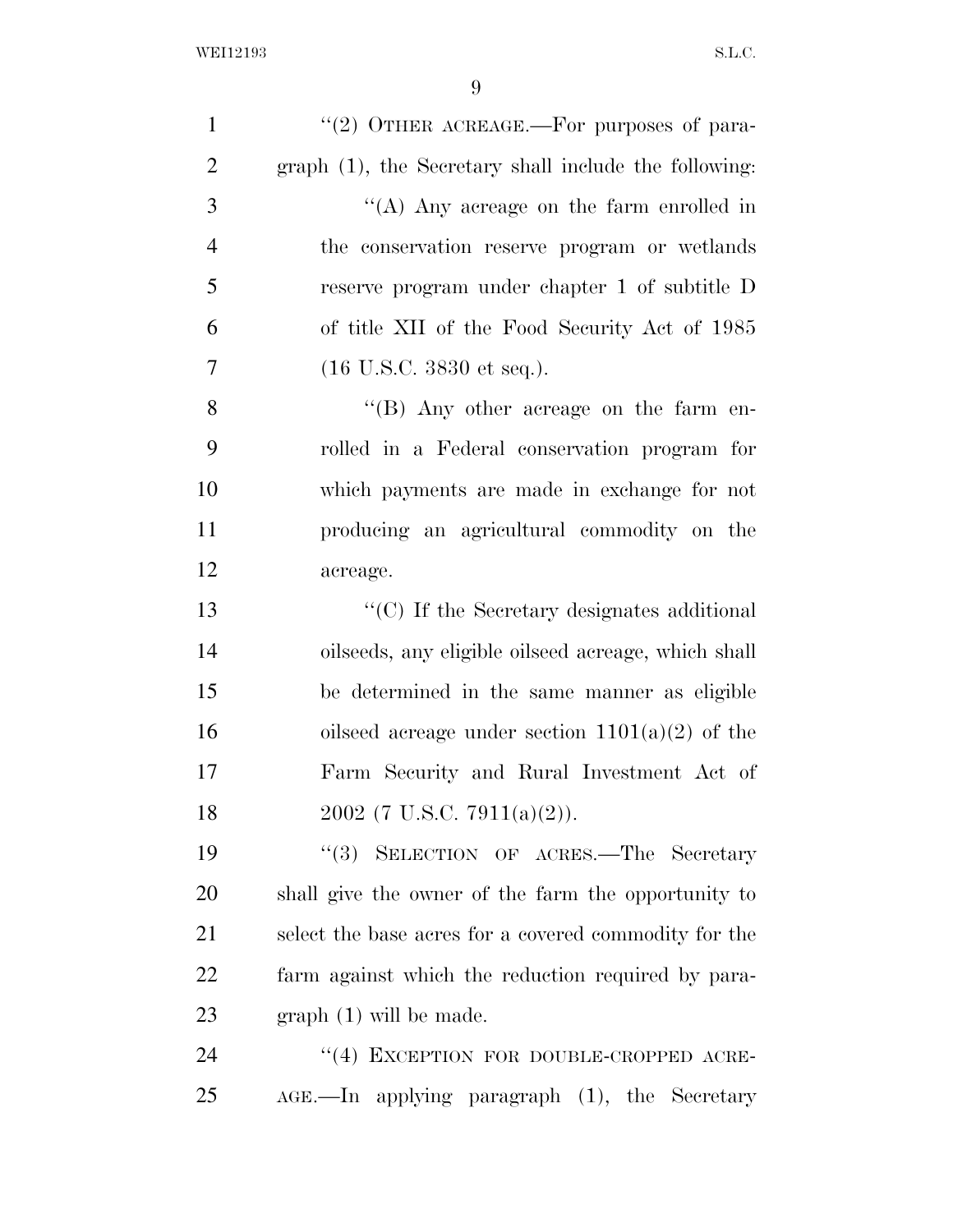| 1              | shall make an exception in the case of double crop- |
|----------------|-----------------------------------------------------|
| $\overline{2}$ | ping, as determined by the Secretary.               |
| 3              | "(c) REDUCTION IN BASE ACRES.—                      |
| $\overline{4}$ | $``(1)$ REDUCTION AT OPTION OF OWNER.—              |
| 5              | "(A) IN GENERAL.—The owner of a farm                |
| 6              | may reduce, at any time, the base acres for any     |
| 7              | covered commodity for the farm.                     |
| 8              | "(B) EFFECT OF REDUCTION.—A reduc-                  |
| 9              | tion under subparagraph (A) shall be perma-         |
| 10             | nent and made in a manner prescribed by the         |
| 11             | Secretary.                                          |
| 12             | "(2) REQUIRED ACTION BY SECRETARY.—                 |
| 13             | "(A) IN GENERAL.—The Secretary shall                |
| 14             | proportionately reduce base acres on a farm for     |
| 15             | covered commodities for land that has been sub-     |
| 16             | divided and developed for multiple residential      |
| 17             | units or other nonfarming uses if the size of the   |
| 18             | tracts and the density of the subdivision is such   |
| 19             | that the land is unlikely to return to the pre-     |
| 20             | vious agricultural use, unless the producers on     |
| 21             | the farm demonstrate that the land—                 |
| 22             | "(i) remains devoted to commercial                  |
| 23             | agricultural production; or                         |
| 24             | "(ii) is likely to be returned to the               |
| 25             | previous agricultural use.                          |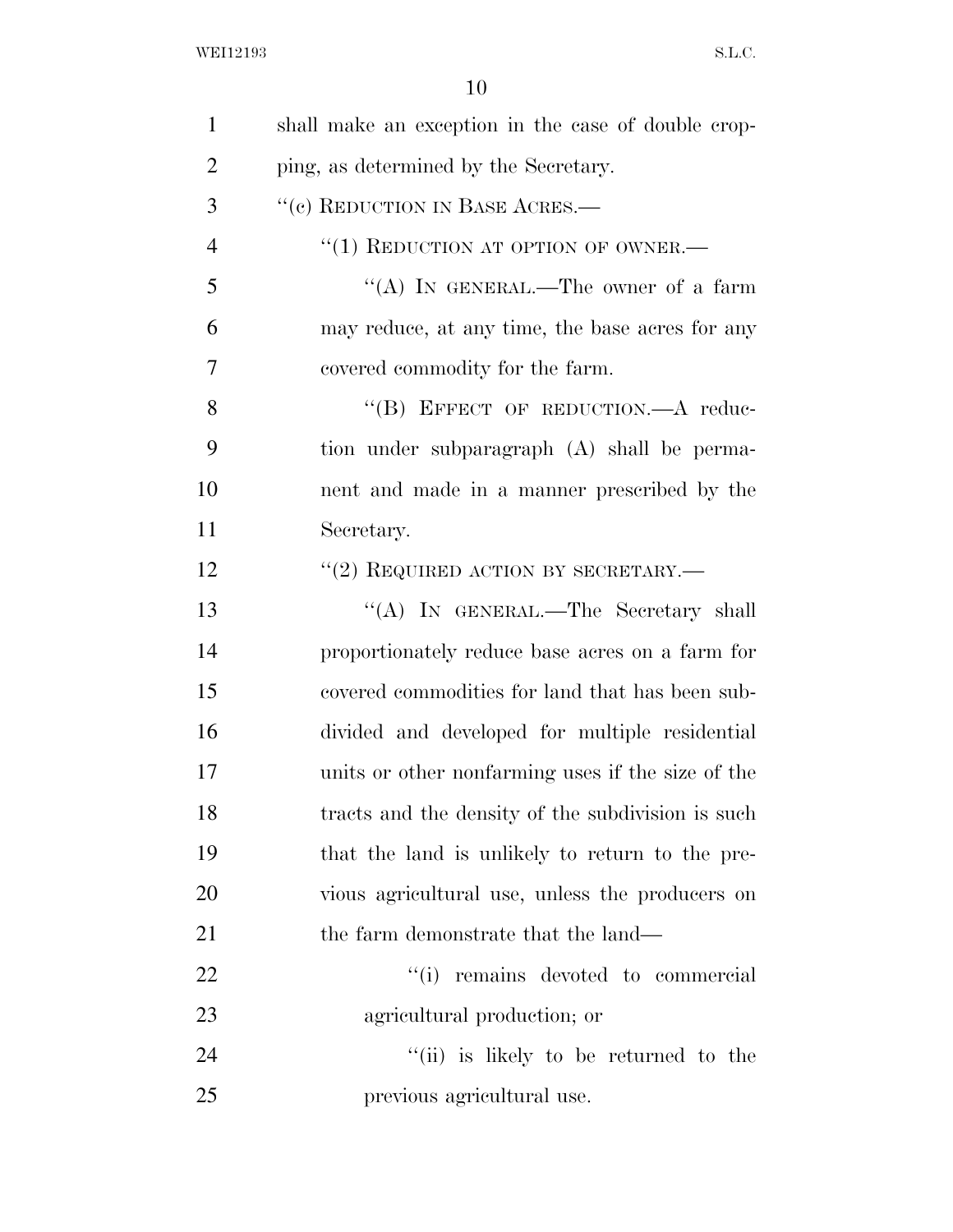1 ''(B) REQUIREMENT.—The Secretary shall establish procedures to identify land described in subparagraph (A). 4 "(3) REVIEW AND REPORT.—Each year, to en- sure, to the maximum extent practicable, that pay- ments are received only by producers, the Secretary shall submit to Congress a report that describes the results of the actions taken under paragraph (2). 9 "(d) TREATMENT OF FARMS WITH LIMITED BASE ACRES.— 11 "(1) PROHIBITION ON PAYMENTS.—Except as provided in paragraph (2) and notwithstanding any other provision of this title, a producer on a farm may not receive revenue loss assistance program payments or counter-cyclical payments if the sum of 16 the base acres of the farm is 10 acres or less, as de- termined by the Secretary. ''(2) EXCEPTIONS.—Paragraph (1) shall not apply to a farm owned or operated by—  $\langle (A)$  a socially disadvantaged farmer or rancher (as defined in section 355(e) of the Consolidated Farm and Rural Development Act  $(7 \text{ U.S.C. } 2003(e))$ ; or  $\langle$  (B) a limited resource farmer or rancher, as defined by the Secretary.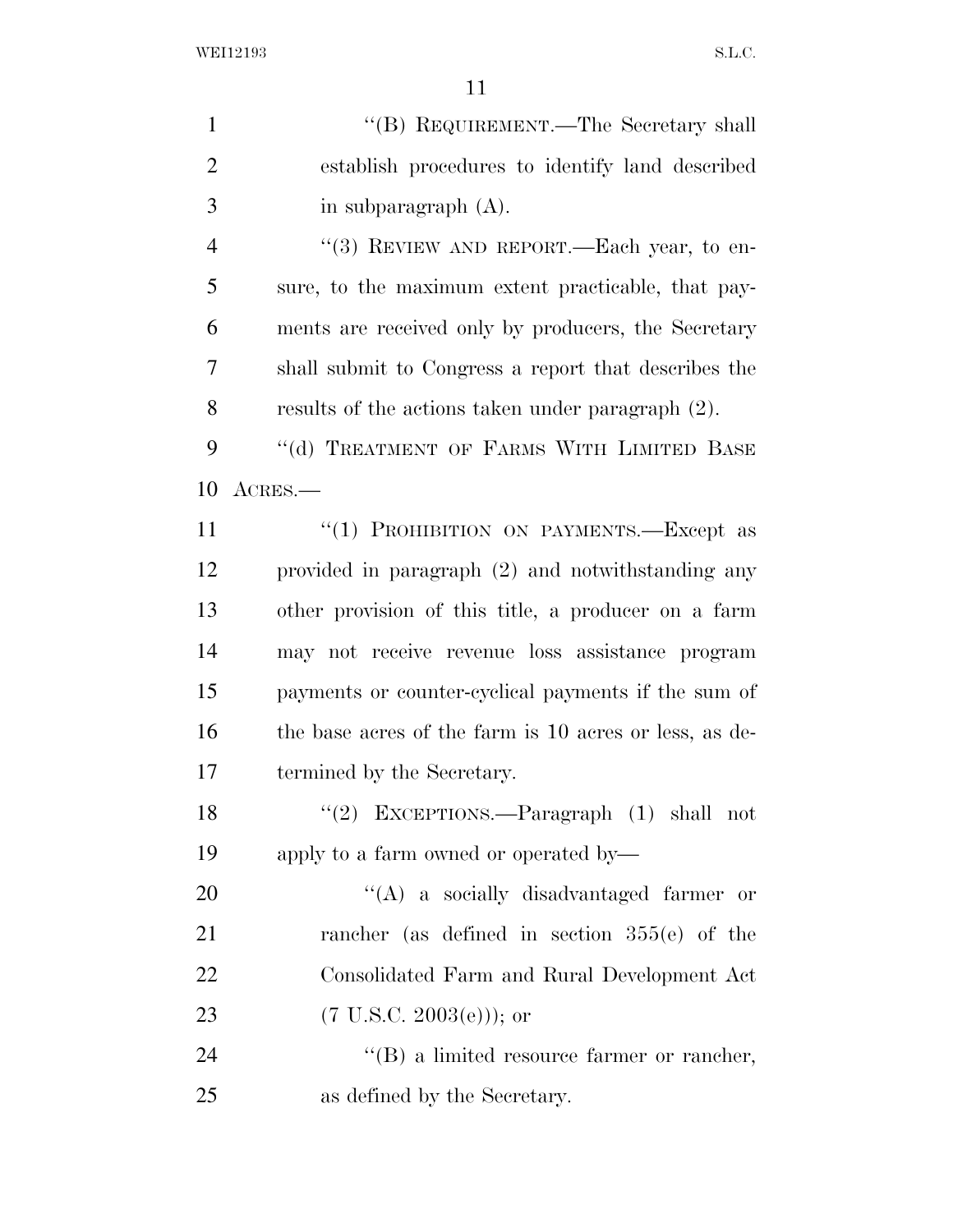| $\mathbf{1}$   | "(3) DATA COLLECTION AND PUBLICATION.-                        |
|----------------|---------------------------------------------------------------|
| $\overline{2}$ | The Secretary shall—                                          |
| 3              | "(A) collect and publish segregated data                      |
| $\overline{4}$ | and survey information about the farm profiles,               |
| 5              | utilization of land, and crop production; and                 |
| 6              | $\lq\lq (B)$ perform an evaluation on the supply              |
| 7              | and price of fruits and vegetables based on the               |
| 8              | effects of suspension of base acres under this                |
| 9              | section.                                                      |
| 10             | "SEC. 1102. PAYMENT YIELDS.                                   |
| 11             | "For the purpose of making revenue loss assistance"           |
| 12             | program payments and counter-cyclical payments under          |
| 13             | this subtitle, the Secretary shall provide for the establish- |
| 14             | ment of a payment yield for each farm for any designated      |
| 15             | oilseed or eligible pulse crop for which a payment yield      |
| 16             | was not established under section 1102 of the Farm Secu-      |
|                | 17 rity and Rural Investment Act of 2002 (7 U.S.C. 7912)      |
| 18             | or this section as in effect on September 30, 2012.           |
| 19             | "SEC. 1103. REVENUE LOSS ASSISTANCE PROGRAM.                  |
| 20             | "(a) DEFINITIONS.—In this section:                            |
| 21             | "(1) FARM.—The term 'farm' means, in rela-                    |
| 22             | tion to an eligible producer on a farm, the sum of            |
| 23             | all acreage in all counties of the covered commodity          |
| 24             | that is planted or intended to be planted for harvest         |
|                |                                                               |

by the eligible producer.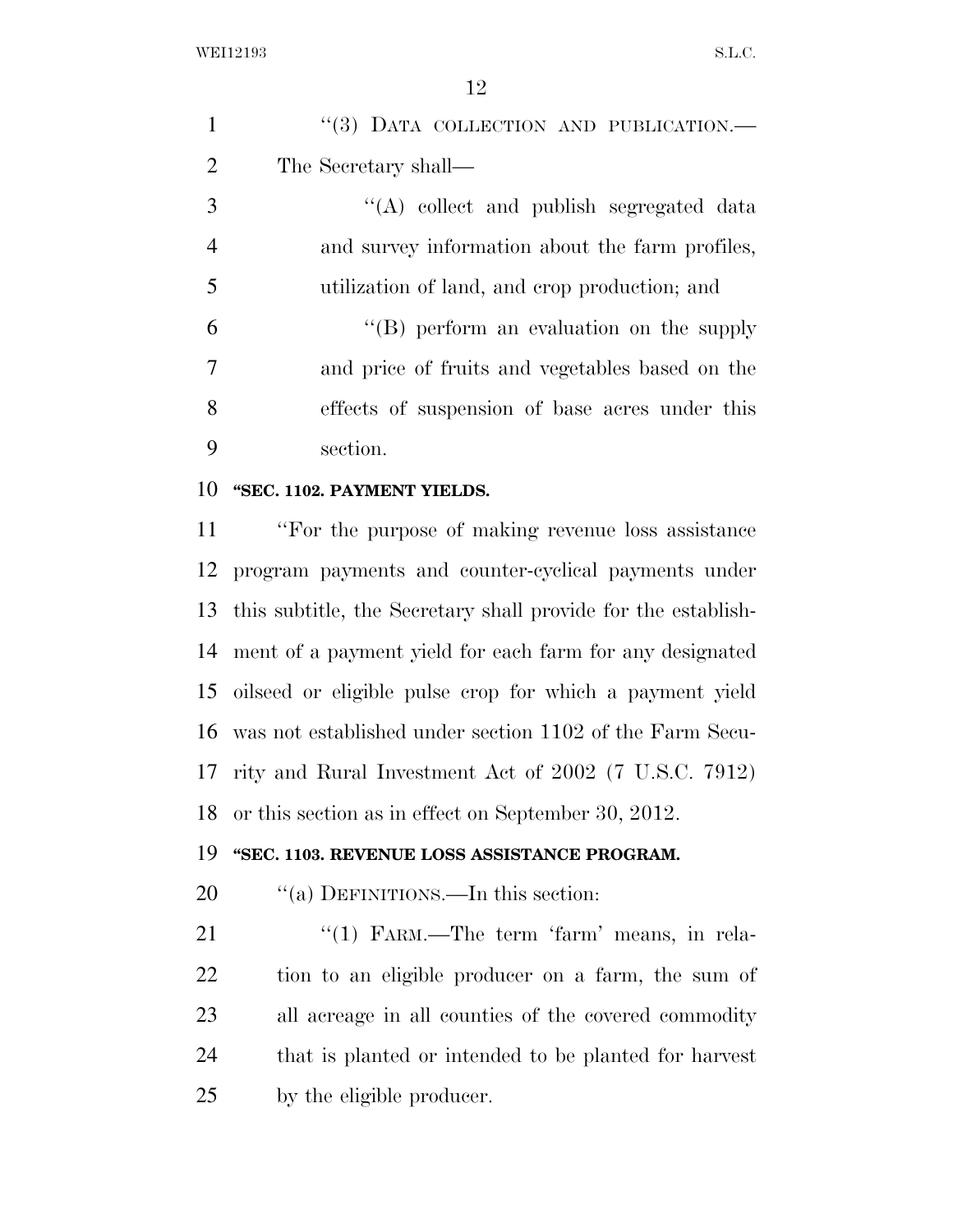1 ''(2) NONINSURED CROP DISASTER ASSISTANCE PROGRAM.—The term 'noninsured crop disaster as- sistance program' means the program established by section 196 of the Federal Agriculture Improvement and Reform Act of 1996 (7 U.S.C. 7333). ''(3) SOCIALLY DISADVANTAGED FARMER OR

 RANCHER.—The term 'socially disadvantaged farmer or rancher' has the meaning given the term in sec- tion 355(e) of the Consolidated Farm and Rural De-velopment Act (7 U.S.C. 2003(e)).

 ''(b) PAYMENTS REQUIRED.—Beginning with the 2013 crop year of each covered commodity, the Secretary shall make revenue loss assistance payments to eligible producers on farms in accordance with this section.

15 "(c) COVERAGE PROVIDED.—The revenue loss assist- ance program under this section shall cover losses suffered by a producer with respect to covered commodities on a farm in excess of 12 percent and up to a maximum of 25 percent of the historic revenue of the producer.

20  $\text{``(d)}$  ELIGIBILITY.—A producer on a farm shall be eligible for assistance under this section—

 $\frac{1}{2}$  (1) in the case of each insurable covered com- modity produced on the farm (excluding grazing land), if the producer obtains a policy or plan of in-surance under subtitle A of the Federal Crop Insur-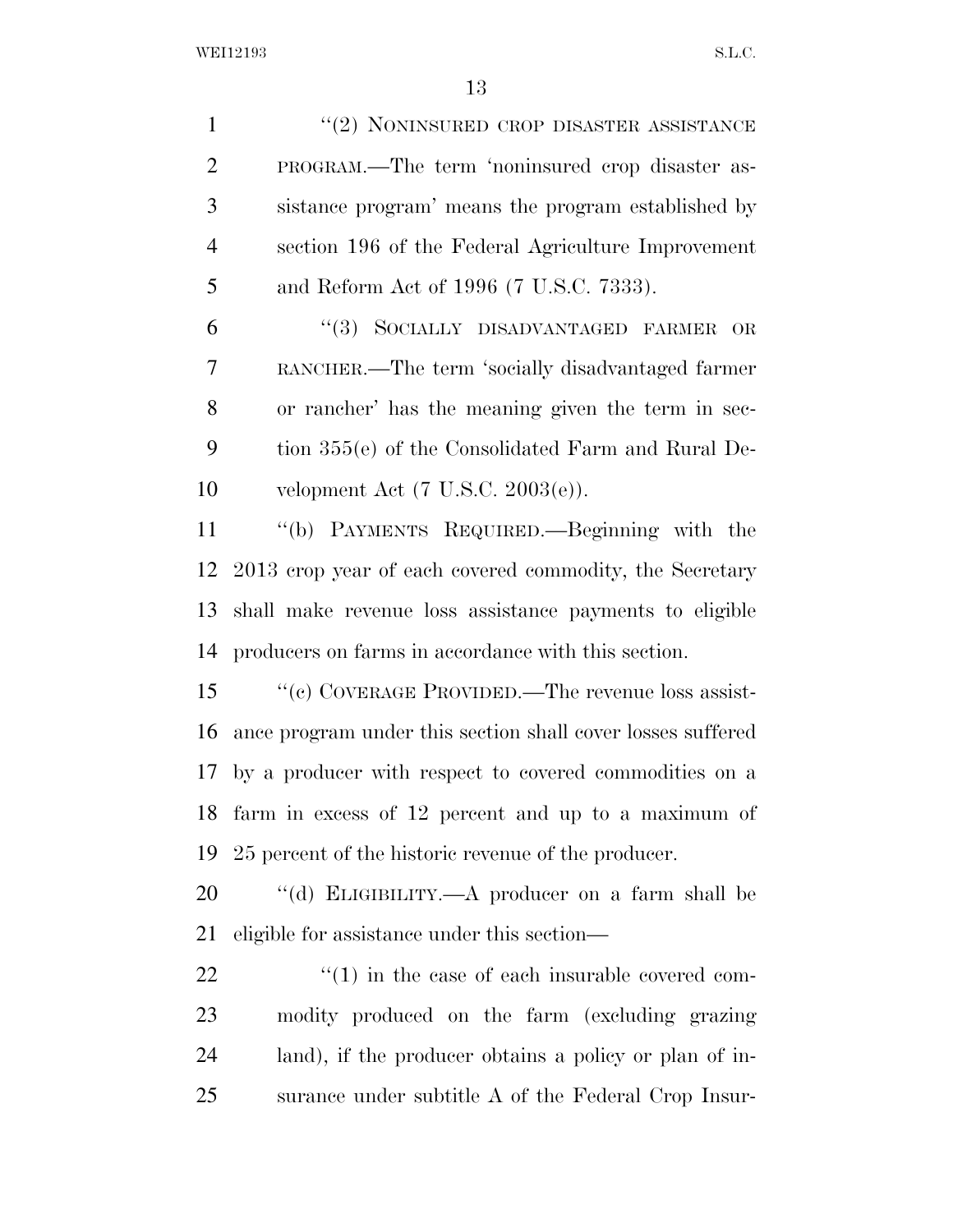| $\mathbf{1}$   | ance Act (7 U.S.C. 1501 et seq.) (excluding a crop            |
|----------------|---------------------------------------------------------------|
| $\overline{2}$ | insurance pilot program under that subtitle);                 |
| 3              | $\cdot\cdot\cdot(2)$ in the case of each noninsurable covered |
| 4              | commodity produced on the farm, if the producer               |
| 5              | files the required paperwork, and pays the adminis-           |
| 6              | trative fee by the applicable State filing deadline, for      |
| 7              | the noninsured crop disaster assistance program; or           |
| 8              | $\cdot\cdot$ (3) if the producer is a socially disadvantaged  |
| 9              | farmer or rancher.                                            |
| 10             | "(e) PAYMENT AMOUNT.—                                         |
| 11             | "(1) IN GENERAL.—Subject to paragraph $(2)$ ,                 |
| 12             | the amount of a revenue loss assistance payment for           |
| 13             | a covered commodity on a farm to be paid to a pro-            |
| 14             | ducer of the covered commodity on the farm during             |
| 15             | an applicable crop year shall equal the product ob-           |
| 16             | tained by multiplying—                                        |
| 17             | $\lq\lq$ the per acre revenue loss of the pro-                |
| 18             | ducer for the covered commodity on the farm,                  |
| 19             | as determined under paragraph $(2)(A)$ ;                      |
| 20             | $\lq\lq$ the payment factor determined under                  |
| 21             | paragraph $(2)(B)$ ;                                          |
| 22             | " $(C)$ in the case of acreage that the pro-                  |
| 23             | ducer was prevented from planting, the applica-               |
| 24             | ble prevented planting payment factor deter-                  |
| 25             | mined under paragraph $(2)(C)$ ; and                          |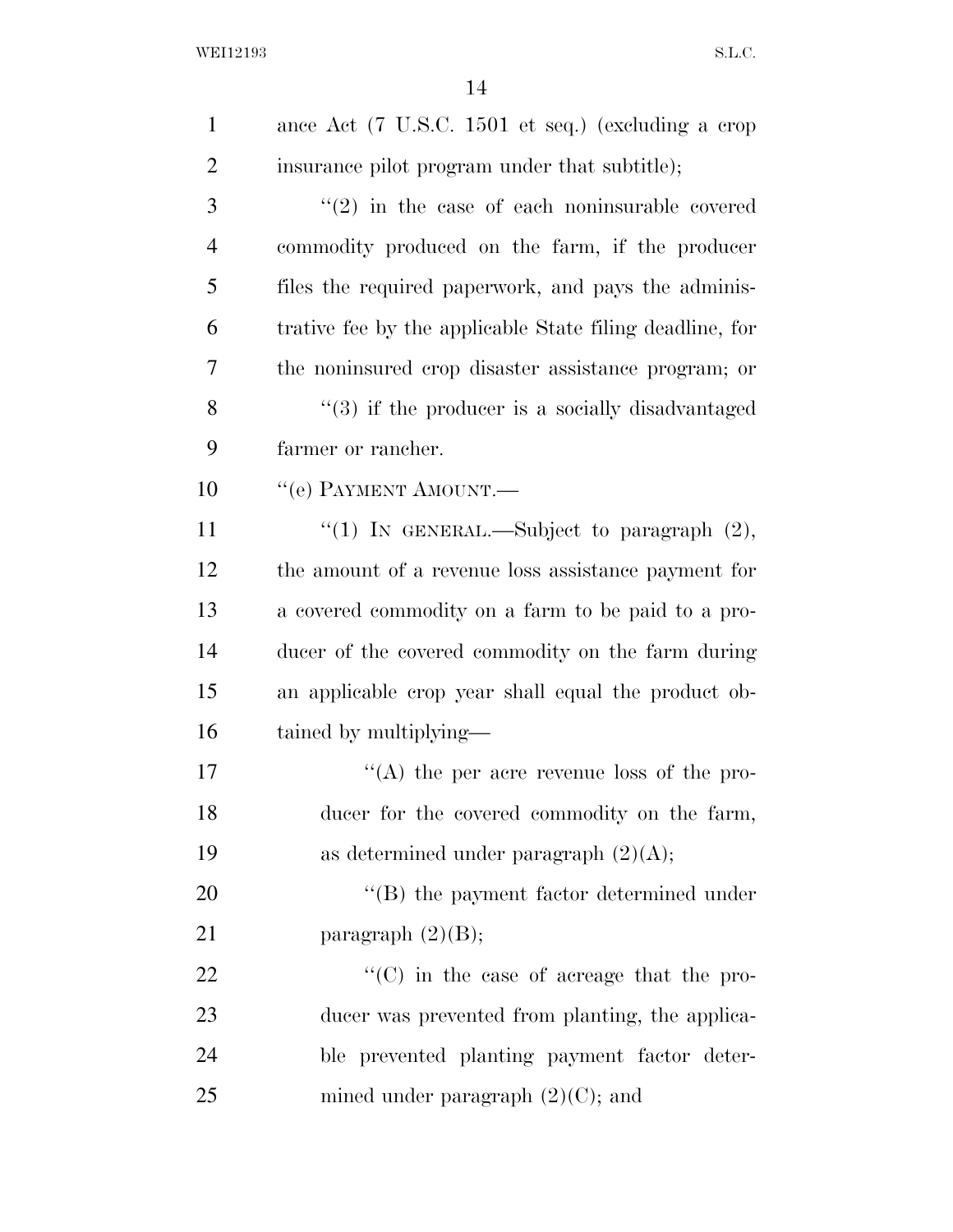| $\mathbf{1}$   | $\lq\lq$ (D) the payment acres on the farm deter-  |
|----------------|----------------------------------------------------|
| $\overline{2}$ | mined under paragraph $(2)(D)$ .                   |
| 3              | "(2) REVENUE LOSS PAYMENT FACTORS.-For             |
| $\overline{4}$ | purposes of paragraph (1):                         |
| 5              | "(A) REVENUE LOSS.—The amount of the               |
| 6              | per acre revenue loss of the producer shall be     |
| 7              | equal to the product obtained by multiplying—      |
| 8              | "(i) the lesser of—                                |
| 9              | "(I) the amount that $-$                           |
| 10             | "(aa) 88 percent of the his-                       |
| 11             | toric revenue per acre calculated                  |
| 12             | under subsection (f); exceeds                      |
| 13             | "(bb) the actual crop rev-                         |
| 14             | enue per acre determined under                     |
| 15             | subsection $(g)$ ; or                              |
| 16             | "(II) the amount that is the dif-                  |
| 17             | ference between—                                   |
| 18             | "(aa) 88 percent of the his-                       |
| 19             | toric revenue per acre calculated                  |
| 20             | under subsection (f); and                          |
| 21             | "(bb) $75$ percent of the his-                     |
| 22             | toric revenue per acre calculated                  |
| 23             | under subsection (f); and                          |
| 24             | $\lq(\mathbf{ii})$<br>the payment acres calculated |
| 25             | under subparagraph $(D)$ .                         |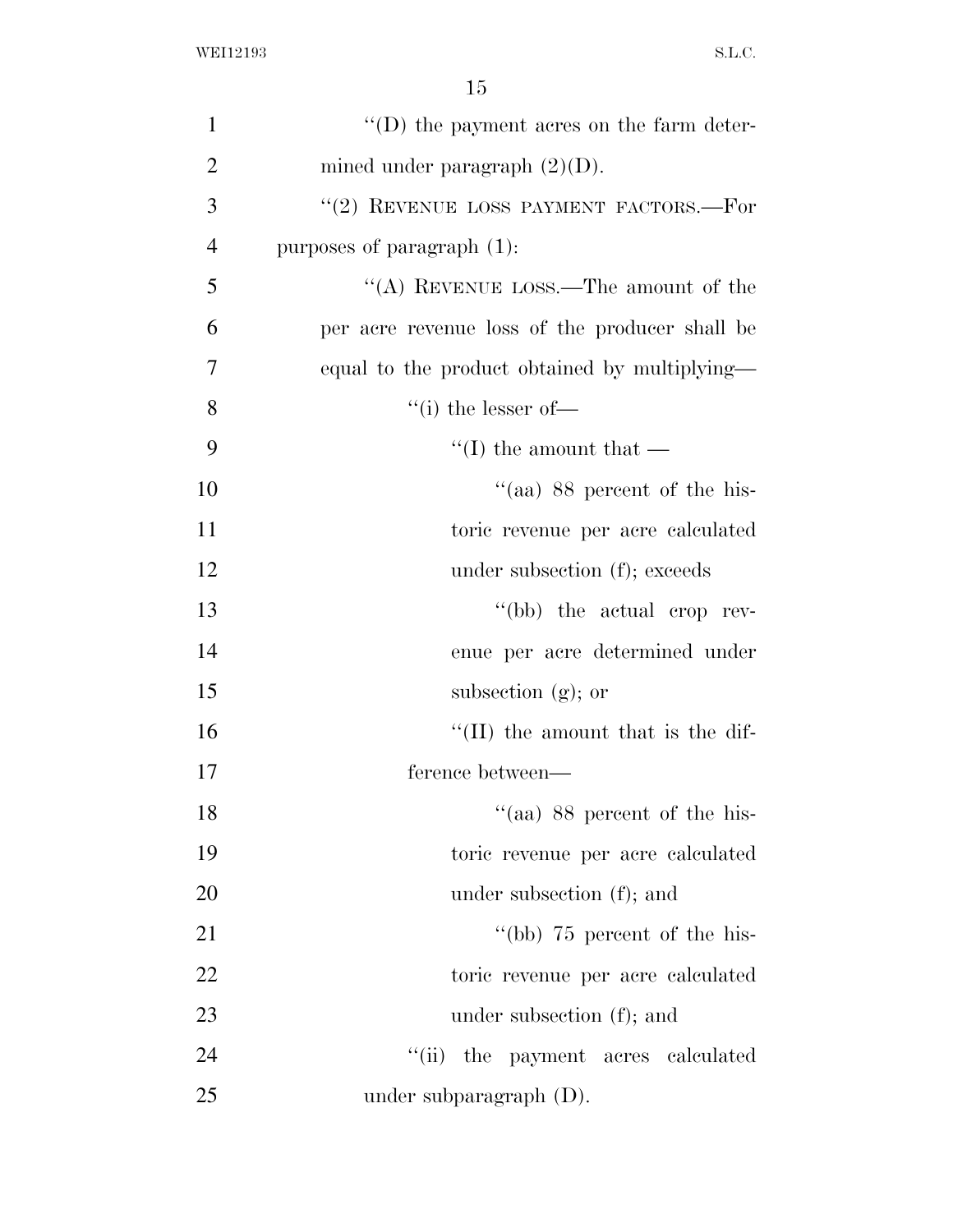| $\mathbf{1}$   | "(B) PAYMENT FACTOR.—Except as pro-              |
|----------------|--------------------------------------------------|
| $\overline{2}$ | vided in subparagraph $(C)$ , the payment factor |
| 3              | shall be 65 percent.                             |
| $\overline{4}$ | $\lq\lq (C)$ PREVENTED PLANTING PAYMENT          |
| 5              | FACTOR.—For producers who have been pre-         |
| 6              | vented from planting and have purchased a        |
| 7              | erop insurance policy under subtitle A of the    |
| 8              | Federal Crop Insurance Act (7 U.S.C. 1501 et     |
| 9              | seq.), the prevented planting factor shall be 45 |
| 10             | percent.                                         |
| 11             | $\lq\lq$ (D) PAYMENT ACRES.—                     |
| 12             | "(i) IN GENERAL.—The payment                     |
| 13             | acres for a covered commodity on a farm          |
| 14             | shall equal the sum of—                          |
| 15             | $\lq\lq$ the number of acres planted             |
| 16             | to the covered commodity on the                  |
| 17             | farm; and                                        |
| 18             | $\lq\lq$ (II) the number of acres pre-           |
| 19             | vented from being planted to covered             |
| 20             | commodity on the farm.                           |
| 21             | "(ii) ADJUSTMENT.—If the total pay-              |
| 22             | ment acres for all covered commodities on        |
| 23             | the farm exceeds the total base acres for        |
| 24             | all covered commodities on the farm, the         |
| 25             | total payment acres for the covered com-         |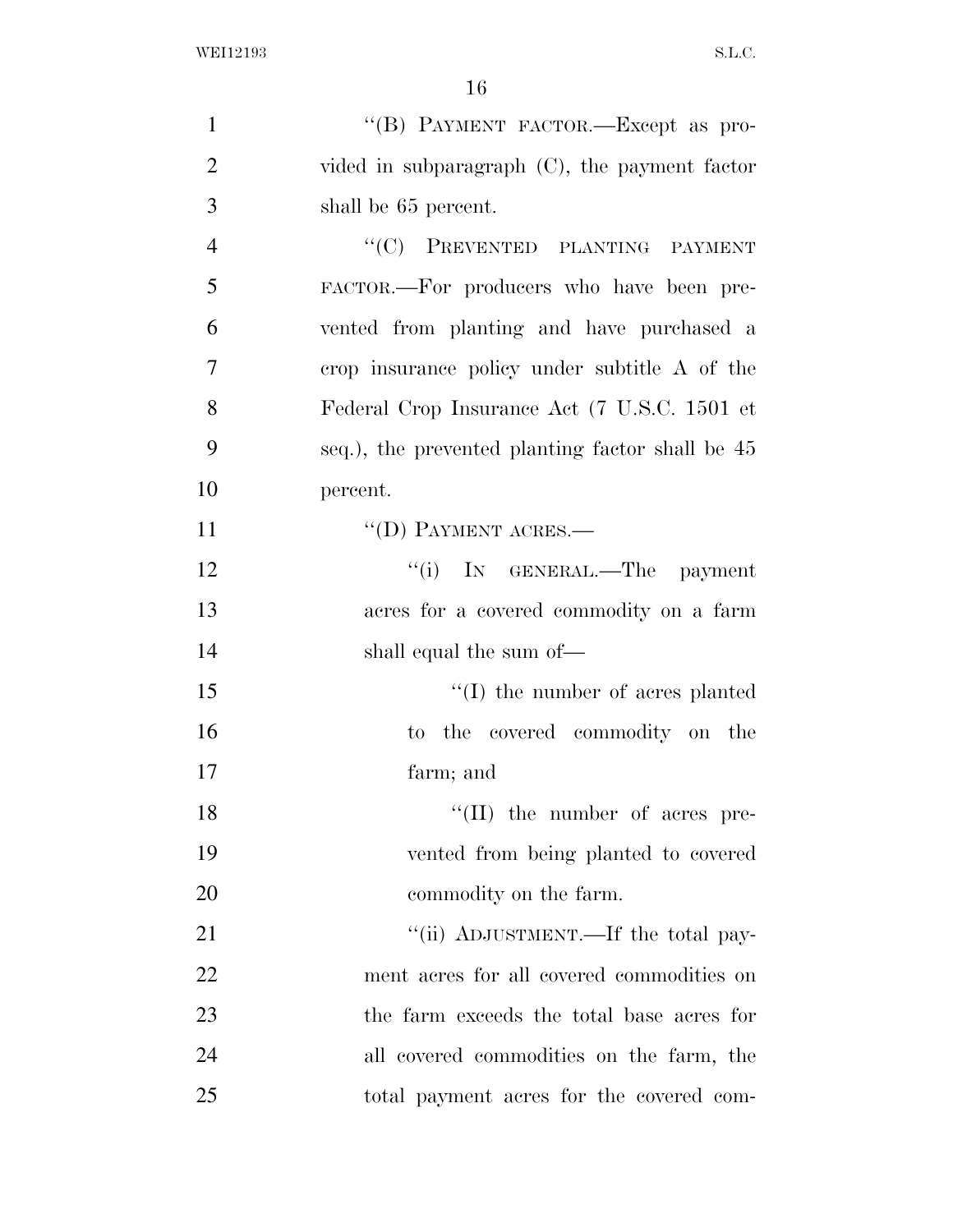| $\mathbf{1}$   | modities on the farm shall be equal to the        |
|----------------|---------------------------------------------------|
| $\overline{2}$ | product obtained by multiplying—                  |
| 3              | $\lq\lq$ the total payment acres of               |
| $\overline{4}$ | each covered commodity on the farm                |
| 5              | determined under clause (i); by                   |
| 6              | $\lq\lq$ (II) the factor determined by di-        |
| $\overline{7}$ | $viding$ —                                        |
| 8              | "(aa) the total base acres                        |
| 9              | for all covered commodities on                    |
| 10             | the farm; by                                      |
| 11             | "(bb) the total acreage                           |
| 12             | planted or prevented from being                   |
| 13             | planted to all covered commod-                    |
| 14             | ities on the farm.                                |
| 15             | "(f) HISTORIC REVENUE PER ACRE.—                  |
| 16             | "(1) IN GENERAL.—Subject to subsection $(h)$ ,    |
| 17             | the historic revenue per acre for a covered com-  |
| 18             | modity produced on a farm shall be equal to the   |
| 19             | product obtained by multiplying—                  |
| <b>20</b>      | $\lq\lq$ the production yield for the covered     |
| 21             | commodity determined under paragraph $(2)(A)$ ;   |
| 22             | and                                               |
| 23             | $\lq\lq (B)$ the historic commodity price for the |
| 24             | covered commodity determined under paragraph      |
| 25             | (2)(B).                                           |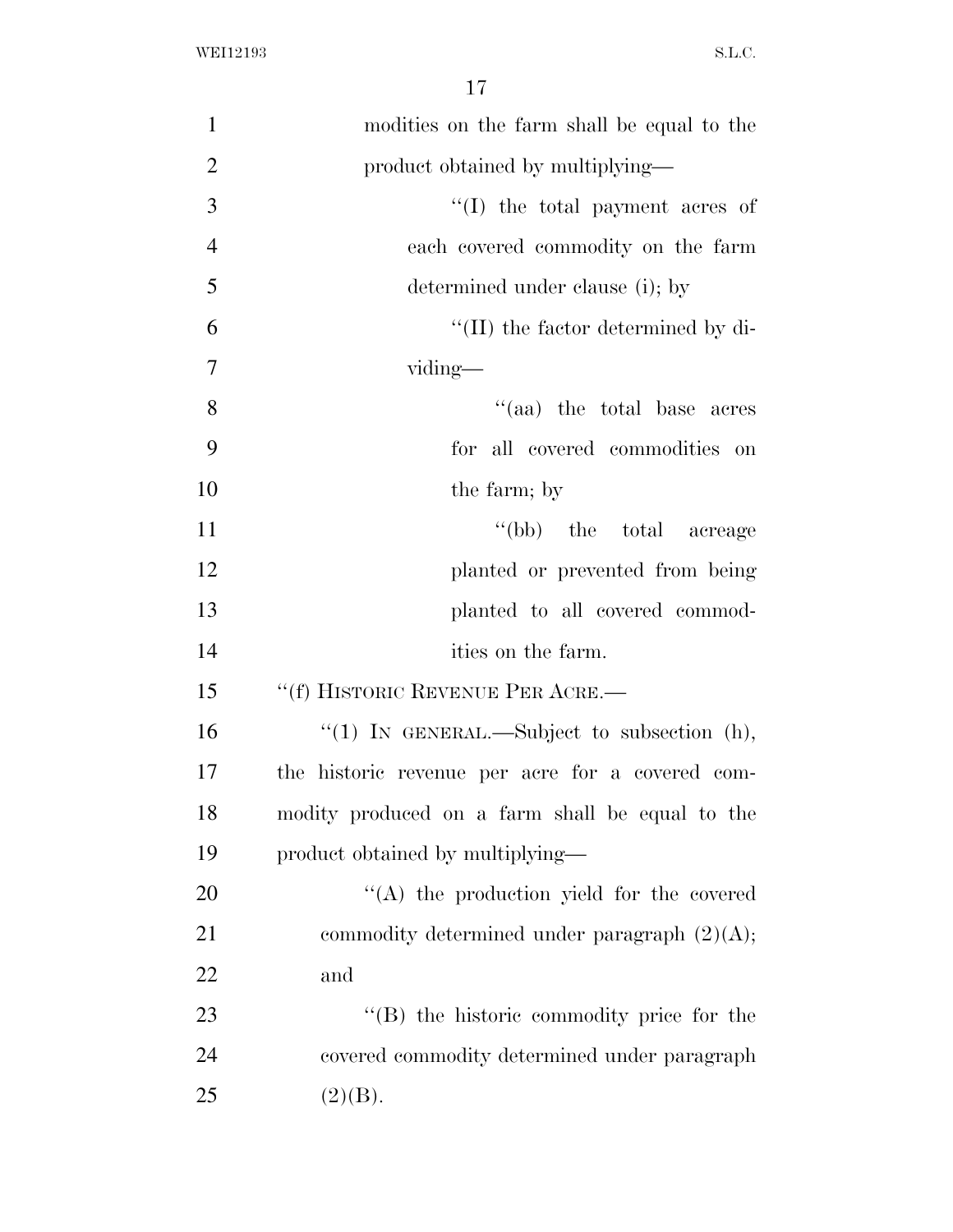| $\mathbf{1}$   | "(2) HISTORIC REVENUE FACTORS.-For pur-        |
|----------------|------------------------------------------------|
| $\overline{2}$ | poses of paragraph $(1)$ :                     |
| 3              | "(A) PRODUCTION YIELD.—The produc-             |
| $\overline{4}$ | tion yield of a covered commodity shall be the |
| 5              | higher of—                                     |
| 6              | "(i) a production yield based on the           |
| $\overline{7}$ | weighted average of the actual production      |
| 8              | history yields of the producer for all acre-   |
| 9              | age devoted to the covered commodity on        |
| 10             | the farm, as determined by the Secretary;      |
| 11             | "(ii) the weighted average of produc-          |
| 12             | tion yields for the most recent 5 crop years   |
| 13             | for all acreage devoted to the covered com-    |
| 14             | modity on the farm, excluding the crop         |
| 15             | years with the highest and lowest yields, as   |
| 16             | determined by the Secretary;                   |
| 17             | "(iii) the production yield that is            |
| 18             | equal to-                                      |
| 19             | "(I) the payment yield estab-                  |
| 20             | lished for the counter-cyclical program        |
| 21             | that is in effect as of September 30,          |
| 22             | $2012;$ or                                     |
| 23             | "(II) the payment yield estab-                 |
| 24             | lished under section $1102$ ; or               |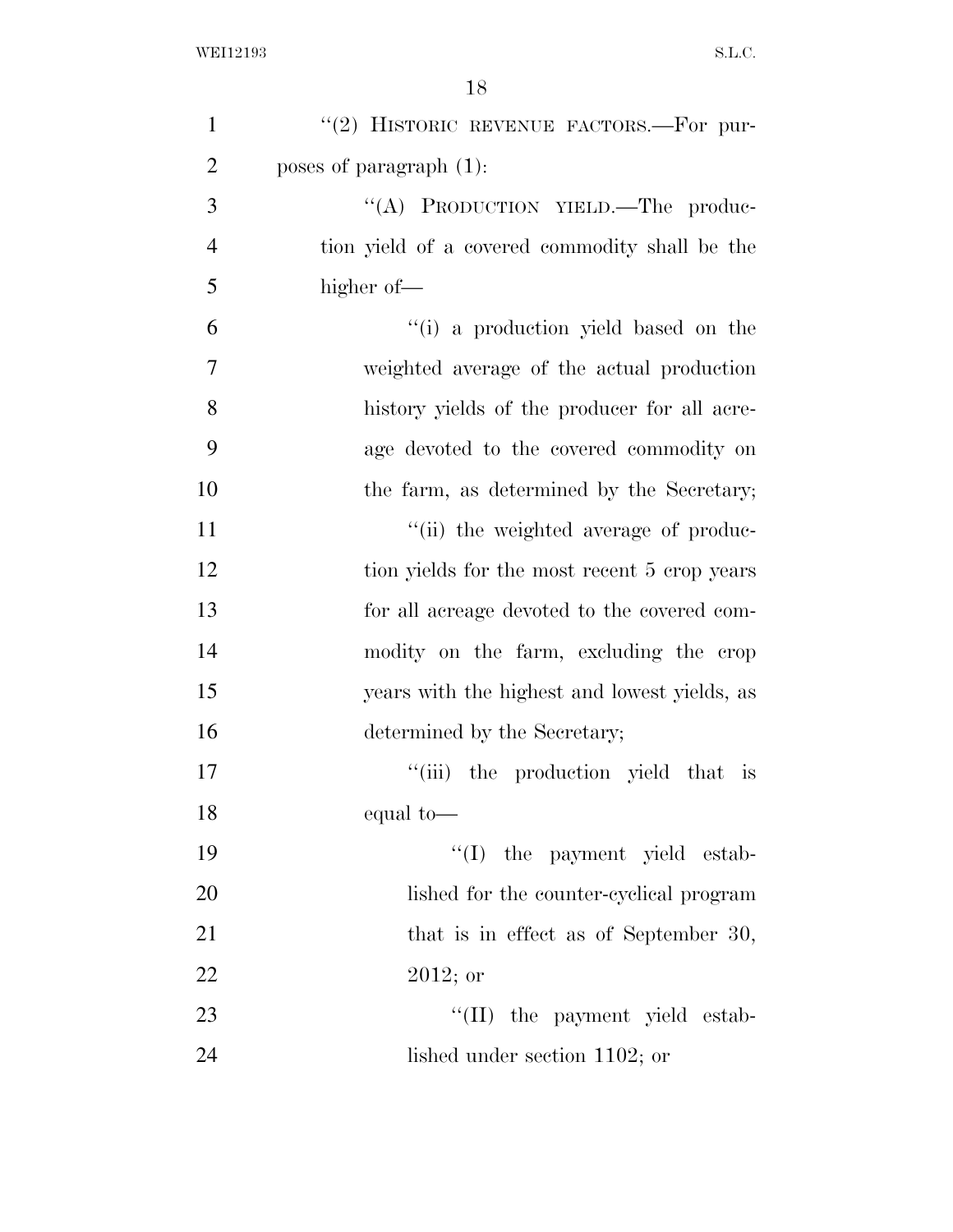| $\mathbf{1}$   | "(iv) the yield established by the Sec-              |
|----------------|------------------------------------------------------|
| $\overline{2}$ | retary in the case of a producer on a farm           |
| 3              | that does not have a production yield es-            |
| $\overline{4}$ | tablished under clause $(i)$ , $(ii)$ , or $(iii)$ . |
| 5              | "(B) HISTORIC COMMODITY PRICE.—The                   |
| 6              | historic commodity price for each crop of a cov-     |
| 7              | ered commodity produced on a farm shall be           |
| 8              | equal to the higher of—                              |
| 9              | "(i) the target price for the covered                |
| 10             | commodity under section $1104(c)$ ; or               |
| 11             | "(ii) subject to subparagraph $(C)$ , the            |
| 12             | average national price (as determined by             |
| 13             | the Secretary) for each covered commodity,           |
| 14             | by type or variety as applicable, for the            |
| 15             | marketing years for the immediately pre-             |
| 16             | eeding 5 crops, excluding the year in which          |
| 17             | the average price received was the highest           |
| 18             | in the period and the year in which the av-          |
| 19             | erage price received was the lowest in the           |
| 20             | period, as determined by the Secretary.              |
| 21             | "(C) LIMITATION.—The average national                |
| 22             | price for each covered commodity under sub-          |
| 23             | paragraph $(B)(ii)$ may not exceed the total eco-    |
| 24             | nomic cost of production for each covered com-       |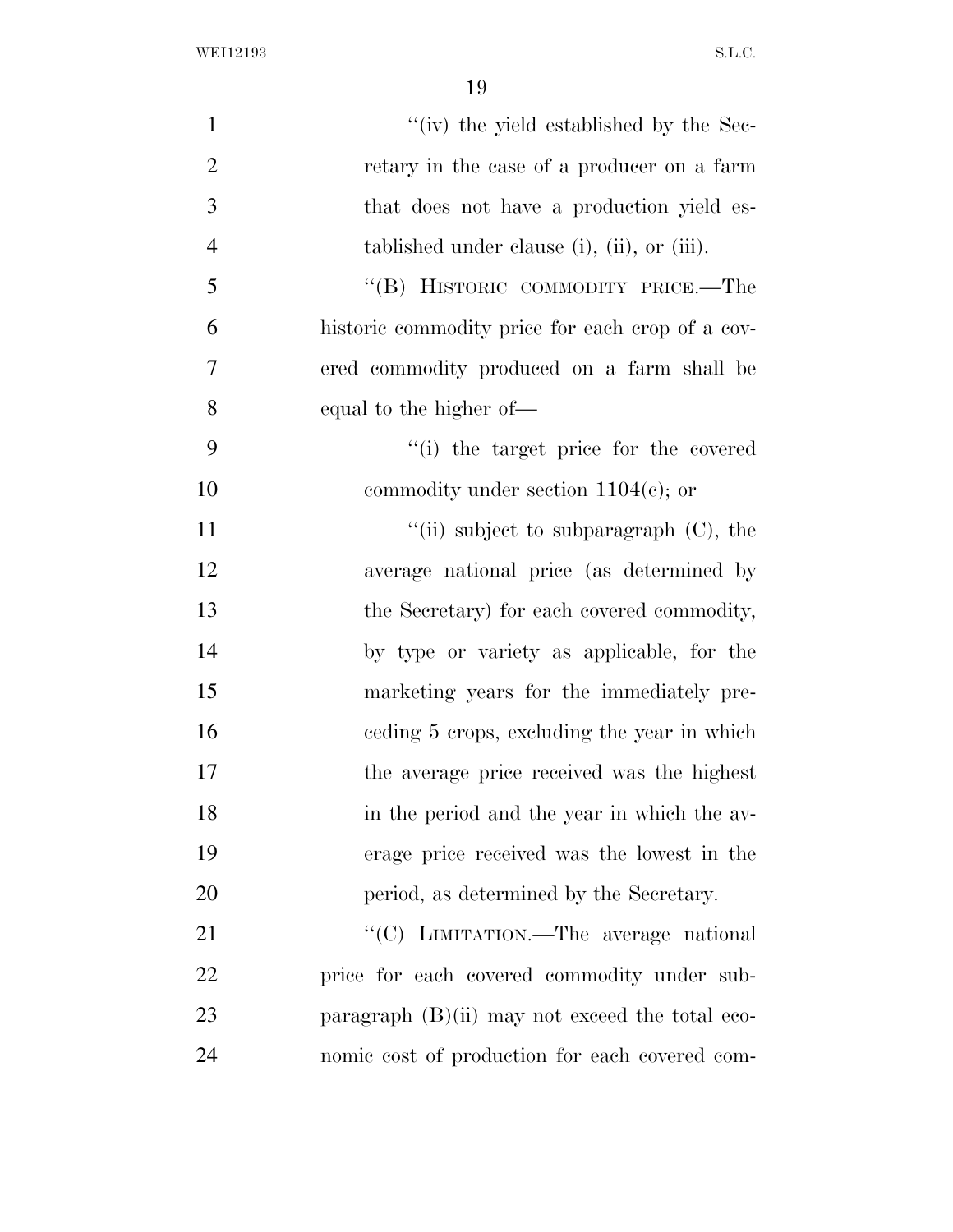| $\mathbf{1}$   | modity for the applicable crop year, as deter-      |
|----------------|-----------------------------------------------------|
| $\overline{2}$ | mined by the Secretary.                             |
| 3              | "(g) ACTUAL CROP REVENUE PER ACRE.-                 |
| $\overline{4}$ | "(1) IN GENERAL.—Subject to subsection $(h)$ ,      |
| 5              | the actual crop revenue per acre for a covered com- |
| 6              | modity produced on a farm during the applicable     |
| 7              | crop year shall be equal to the sum of—             |
| 8              | "(A) the product obtained by multi-                 |
| 9              | plying-                                             |
| 10             | "(i) the actual yield for the covered               |
| 11             | commodity on the farm determined under              |
| 12             | paragraph $(2)(A)$ ; and                            |
| 13             | "(ii) the average price of the covered              |
| 14             | commodity determined under paragraph                |
| 15             | $(2)(B)$ ; and                                      |
| 16             | $\lq\lq$ (B) the average amount of crop insurance   |
| 17             | indemnities and noninsured crop disaster assist-    |
| 18             | ance payments received by a producer on the         |
| 19             | farm determined under paragraph $(2)(C)$ .          |
| 20             | "(2) ACTUAL CROP REVENUE FACTORS.-For               |
| 21             | purposes of paragraph $(1)$ :                       |
| 22             | "(A) ACTUAL YIELD.—The actual yield of              |
| 23             | a covered commodity shall be equal to the           |
| 24             | weighted average yield of all planted acres of      |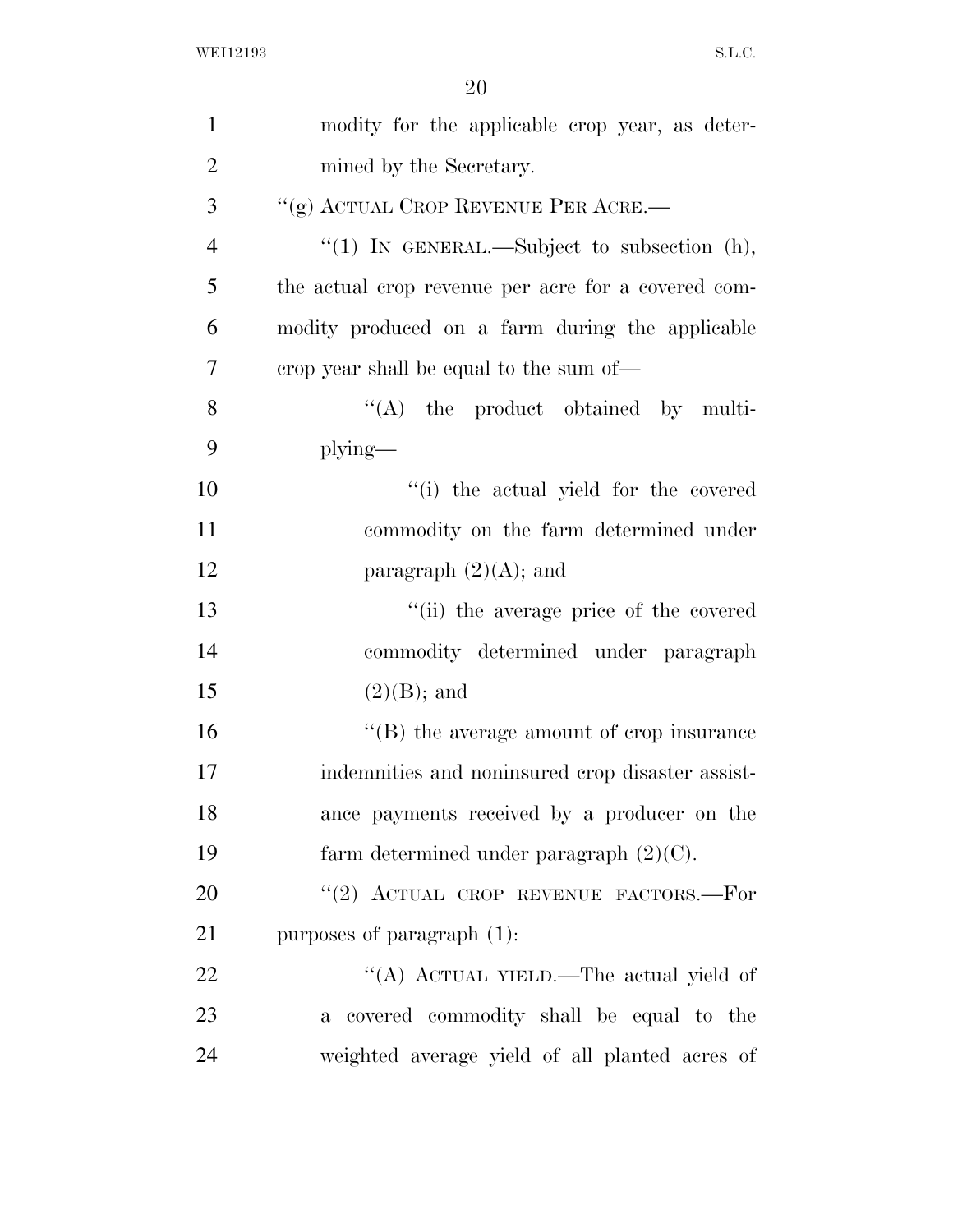| $\mathbf{1}$   | the covered commodity on the farm, as deter- |
|----------------|----------------------------------------------|
| $\overline{2}$ | mined by the Secretary.                      |
| 3              | $\lq\lq (B)$ AVERAGE PRICE.—                 |
| $\overline{4}$ | "(i) IN GENERAL.—Subject to clause           |
| 5              | (ii), the average price of a covered com-    |
| 6              | modity shall be equal to the national aver-  |
| 7              | age price for each covered commodity on      |
| 8              | the farm, determined by type or class if     |
| 9              | applicable in the case of wheat, barley, and |
| 10             | rice, for the first 4 months of the mar-     |
| 11             | keting year of the covered commodity dur-    |
| 12             | ing which the crop of the covered com-       |
| 13             | modity would normally be expected to be      |
| 14             | harvested, as determined by the Secretary.   |
| 15             | "(ii) ADJUSTMENT.—The Secretary              |
| 16             | shall adjust the average national price of a |
| 17             | covered commodity received by a producer     |
| 18             | on a farm to reflect—                        |
| 19             | $\lq\lq$ (I) the average quality discounts   |
| 20             | applied to the local or regional market      |
| 21             | price of a crop or mechanically har-         |
| 22             | vested forage due to damage of the           |
| 23             | commodity from adverse<br>covered            |
| 24             | weather, as determined annually by           |
| 25             | Secretary;                                   |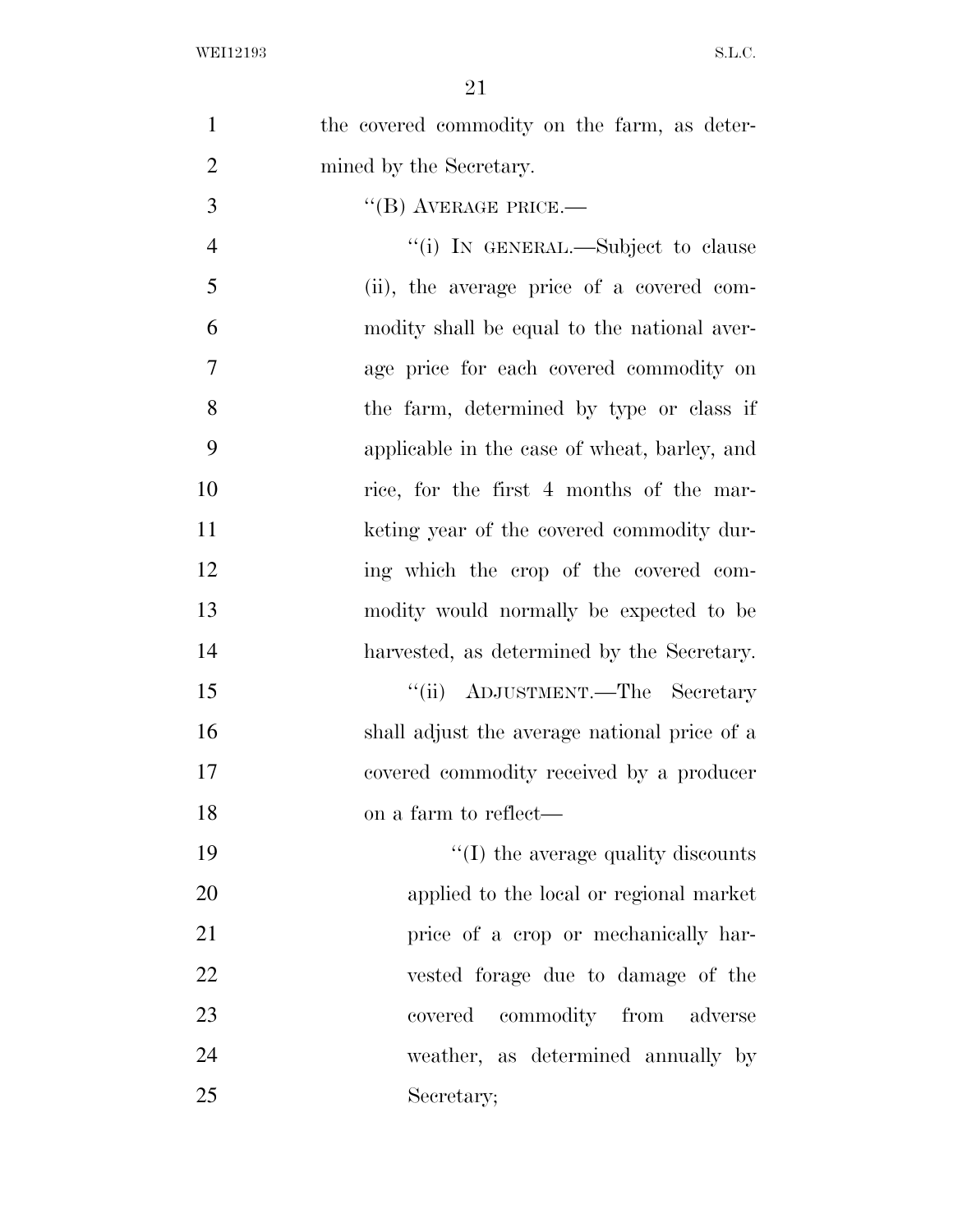$\text{``(II)}$  the reduced value of the 2 covered commodity due to excess moisture resulting from a disaster-re- lated condition; or 5 ''(III) as the Secretary deter- mines appropriate, regional variations in quality recognized under the crop insurance program under subtitle A of the Federal Crop Insurance Act (7 U.S.C. 1501 et seq.) and the non- insured crop disaster assistance pro- gram. 13 "'(C) NET CROP INSURANCE INDEM- NITIES.—For each covered commodity, the av- erage amount of crop insurance indemnities and noninsured crop disaster assistance payments received by a producer on a farm shall be equal to the weighted average amount of crop insur- ance indemnities less the amount of the pro- ducer-paid premium per acre and noninsured crop disaster assistance payments per acre re-22 ceived by the producer. 23 "(h) EXCLUSION OF GHOST ACRES.—  $\frac{1}{1}$  IN GENERAL.—Except as provided in para-

25 graph (2), any crop subsequently planted on land de-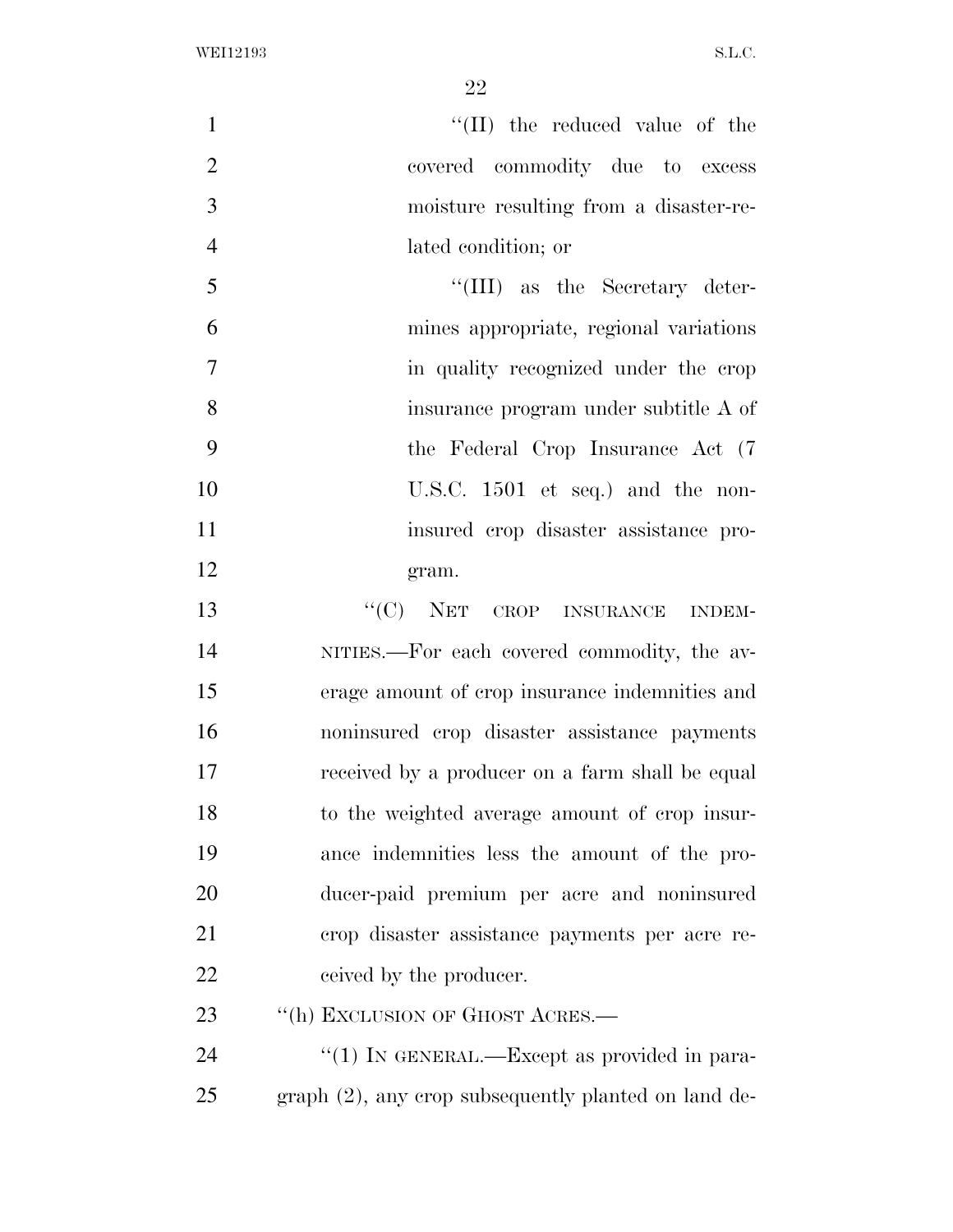| $\mathbf{1}$   | termined for purposes of the Federal crop insurance       |
|----------------|-----------------------------------------------------------|
| $\overline{2}$ | program to be prevented planting acreage during the       |
| 3              | same crop year shall not be considered in calculating     |
| $\overline{4}$ | the historic revenue per acre or the actual crop rev-     |
| 5              | enue per acre for the farm under this section.            |
| 6              | "(2) EXCEPTION.—Paragraph $(1)$ shall not                 |
| 7              | apply to a farm that, as determined by the Sec-           |
| 8              | retary—                                                   |
| 9              | "(A) has a history of double-cropping; and                |
| 10             | $\lq\lq$ (B) is located in an area in which double-       |
| 11             | cropping is an acceptable agricultural practice           |
| 12             | for purposes of the Federal crop insurance pro-           |
|                |                                                           |
| 13             | gram.                                                     |
|                | "SEC. 1104. AVAILABILITY OF COUNTER-CYCLICAL PAY-         |
| 14<br>15       | MENTS.                                                    |
| 16             | "(a) PAYMENT REQUIRED.—For each of the 2013               |
| 17             | through 2017 crop years for each covered commodity, the   |
| 18             | Secretary shall make counter-cyclical payments to pro-    |
| 19             | ducers on farms for which payment yields and base acres   |
| 20             | are established with respect to the covered commodity if  |
| 21             | the Secretary determines that the effective price for the |
| 22             | covered commodity is less than the target price for the   |
| 23             | covered commodity.                                        |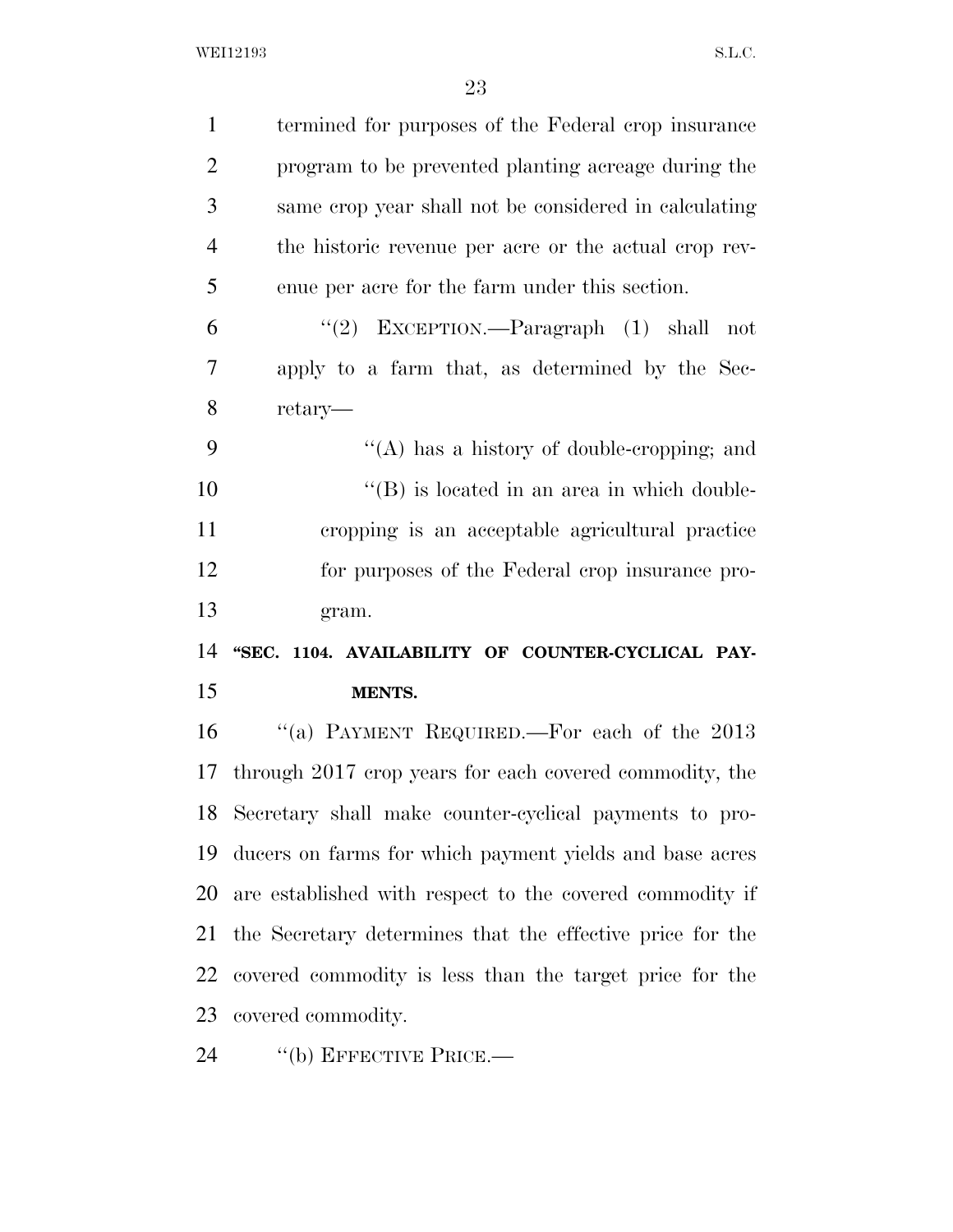| $\mathbf{1}$   | $``(1)$ COVERED COMMODITIES OTHER THAN                |
|----------------|-------------------------------------------------------|
| $\overline{2}$ | RICE.—Except as provided in paragraph $(2)$ , for     |
| 3              | purposes of subsection (a), the effective price for a |
| $\overline{4}$ | covered commodity is equal to the higher of the fol-  |
| 5              | lowing:                                               |
| 6              | $\lq\lq$ . The national average market price re-      |
| 7              | ceived by producers during the first 4 months         |
| 8              | of the marketing year for the covered com-            |
| 9              | modity, as determined by the Secretary.               |
| 10             | "(B) The national average loan rate for a             |
| 11             | marketing assistance loan for the covered com-        |
| 12             | modity in effect for the applicable period under      |
| 13             | subtitle B.                                           |
| 14             | "(2) RICE.—In the case of long grain rice and         |
| 15             | medium grain rice, for purposes of subsection (a),    |
| 16             | the effective price for each type or class of rice is |
| 17             | equal to the higher of the following:                 |
| 18             | "(A) The national average market price re-            |
| 19             | ceived by producers during the first 4 months         |
| 20             | of the marketing year for the type or class of        |
| 21             | rice, as determined by the Secretary.                 |
| 22             | "(B) The national average loan rate for a             |
| 23             | marketing assistance loan for the type or class       |
| 24             | of rice in effect for the applicable period under     |
| 25             | subtitle B.                                           |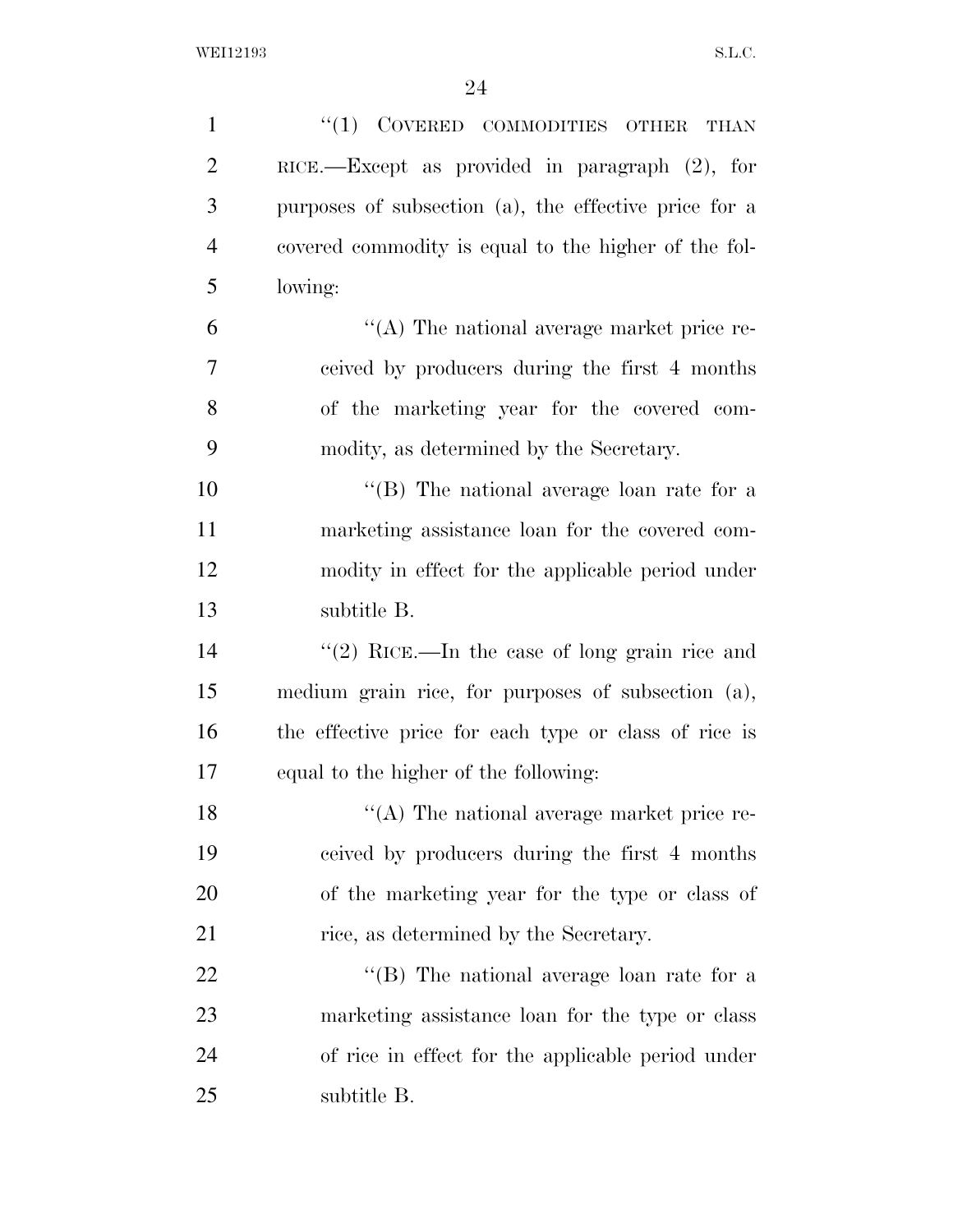| $\mathbf{1}$   | "(c) TARGET PRICE.—For purposes of each of the           |
|----------------|----------------------------------------------------------|
| $\overline{2}$ | 2013 through 2017 crop years, the target prices for cov- |
| 3              | ered commodities shall be as follows:                    |
| 4              | $\cdot\cdot(1)$ Wheat, \$4.17 per bushel.                |
| 5              | "(2) Corn, $$2.63$ per bushel.                           |
| 6              | "(3) Grain sorghum, $$2.63$ per bushel.                  |
| 7              | $(4)$ Barley, \$2.63 per bushel.                         |
| 8              | $\degree$ (5) Oats, \$1.79 per bushel.                   |
| 9              | $(6)$ Upland cotton, \$0.65 per pound.                   |
| 10             | " $(7)$ Long grain rice, \$10.50 per hundred-            |
| 11             | weight.                                                  |
| 12             | $(8)$ Medium grain rice, \$10.50 per hundred-            |
| 13             | weight.                                                  |
| 14             | $\lq(9)$ Soybeans, \$6.00 per bushel.                    |
| 15             | $``(10)$ Other oilseeds, \$12.68 per hundred-            |
| 16             | weight.                                                  |
| 17             | " $(11)$ Dry peas, \$8.32 per hundredweight.             |
| 18             | $"(12)$ Lentils, \$12.81 per hundredweight.              |
| 19             | $(13)$ Small chickpeas, \$10.36 per hundred-             |
| 20             | weight.                                                  |
| 21             | $(14)$ Large chickpeas, \$12.81 per hundred-             |
| 22             | weight.                                                  |
| 23             | $\degree$ (15) Peanuts, \$495 per ton.                   |
| 24             | "(d) PAYMENT RATE.—The payment rate used to              |
| 25             | make counter-cyclical payments with respect to a covered |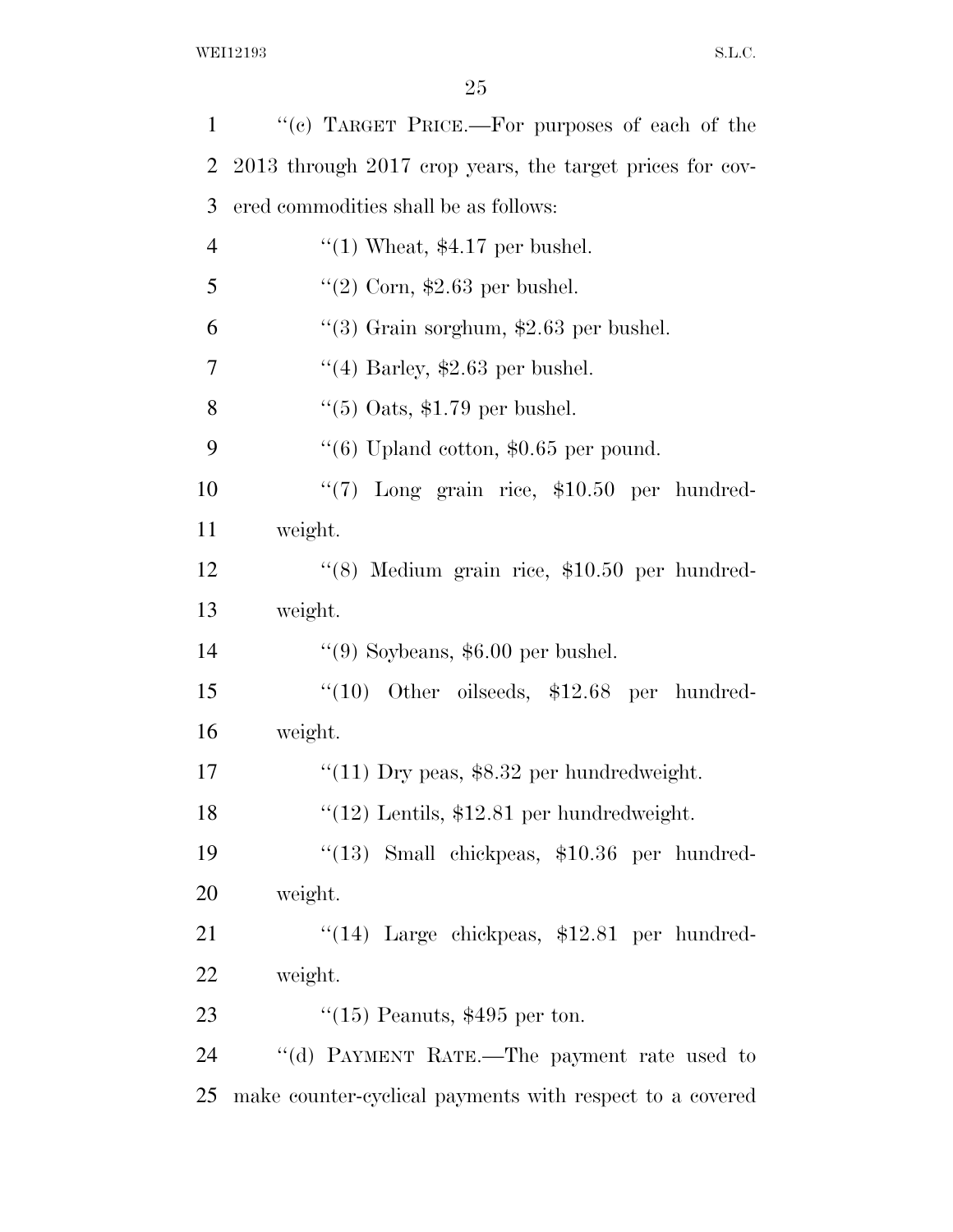commodity for a crop year shall be equal to the difference between—

- 3 '(1) the target price for the covered commodity; and
- 5 "(2) the effective price determined under sub-section (b) for the covered commodity.

 ''(e) PAYMENT AMOUNT.—If counter-cyclical pay- ments are required to be paid under this section for any of the 2013 through 2017 crop years of a covered com- modity, the amount of the counter-cyclical payment to be paid to the producers on a farm for that crop year shall be equal to the product of the following:

13 ''(1) The payment rate specified in subsection (d).

 ''(2) The counter-cyclical payment acres of the covered commodity on the farm.

17  $\frac{17}{2}$  The payment yield for the covered com-modity for the farm.

 ''(f) TIME FOR PAYMENTS.—If the Secretary deter- mines under subsection (a) that counter-cyclical payments are required to be made under this section for the crop of a covered commodity, as soon as practicable after the end of the first 4 months of the marketing year for the covered commodity, the Secretary shall make the counter-cyclical payments for the crop.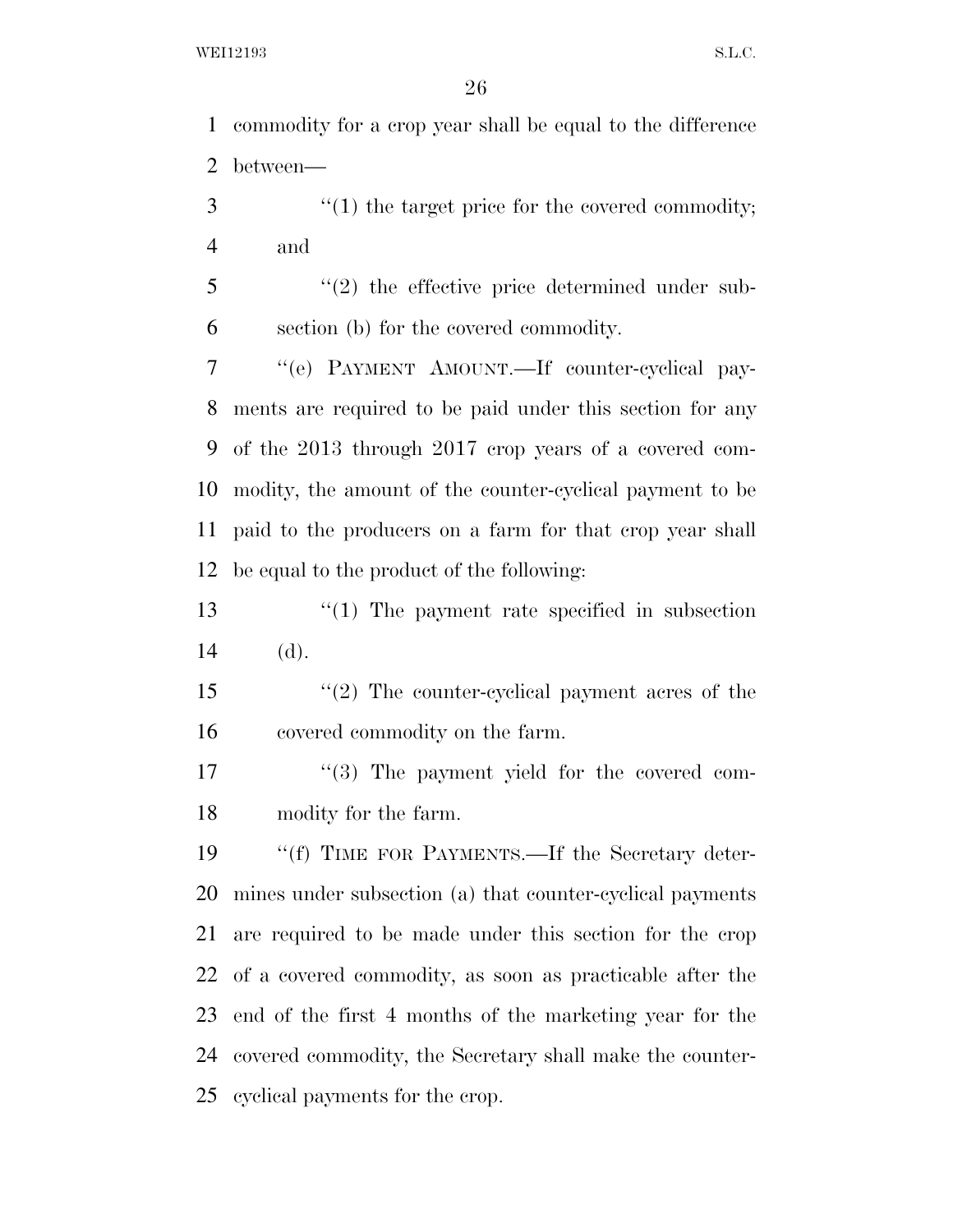| $\mathbf{1}$   | "SEC. 1105. PRODUCER AGREEMENT REQUIRED AS CONDI-            |
|----------------|--------------------------------------------------------------|
| $\overline{2}$ | TION OF PROVISION OF PAYMENTS.                               |
| 3              | $\lq(a)$<br>COMPLIANCE WITH CERTAIN REQUIRE-                 |
| $\overline{4}$ | MENTS.-                                                      |
| 5              | "(1) REQUIREMENTS.—Before the producers on                   |
| 6              | a farm may receive revenue loss assistance program           |
| 7              | payments or counter-cyclical payments with respect           |
| 8              | to the farm, the producers shall agree, during the           |
| 9              | crop year for which the payments are made and in             |
| 10             | exchange for the payments—                                   |
| 11             | $\lq\lq$ to comply with applicable conserva-                 |
| 12             | tion requirements under subtitle B of title XII              |
| 13             | of the Food Security Act of 1985 (16 U.S.C.                  |
| 14             | $3811$ et seq.);                                             |
| 15             | $\lq\lq$ to comply with applicable wetland                   |
| 16             | protection requirements under subtitle C of title            |
| 17             | XII of that Act $(16 \text{ U.S.C. } 3821 \text{ et seq.});$ |
| 18             | $\lq\lq$ (C) to comply with the planting flexibility         |
| 19             | requirements of section 1106;                                |
| 20             | "(D) to use the land on the farm, in a                       |
| 21             | quantity equal to the attributable base acres for            |
| 22             | the farm for an agricultural or conserving use,              |
| 23             | and not for a nonagricultural commercial, in-                |
| 24             | dustrial, or residential use, as determined by               |
| 25             | the Secretary; and                                           |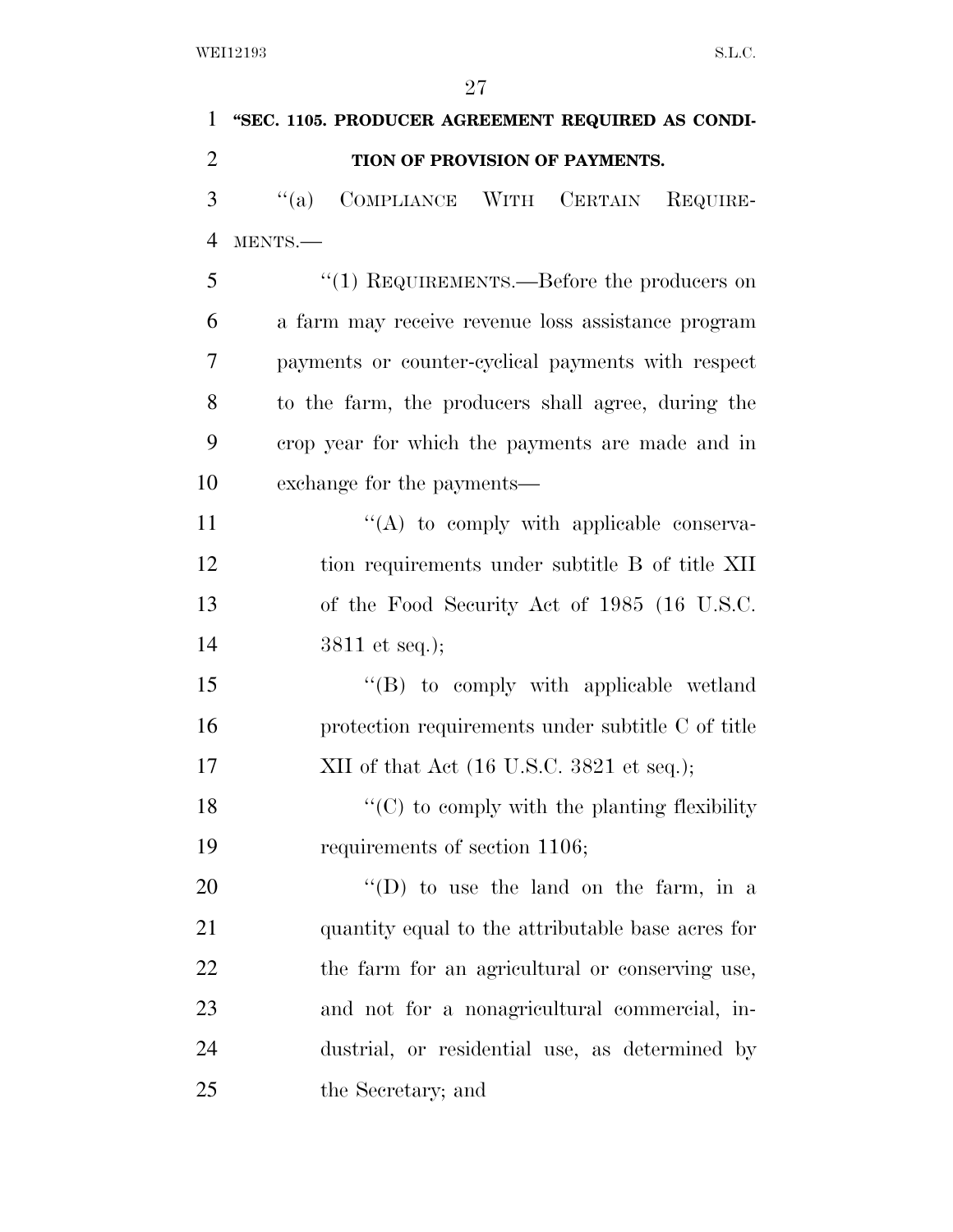$"$ (E) to effectively control noxious weeds and otherwise maintain the land in accordance with sound agricultural practices, as determined by the Secretary, if the agricultural or con- serving use involves the noncultivation of any portion of the land referred to in subparagraph (D). 8 "(2) COMPLIANCE.—The Secretary may issue such rules as the Secretary considers necessary to ensure producer compliance with the requirements of paragraph (1). 12 "(3) MODIFICATION.—At the request of the transferee or owner, the Secretary may modify the requirements of this subsection if the modifications are consistent with the objectives of this subsection, as determined by the Secretary. ''(b) TRANSFER OR CHANGE OF INTEREST IN FARM.— ''(1) TERMINATION.— 20 "(A) IN GENERAL.—Except as provided in paragraph (2), a transfer of (or change in) the interest of the producers on a farm in base acres for which revenue loss assistance program payments or counter-cyclical payments are

made shall result in the termination of the rev-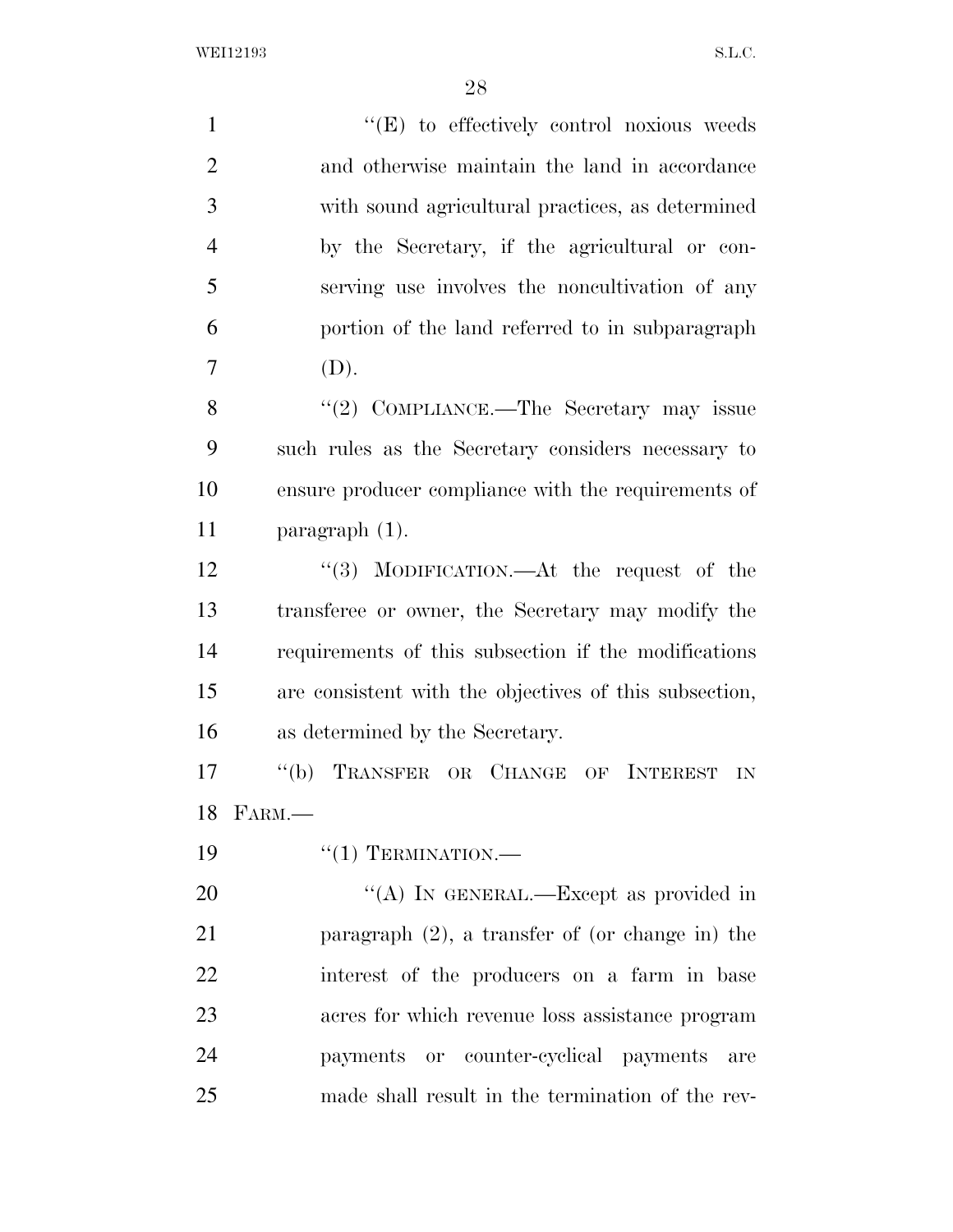| $\mathbf{1}$   | enue loss assistance program payments or                |
|----------------|---------------------------------------------------------|
| $\overline{2}$ | counter-cyclical payments to the extent the pay-        |
| 3              | ments are made or based on the base acres, un-          |
| $\overline{4}$ | less the transferee or owner of the acreage             |
| 5              | agrees to assume all obligations under sub-             |
| 6              | section (a).                                            |
| $\overline{7}$ | "(B) EFFECTIVE DATE.—The termination                    |
| 8              | shall take effect on the date determined by the         |
| 9              | Secretary.                                              |
| 10             | "(2) EXCEPTION.—If a producer entitled to a             |
| 11             | revenue loss assistance program payment or counter-     |
| 12             | cyclical payment dies, becomes incompetent, or is       |
| 13             | otherwise unable to receive the payment, the Sec-       |
| 14             | retary shall make the payment, in accordance with       |
| 15             | rules issued by the Secretary.                          |
| 16             | $``(c)$ REPORTS.—                                       |
| 17             | "(1) ACREAGE REPORTS.—As a condition on                 |
| 18             | the receipt of any benefits under this subtitle or sub- |
| 19             | title B, the Secretary shall require producers on a     |
| 20             | farm to submit to the Secretary annual acreage re-      |
| 21             | ports with respect to all cropland on the farm.         |
| 22             | "(2) PENALTIES.—No penalty with respect to              |
| 23             | benefits under this subtitle or subtitle B shall be as- |
| 24             | sessed against the producers on a farm for an inac-     |
| 25             | curate acreage report unless the producers on the       |
|                |                                                         |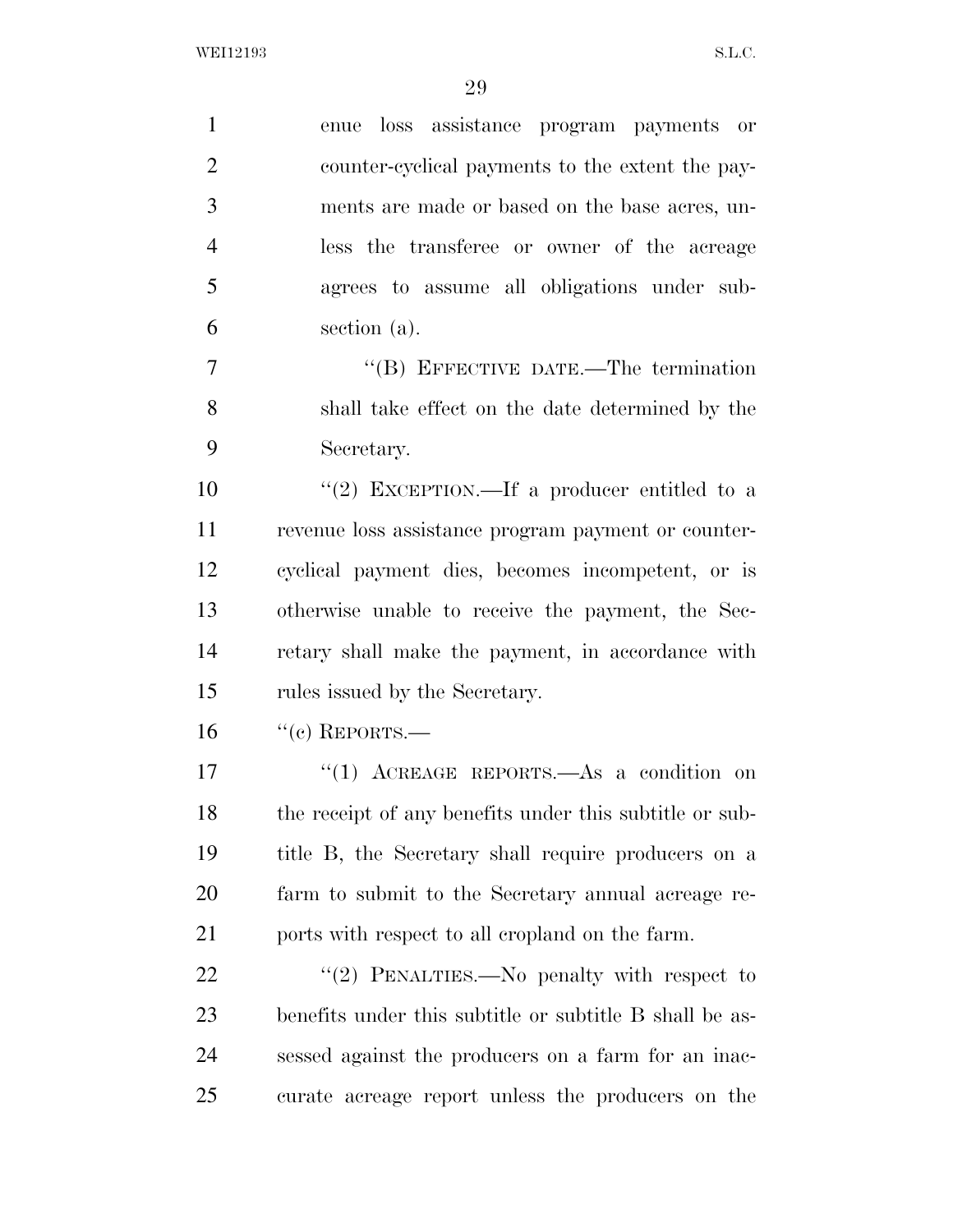farm knowingly and willfully falsified the acreage re-port.

 ''(d) TENANTS AND SHARECROPPERS.—In carrying out this subtitle, the Secretary shall provide adequate safe- guards to protect the interests of tenants and share-croppers.

 ''(e) SHARING OF PAYMENTS.—The Secretary shall provide for the sharing of revenue loss assistance program payments and counter-cyclical payments among the pro-ducers on a farm on a fair and equitable basis.

#### **''SEC. 1106. PLANTING FLEXIBILITY.**

12 "(a) DEFINITION OF NONCOVERED COMMODITY.—In this section, the term 'noncovered commodity' means—

14  $\frac{1}{2}$   $\frac{1}{2}$  fruits;

15  $"(2)$  vegetables; and

''(3) wild rice.

 ''(b) PERMITTED CROPS.—Subject to subsection (c), any commodity or crop (other than a controlled substance) may be planted on base acres on a farm.

20 <sup>''</sup>(c) REDUCTION IN BASE ACRES.

 $\frac{1}{2}$  (1) In GENERAL.—Subject to paragraph (2), for each crop year for which a noncovered com- modity is planted on base acres on a farm, the total base acres used to calculate revenue loss assistance program payments and counter-cyclical payments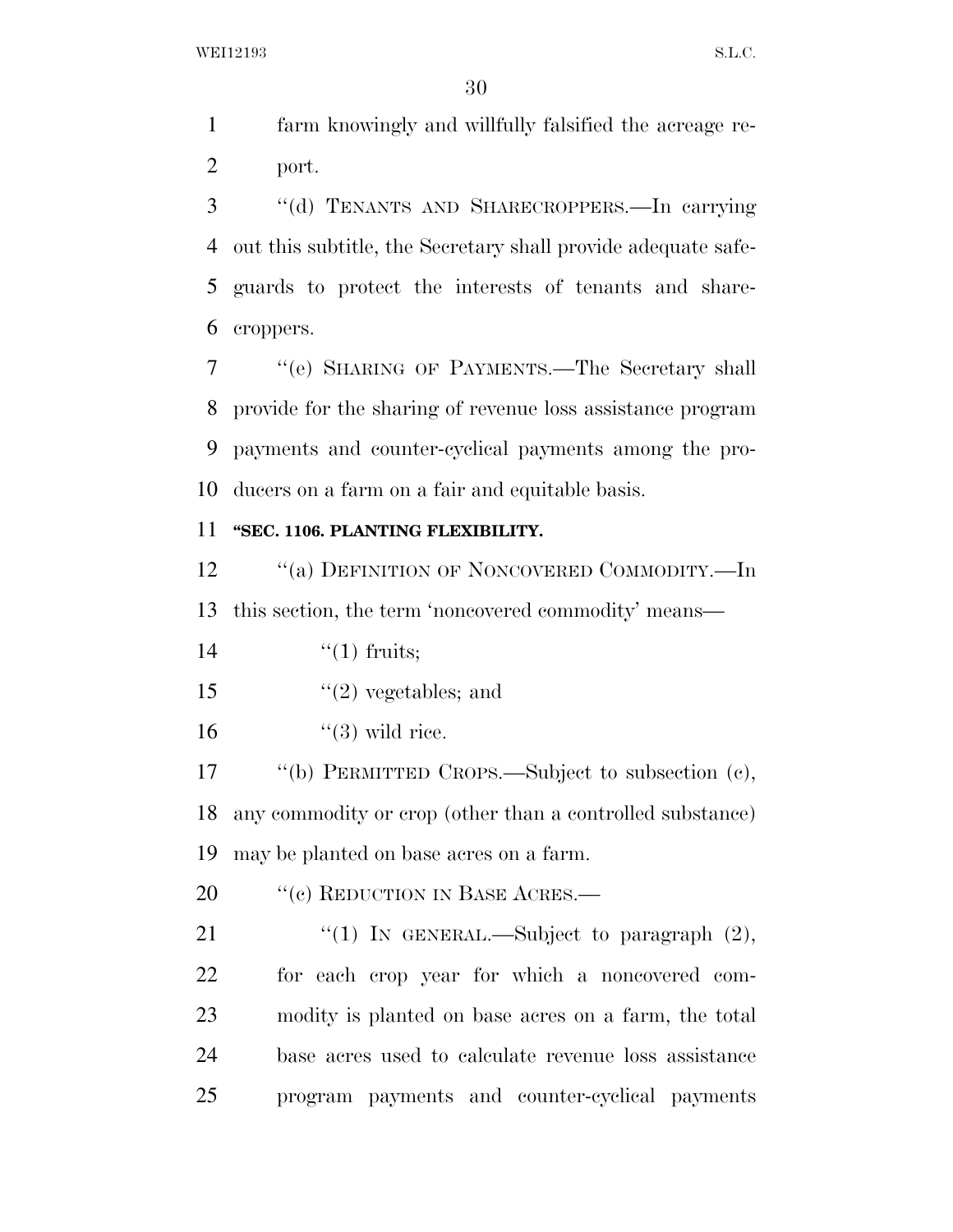shall be reduced by an acre for each acre planted to 2 the noncovered commodity.

3 "(2) DOUBLE-CROPPING.—In any region or on any farm that has a history of double-cropping of covered commodities with noncovered commodities, as determined by the Secretary, a producer may re- ceive full revenue loss assistance program payments and counter-cyclical payments for crops of covered commodities, but no payments for crops of non-covered commodities.

### **''SEC. 1107. SPECIAL RULE FOR LONG GRAIN AND MEDIUM GRAIN RICE.**

 ''(a) CALCULATION METHOD.—Subject to sub- sections (b) and (c), for the purposes of determining the amount of the revenue loss assistance program payments and counter-cyclical payments to be paid to the producers on a farm for long grain rice and medium grain rice under sections 1103 and 1104, respectively, the base acres of rice on the farm shall be apportioned using the 4-year av- erage of the percentages of acreage planted in the applica- ble State to long grain rice and medium grain rice during the 2003 through 2006 crop years, as determined by the Secretary.

 ''(b) PRODUCER ELECTION.—As an alternative to the calculation method described in subsection (a), the Sec-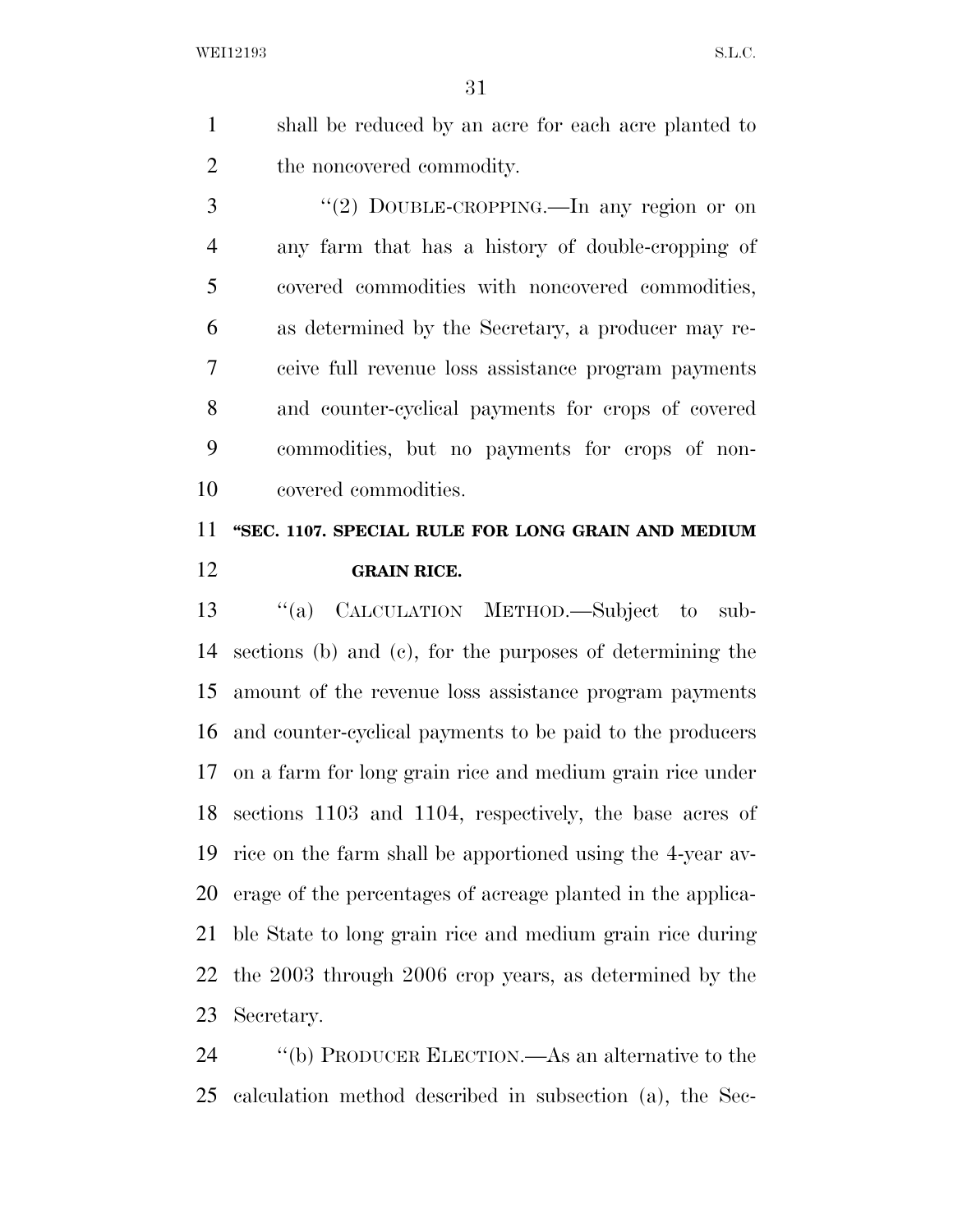retary shall provide producers on a farm the opportunity to elect to apportion rice base acres on the farm using the 4-year average of—

 ''(1) the percentages of acreage planted on the farm to long grain rice and medium grain rice dur-ing the 2003 through 2006 crop years;

 $\frac{1}{2}$  the percentages of any acreage on the farm that the producers were prevented from plant- ing to long grain rice and medium grain rice during the 2003 through 2006 crop years because of drought, flood, other natural disaster, or other con- dition beyond the control of the producers, as deter-mined by the Secretary; and

 $\frac{14}{2}$  ''(3) in the case of a crop year for which a pro- ducer on a farm elected not to plant to long grain and medium grain rice during the 2003 through 2006 crop years, the percentages of acreage planted in the applicable State to long grain rice and me-dium grain rice, as determined by the Secretary.

 $\degree$  (c) LIMITATION.—In carrying out this section, the Secretary shall use the same total base acres, counter-cy- clical payment acres, and payment yields established with respect to rice under sections 1101 and 1102 of the Farm Security and Rural Investment Act of 2002 (7 U.S.C.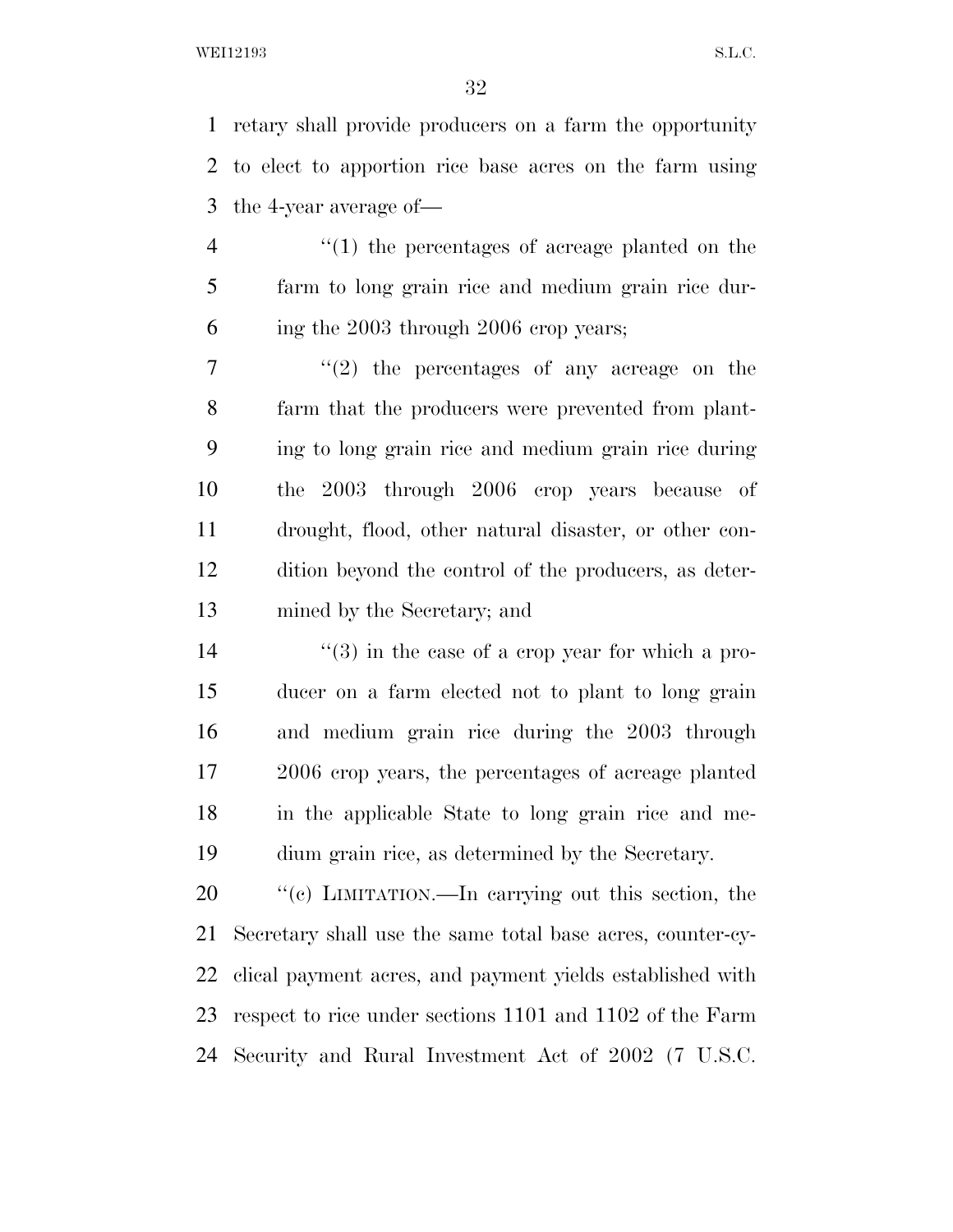7911, 7912), as in effect on September 30, 2007, subject to any adjustment under section 1101 of this Act.

#### **''SEC. 1108. PERIOD OF EFFECTIVENESS.**

 ''This subtitle shall be effective beginning with the 2013 crop year of each covered commodity through the 2017 crop year.''.

### **SEC. 3. MARKETING ASSISTANCE LOANS AND LOAN DEFI-CIENCY PAYMENTS.**

 (a) LOAN RATES FOR NONRECOURSE MARKETING ASSISTANCE LOANS.—Section 1202 of the Food, Con- servation, and Energy Act of 2008 (7 U.S.C. 8732) is amended—

 (1) by redesignating subsection (d) as sub-section (e); and

 (2) by inserting after subsection (c) the fol-lowing:

17 "(c) 2013 THROUGH 2017 CROP YEARS.—For pur- poses of each of the 2013 through 2017 crop year, the loan rate for a marketing assistance loan under section 1201 for a loan commodity shall be equal to the following:

21  $\frac{1}{2}$  (1) In the case of wheat, \$2.94 per bushel.

22  $\frac{((2) \text{ In the case of corn, $1.95 per bushel.})}{(2)}$ 

23  $\frac{4}{3}$  In the case of grain sorghum, \$1.95 per bushel.

25  $\frac{4}{10}$  In the case of barley, \$1.95 per bushel.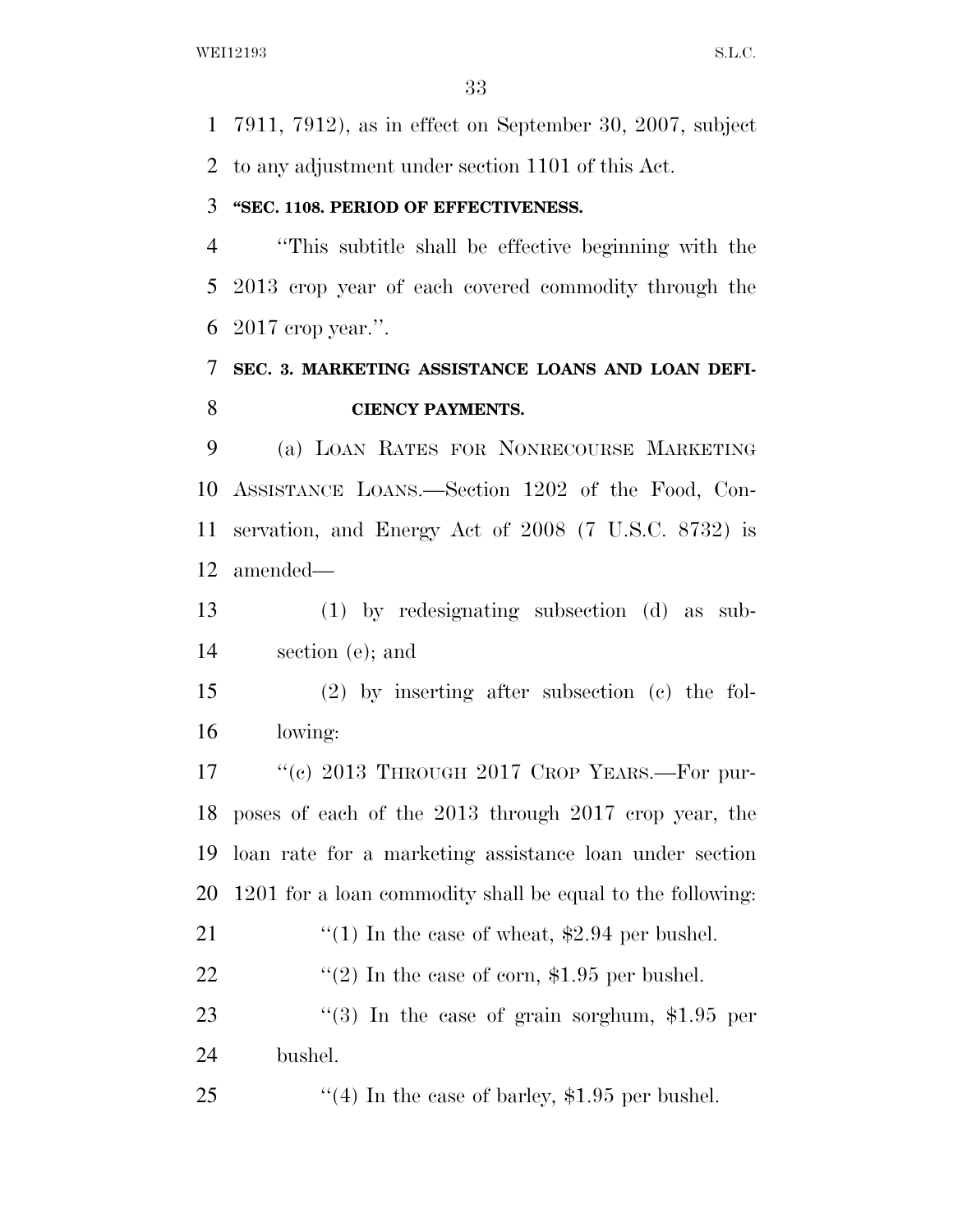| $\mathbf{1}$   | "(5) In the case of oats, $$1.39$ per bushel.               |
|----------------|-------------------------------------------------------------|
| $\overline{2}$ | $\cdot\cdot$ (6) In the case of base quality of upland cot- |
| 3              | $ton$ —                                                     |
| $\overline{4}$ | "(A) for the $2012$ crop year, \$0.52 per                   |
| 5              | pound; and                                                  |
| 6              | $\cdot$ (B) for the 2013 and each subsequent                |
| 7              | crop year, the simple average of the adjusted               |
| 8              | prevailing world price for the 2 immediately                |
| 9              | preceding marketing years, as determined by                 |
| 10             | the Secretary and announced the October 1                   |
| 11             | preceding the next domestic plantings, but in               |
| 12             | no case less than \$0.47 per pound or more than             |
| 13             | $$0.52$ per pound.                                          |
| 14             | " $(7)$ In the case of extra long staple cotton,            |
| 15             | $$0.7977$ per pound.                                        |
| 16             | "(8) In the case of long grain rice, $$6.50$ per            |
| 17             | hundredweight.                                              |
| 18             | "(9) In the case of medium grain rice, $$6.50$              |
| 19             | per hundredweight.                                          |
| 20             | " $(10)$ In the case of soybeans, \$5.00 per bushel.        |
| 21             | " $(11)$ In the case of other oilseeds, \$10.09 per         |
| <u>22</u>      | hundredweight for each of the following kinds of oil-       |
| 23             | seeds:                                                      |
| 24             | "(A) Sunflower seed.                                        |
| 25             | $\lq\lq$ (B) Rapeseed.                                      |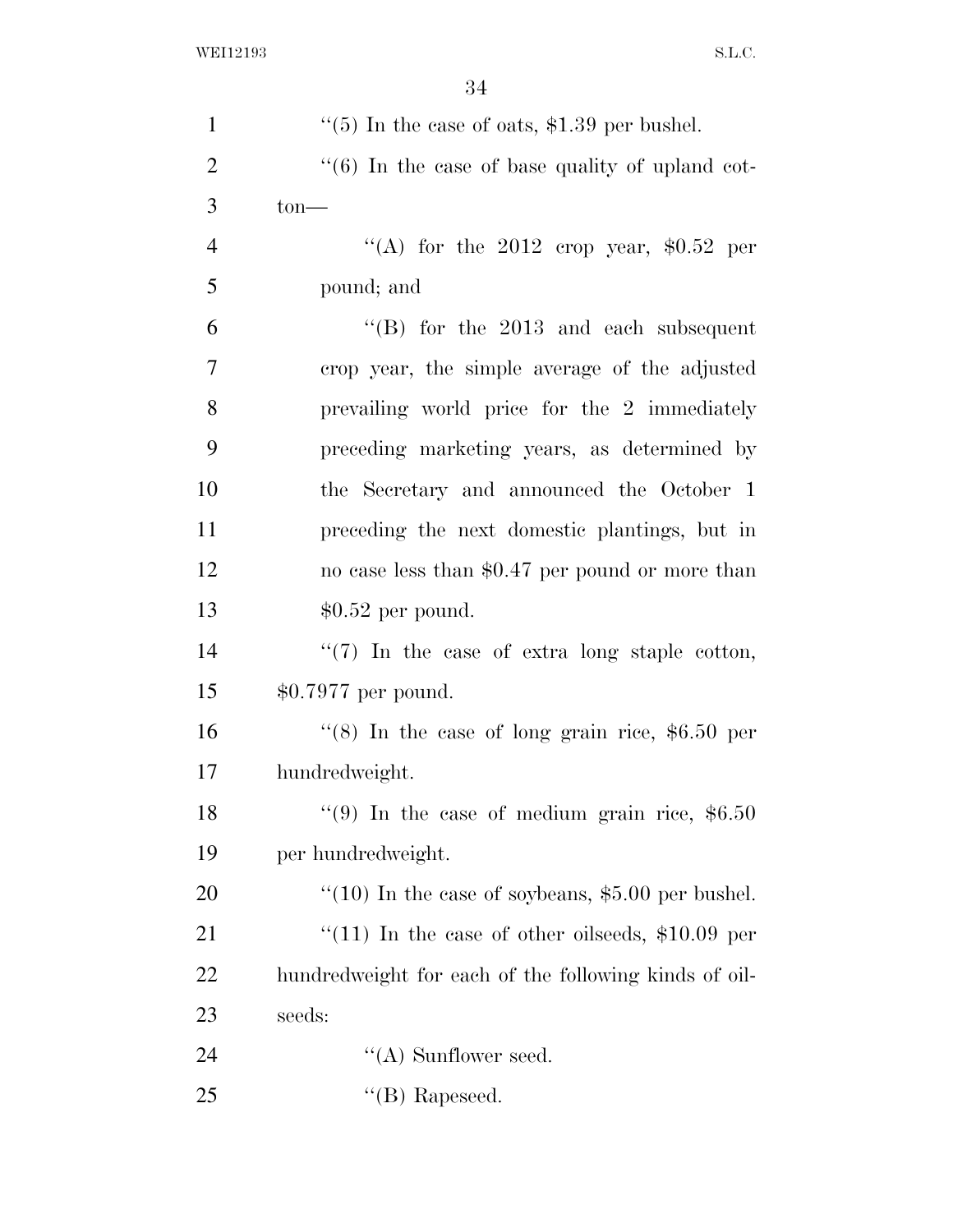| $\mathbf{1}$   | "(C) Canola.                                              |
|----------------|-----------------------------------------------------------|
| $\overline{2}$ | $\lq\lq$ (D) Safflower.                                   |
| 3              | $\lq\lq(E)$ Flaxseed.                                     |
| $\overline{4}$ | $\lq\lq(F)$ Mustard seed.                                 |
| 5              | $\lq\lq(G)$ Crambe.                                       |
| 6              | $\lq\lq(H)$ Sesame seed.                                  |
| 7              | "(I) Other oilseeds designated by the Sec-                |
| 8              | retary.                                                   |
| 9              | $\cdot\cdot(12)$ In the case of dry peas, \$5.40 per hun- |
| 10             | dredweight.                                               |
| 11             | "(13) In the case of lentils, $$11.28$ per hun-           |
| 12             | dredweight.                                               |
| 13             | " $(14)$ In the case of small chickpeas, \$7.43 per       |
| 14             | hundredweight.                                            |
| 15             | " $(15)$ In the case of large chickpeas, \$11.28 per      |
| 16             | hundredweight.                                            |
| 17             | "(16) In the case of graded wool, $$1.15$ per             |
| 18             | pound.                                                    |
| 19             | "(17) In the case of nongraded wool, $$0.40$ per          |
| 20             | pound.                                                    |
| 21             | "(18) In the case of mohair, $$4.20$ per pound.           |
| 22             | "(19) In the case of honey, $$0.69$ per pound.            |
| 23             | "(20) In the case of peanuts, $$355$ per ton.".           |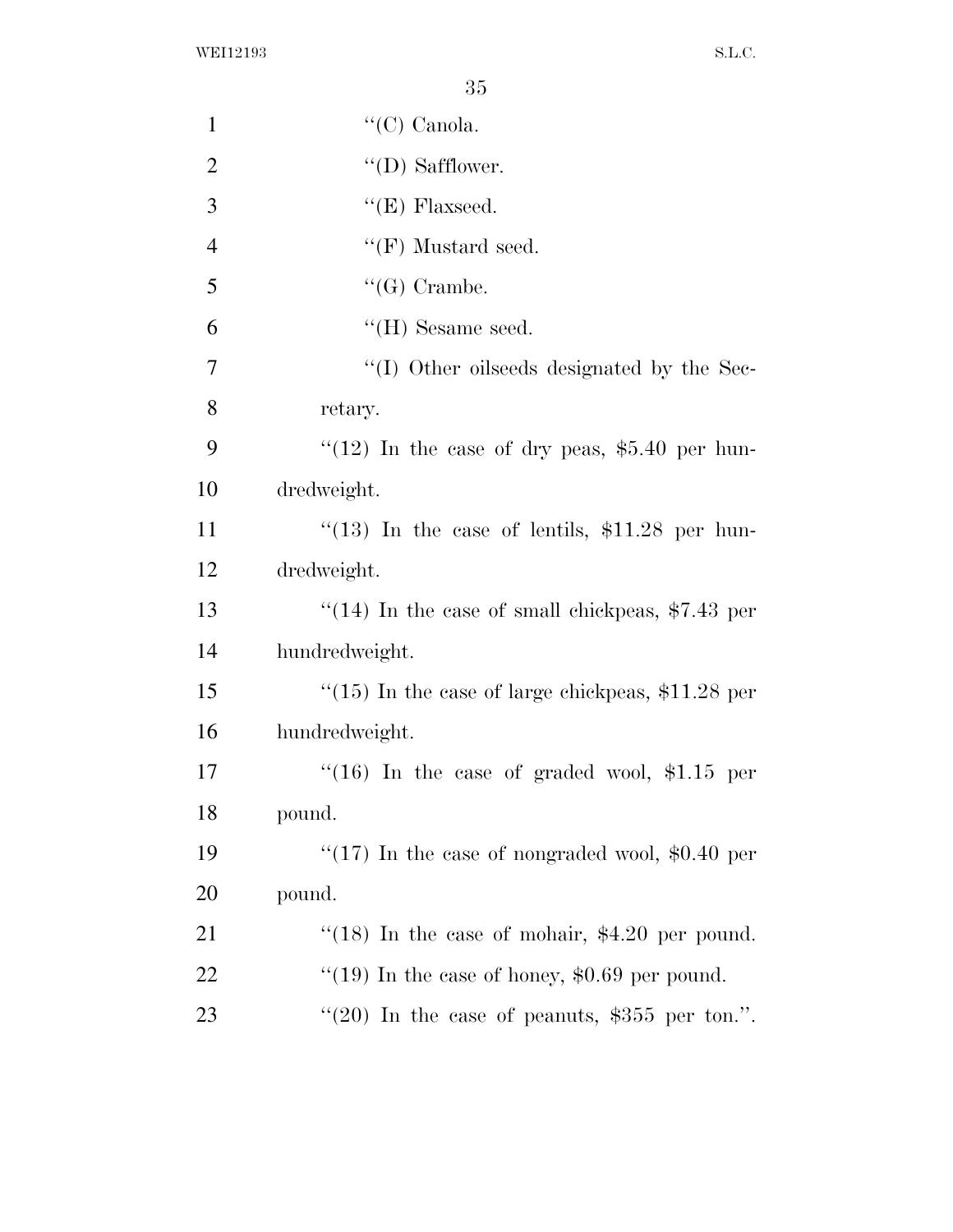(b) PEANUTS MARKETING.—Section 1204 of the Food, Conservation, and Energy Act of 2008 (7 U.S.C. 8734) is amended by adding at the end the following:

 ''(i) PEANUTS MARKETING.—A marketing associa- tion or cooperative may market peanuts for which a loan is made under this section in any manner that conforms to consumer needs, including the separation of peanuts by type and quality.''.

### **SEC. 4. EXTENSION OF EXPIRING AUTHORITIES.**

 (a) FOOD, CONSERVATION, AND ENERGY ACT OF 2008.—

 (1) IN GENERAL.—The following provisions of the Food, Conservation, and Energy Act of 2008 are amended by striking ''2012'' each place it appears 15 and inserting "2017": (A) Section 1201(a)(1) (7 U.S.C.  $8731(a)(1)$ . 18 (B) Section 1205(a)(2)(B) (7 U.S.C.  $8735(a)(2)(B)$ . (C) Subsections (a) and (d) of section 21 1206 (7 U.S.C. 8736). 22 (D) Subsections  $(a)(2)$  and  $(b)$  of section 23 1209 (7 U.S.C. 8739). (E) Section 1307(a)(1) (7 U.S.C.

25  $8757(a)(1)$ .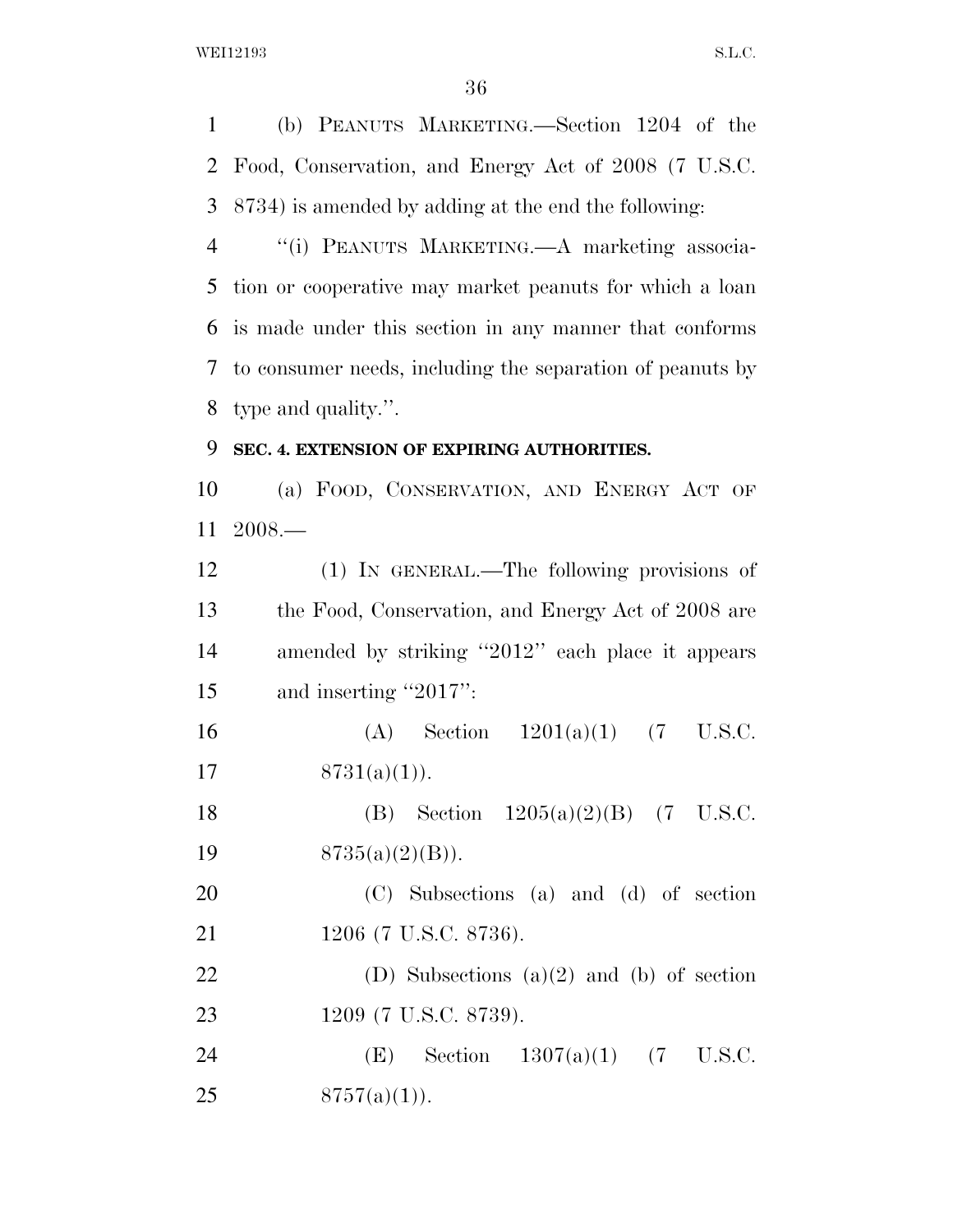| $\mathbf{1}$   | $(F)$ Subsections $(g)$ and $(h)(1)$ of section           |
|----------------|-----------------------------------------------------------|
| $\overline{2}$ | 1506 (7 U.S.C. 8773).                                     |
| 3              | (G) Section 1602 (7 U.S.C. 8782).                         |
| $\overline{4}$ | (H) Section $1605(h)$ (7 U.S.C. 8783(h)).                 |
| 5              | (I) Subsections $(b)(2)(A)$ and $(c)$ of section          |
| 6              | 1612 (7 U.S.C. 8787).                                     |
| 7              | (J) Section 1613(c) (7 U.S.C. 8788(c)).                   |
| 8              | (K) Section 1621(d) $(7 \text{ U.S.C. } 8792(d))$ .       |
| 9              | (2) OTHER AMENDMENTS.-                                    |
| 10             | (A) ADJUSTMENT OF PREVAILING WORLD                        |
| 11             | MARKET PRICE FOR UPLAND COTTON.—Section                   |
| 12             | $1204(e)(2)(B)$ of the Food, Conservation, and            |
| 13             | Energy Act of 2008 (7 U.S.C. 8734(e)(2)(B))               |
| 14             | is amended by striking "July 31, 2013" and in-            |
| 15             | serting "July 31, $2018$ ".                               |
| 16             | (B) SPECIAL MARKETING LOAN PROVI-                         |
| 17             | UPLAND COTTON.—Section<br><b>FOR</b><br><b>SIONS</b>      |
| 18             | $1207(a)(2)(A)$ of the Food, Conservation, and            |
| 19             | Energy Act of 2008 (7 U.S.C. 8737(a)(2)(A))               |
| 20             | is amended by striking "July 31, 2013" and in-            |
| 21             | serting "July 31, $2018$ ".                               |
| 22             | (C)<br><b>SPECIAL</b><br>COMPETITIVE<br><b>PROVISIONS</b> |
| 23             | EXTRA LONG STAPLE COTTON.—Section<br><b>FOR</b>           |
| 24             | $1208(a)$ of the Food, Conservation, and Energy           |
| 25             | Act of $2008$ (7 U.S.C. $8738(a)$ ) is amended in         |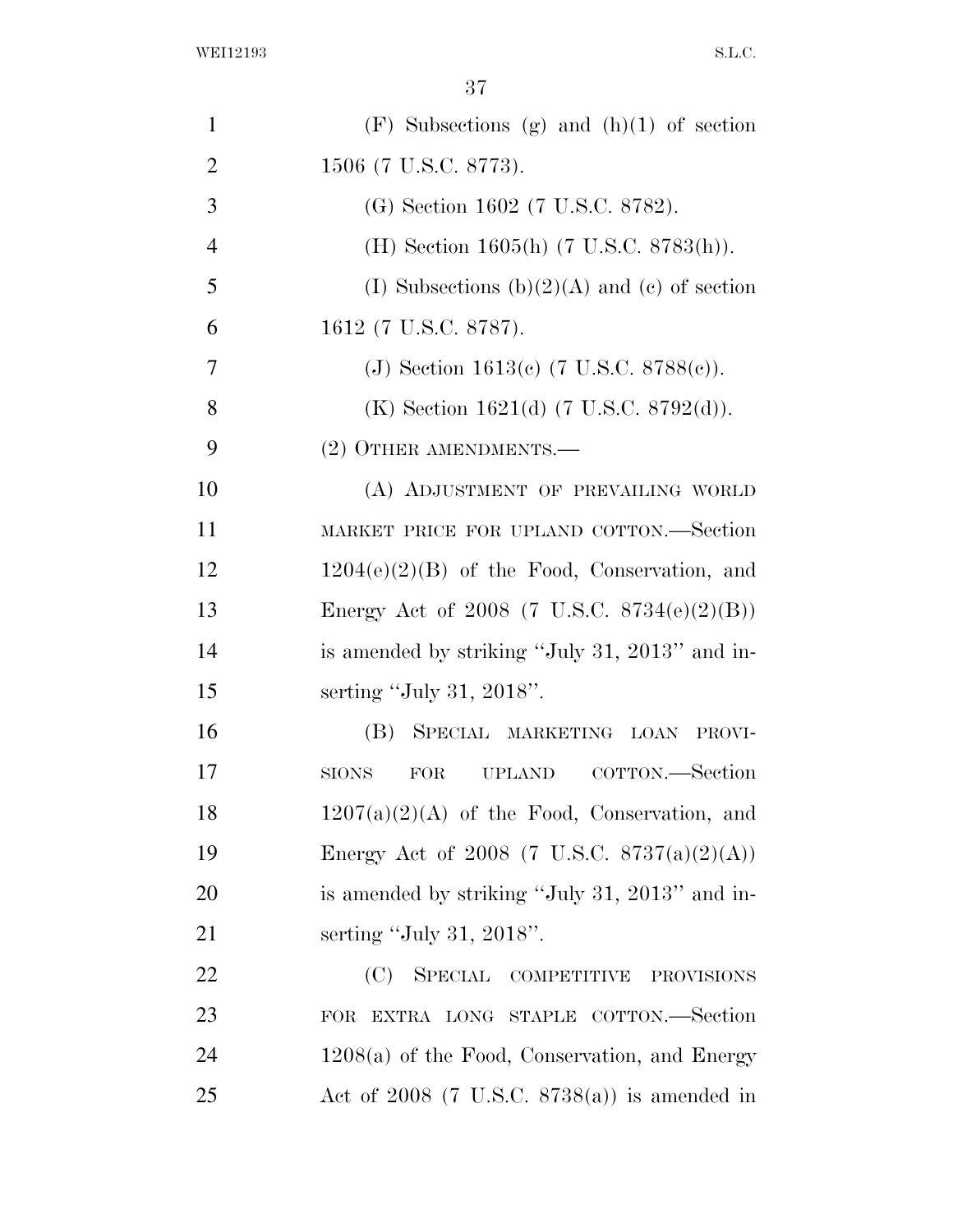| $\mathbf{1}$   | the matter preceding paragraph (1) by striking           |
|----------------|----------------------------------------------------------|
| $\overline{2}$ | "July 31, $2013$ " and inserting "July 31,               |
| 3              | $2018$ ".                                                |
| $\overline{4}$ | (D) DAIRY PRODUCT PRICE SUPPORT PRO-                     |
| 5              | GRAM.—Section 1501(b) of the Food, Conserva-             |
| 6              | tion, and Energy Act of 2008 (7 U.S.C.                   |
| $\overline{7}$ | $(8771(b))$ is amended by striking "December 31,         |
| 8              | $2012"$ and inserting "December 31, 2017".               |
| 9              | (E) DAIRY FORWARD PRICING PROGRAM.                       |
| 10             | Section $1502(e)$ of the Food, Conservation, and         |
| 11             | Energy Act of $2008$ (7 U.S.C. $8772(e)$ ) is            |
| 12             | amended—"                                                |
| 13             | (i) in paragraph $(1)$ , by striking "Sep-               |
| 14             | tember 30, 2012" and inserting "Sep-                     |
| 15             | tember 30, $2017$ "; and                                 |
| 16             | (ii) in paragraph $(2)$ , by striking                    |
| 17             | "September 30, 2015" and inserting "Sep-                 |
| 18             | tember 30, 2020".                                        |
| 19             | (b) OTHER LAWS.—The following provisions of law          |
| 20             | are amended by striking "2012" each place it appears and |
| 21             | inserting "2017":                                        |
| 22             | $(1)$ The matter preceding subparagraph $(A)$ of         |
| 23             | section $359b(a)(1)$ of the Agricultural Adjustment      |
| 24             | Act of 1938 (7 U.S.C. 1359bb(a)(1)).                     |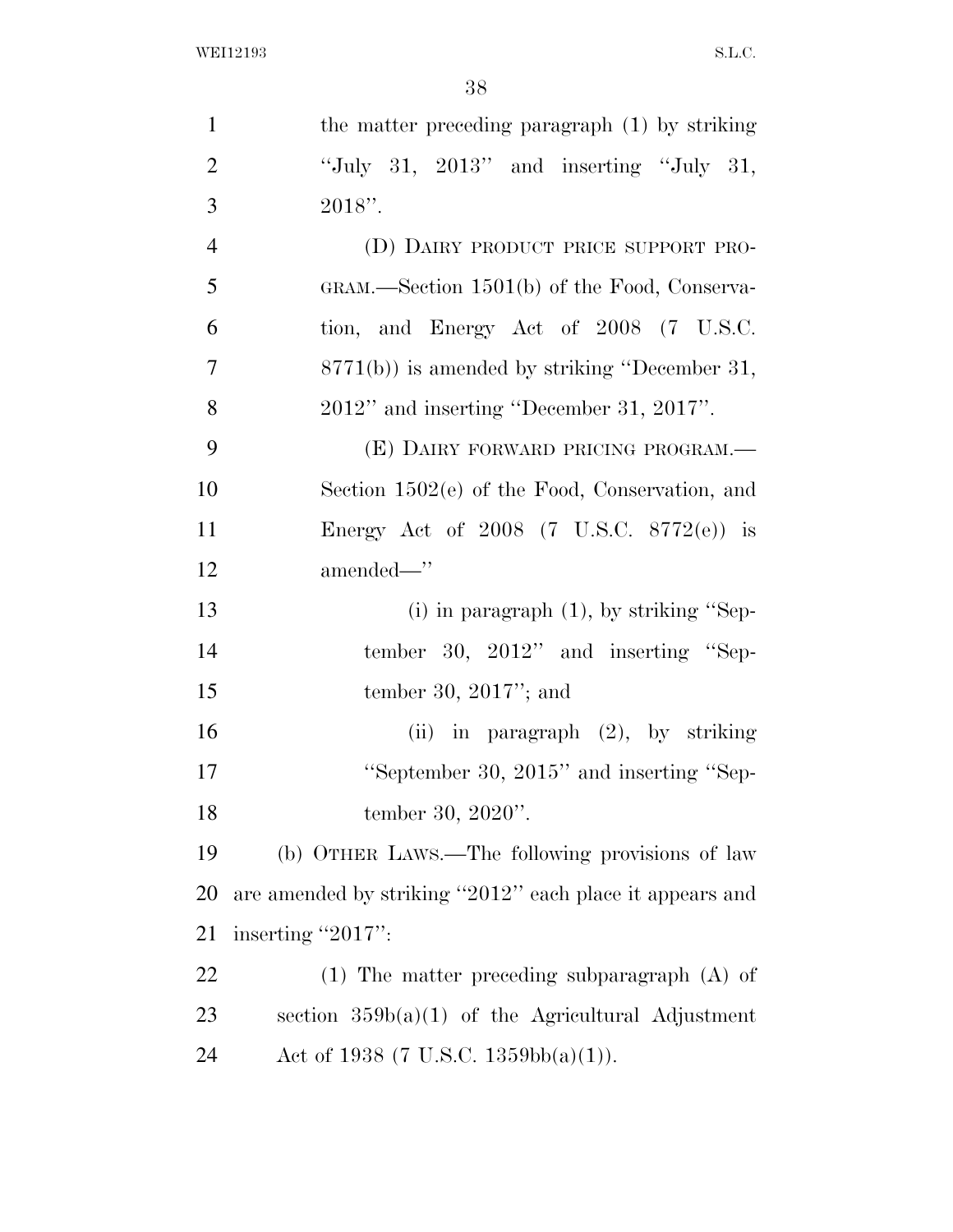| $\mathbf{1}$   | $(2)$ Section 359 $l$ (a) of the Agricultural Adjust- |
|----------------|-------------------------------------------------------|
| $\overline{2}$ | ment Act of 1938 (7 U.S.C. 1359 $ll(a)$ ).            |
| 3              | $(3)$ Section 153(a) of the Food Security Act of      |
| $\overline{4}$ | 1985 (15 U.S.C. 713a–14(a)).                          |
| 5              | $(4)$ Section 3 of Public Law 90–484 (7 U.S.C.        |
| 6              | $450l$ .                                              |
| 7              | $(5)$ Section 113(e)(2) of the Dairy Production       |
| 8              | Stabilization Act of 1983 (7 U.S.C. $4504(e)(2)$ ).   |
| 9              | $(6)(A)$ Section 156 of the Federal Agriculture       |
| 10             | Improvement and Reform Act of 1996 (7 U.S.C.          |
| 11             | $7272$ ) is amended—                                  |
| 12             | (i) in subsection (a) $(5)$ , by striking "the        |
| 13             | 2012 crop year" and inserting "each of the            |
| 14             | $2013$ through $2017$ crop years";                    |
| 15             | in subsection (b)(2), by striking<br>(ii)             |
| 16             | " $2012"$ and inserting " $2017"$ ; and               |
| 17             | (iii) in subsection (i), by striking "2012"           |
| 18             | and inserting "2017".                                 |
| 19             | (B) Section 1402 of the Food, Conservation,           |
| 20             | and Energy Act of 2008 (7 U.S.C. 3602 note; Pub-      |
| 21             | lic Law $110-246$ ) is amended by striking "2007"     |
| 22             | and inserting "2012".                                 |
| 23             | (c) TECHNICAL CORRECTIONS.—                           |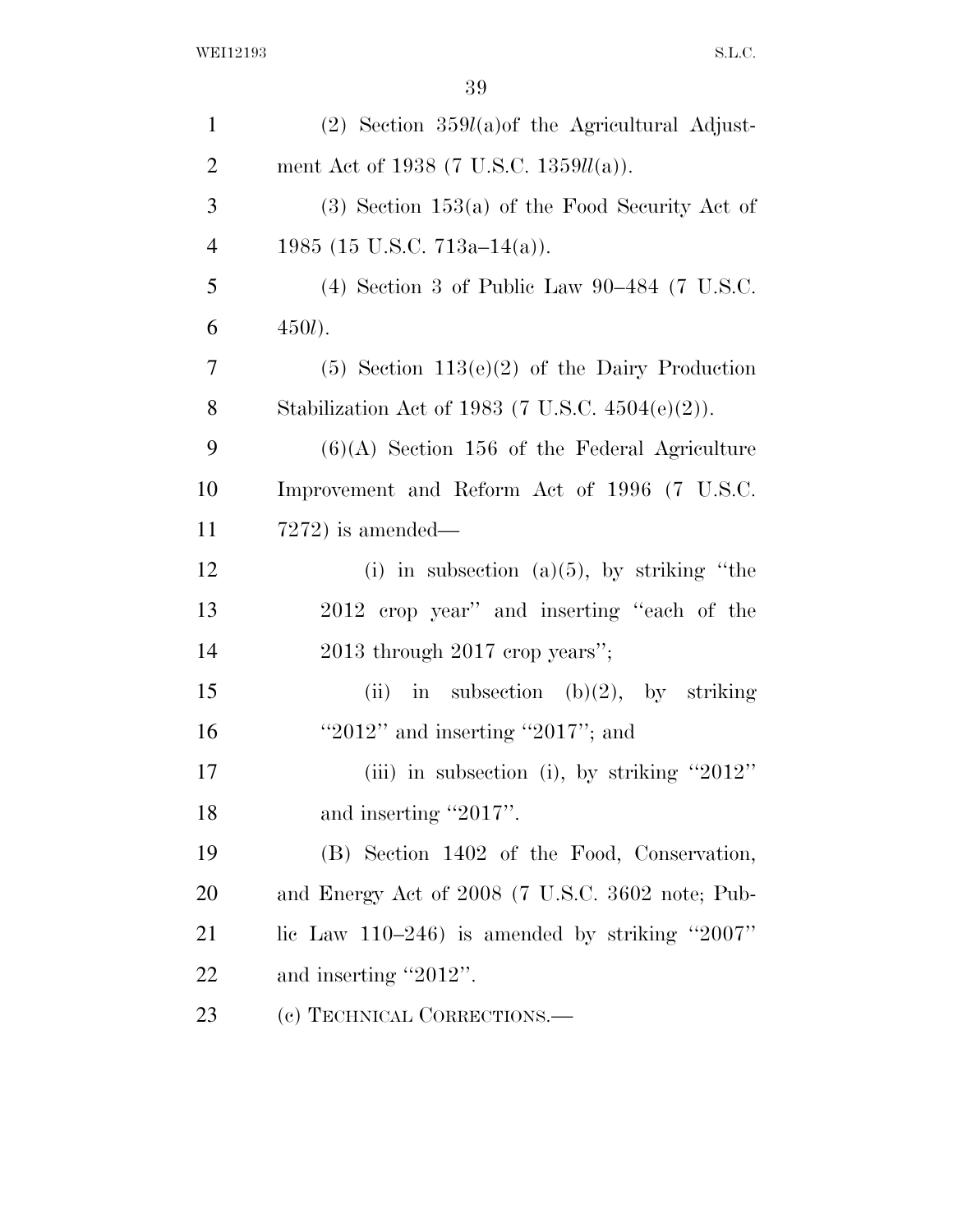| $\mathbf{1}$   | (1) Section $359f(c)(1)(B)$ of the Agricultural                          |
|----------------|--------------------------------------------------------------------------|
| $\overline{2}$ | Adjustment Act of 1938 (7 U.S.C. $1359ff(c)(1)(B))$                      |
| 3              | is amended by adding a period at the end.                                |
| $\overline{4}$ | $(2)$ Section 1603 $(g)$ of the Food, Conservation,                      |
| 5              | and Energy Act of $2008$ (Public Law $110-246$ ; $122$                   |
| 6              | Stat. 1739) is amended in paragraphs (2) through                         |
| 7              | (6) and the amendments made by those paragraphs                          |
| 8              | by striking " $1703(a)$ " each place it appears and in-                  |
| 9              | serting " $1603(a)$ ".                                                   |
| 10             | (3) This paragraph and the amendments made                               |
| 11             | by this paragraph take effect as if included in the                      |
| 12             | Food, Conservation, and Energy Act of 2008 (Public                       |
| 13             | Law 110–246; 122 Stat. 1651).                                            |
| 14             | SEC. 5. REPEAL OF DIRECT PAYMENT AND ACRE PRO-                           |
| 15             | <b>GRAMS.</b>                                                            |
| 16             | (a) FOOD, CONSERVATION, AND ENERGY ACT OF                                |
| 17             | $2008-$                                                                  |
| 18             | $(1)$ The table of contents in section 1(b) of the                       |
| 19             | Food, Conservation, and Energy Act of 2008 (122)                         |
| 20             | Stat. $1651$ ; 7 U.S.C. 8701 note) is amended in the                     |
| 21             | items relating to title I—                                               |
| 22             | $(A)$ by striking the items relating to sub-                             |
| 23             | title A and inserting the following:                                     |
|                | "Subtitle A—Revenue Loss Assistance Program and Counter-cyclical Program |
|                | "Sec. 1101. Base acres.<br>$^{4}$ $\%$ <sub>00</sub> 1109 Dormont riolde |

<sup>&#</sup>x27;'Sec. 1102. Payment yields.

''Sec. 1103. Revenue loss assistance program.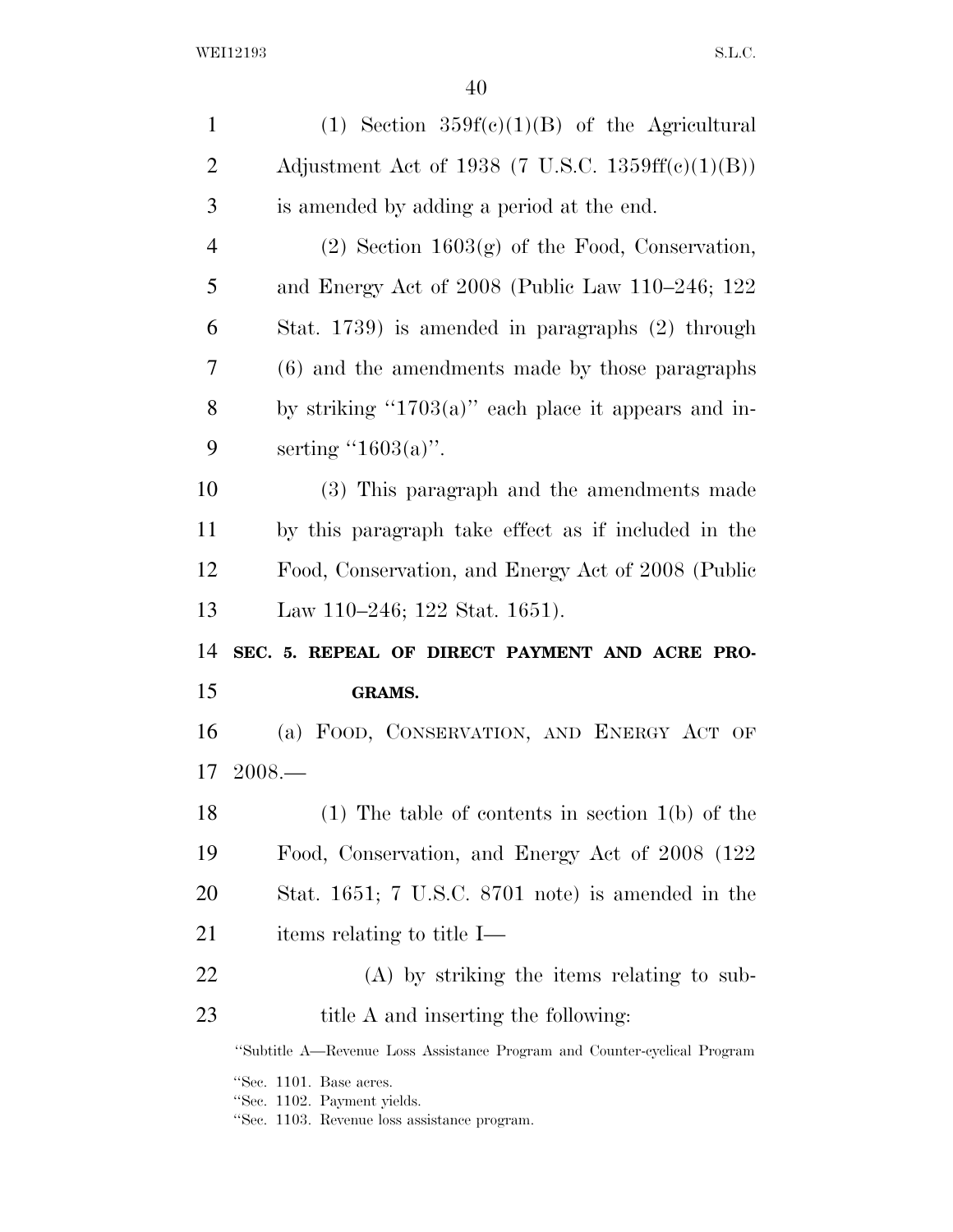|                | "Sec. 1104. Availability of counter-cyclical payments.<br>"Sec. 1105. Producer agreement required as condition of provision of pay-<br>ments.<br>"Sec. 1106. Planting flexibility. |
|----------------|------------------------------------------------------------------------------------------------------------------------------------------------------------------------------------|
|                | "Sec. 1107. Special rule for long grain and medium grain rice.<br>"Sec. 1108. Period of effectiveness.";                                                                           |
| $\mathbf{1}$   | and                                                                                                                                                                                |
| $\overline{2}$ | (B) by striking the items relating to sub-                                                                                                                                         |
| 3              | title C.                                                                                                                                                                           |
| $\overline{4}$ | $(2)$ Section 1206(b) of the Food, Conservation,                                                                                                                                   |
| 5              | and Energy Act of $2008$ (7 U.S.C. $8736(b)$ ) is                                                                                                                                  |
| 6              | amended—                                                                                                                                                                           |
| 7              | (A) in paragraph $(1)(B)(ii)$ , by striking                                                                                                                                        |
| 8              | "the payment yield in effect for the calculation"                                                                                                                                  |
| 9              | of direct payments under subtitle A with re-                                                                                                                                       |
| 10             | spect to that loan commodity on the farm or, in                                                                                                                                    |
| 11             | the case of a farm without a payment yield for                                                                                                                                     |
| 12             | that loan commodity,"; and                                                                                                                                                         |
| 13             | (B) in paragraph $(2)(B)(ii)$ , by striking                                                                                                                                        |
| 14             | "the payment yield in effect for the calculation"                                                                                                                                  |
| 15             | of direct payments under subtitle A with re-                                                                                                                                       |
| 16             | spect to wheat on the farm or, in the case of                                                                                                                                      |
| 17             | a farm without a payment yield for wheat,".                                                                                                                                        |
| 18             | (b) FOOD SECURITY ACT OF $1985$ .                                                                                                                                                  |
| 19             | (1) Section 1001 of the Food Security Act of                                                                                                                                       |
| 20             | $1985$ (7 U.S.C. 1308) is amended by striking sub-                                                                                                                                 |
| 21             | sections (b) and (c) and inserting the following:                                                                                                                                  |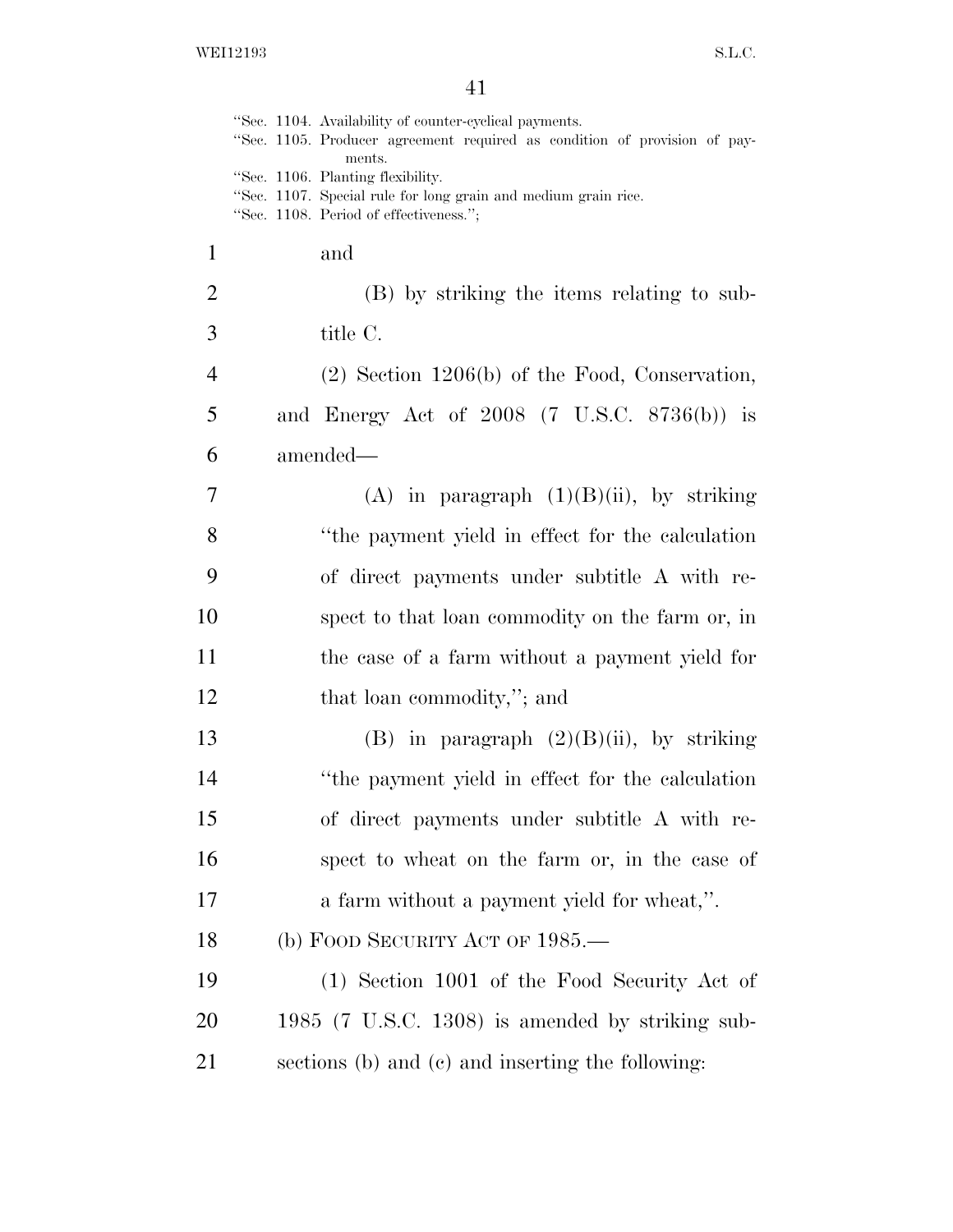| $\mathbf{1}$ | "(b) LIMITATION ON REVENUE LOSS ASSISTANCE                   |
|--------------|--------------------------------------------------------------|
| 2            | PROGRAM PAYMENTS AND COUNTER-CYCLICAL PAY-                   |
| 3            | MENTS FOR COVERED COMMODITIES.—The total amount              |
| 4            | of revenue loss assistance program payments and counter-     |
| 5            | cyclical program payments received, directly or indirectly,  |
| 6            | by a person or legal entity for any crop year under subtitle |
|              | 7 A of title I of the Food, Conservation, and Energy Act     |
| 8            | of $2008$ (7 U.S.C. 8711 et seq.) for 1 or more covered      |
| 9            | commodities may not exceed \$105,000.".                      |
| 10           | (2) Section 1001D of the Food Security Act of                |
| 11           | 1985 (7 U.S.C. 1308–3a) is amended—                          |
| 12           | (A) in subsection (b) $(1)$ —                                |
| 13           | $(i)$ by striking subparagraphs $(A)$ and                    |
| 14           | (B) and inserting the following:                             |
| 15           | "(A) IN GENERAL.—Notwithstanding any                         |
| 16           | other provision of law, a person or legal entity             |
| 17           | shall not be eligible to receive any benefit de-             |
| 18           | scribed in subparagraph (B) during a crop, fis-              |
| 19           | cal, or program year, as appropriate, if the av-             |
| 20           | erage adjusted gross income of the person or                 |
| 21           | legal entity exceeds $$999,000."$ ;                          |
| 22           | (ii) by redesignating subparagraph                           |
| 23           | $(C)$ as subparagraph $(B)$ ; and                            |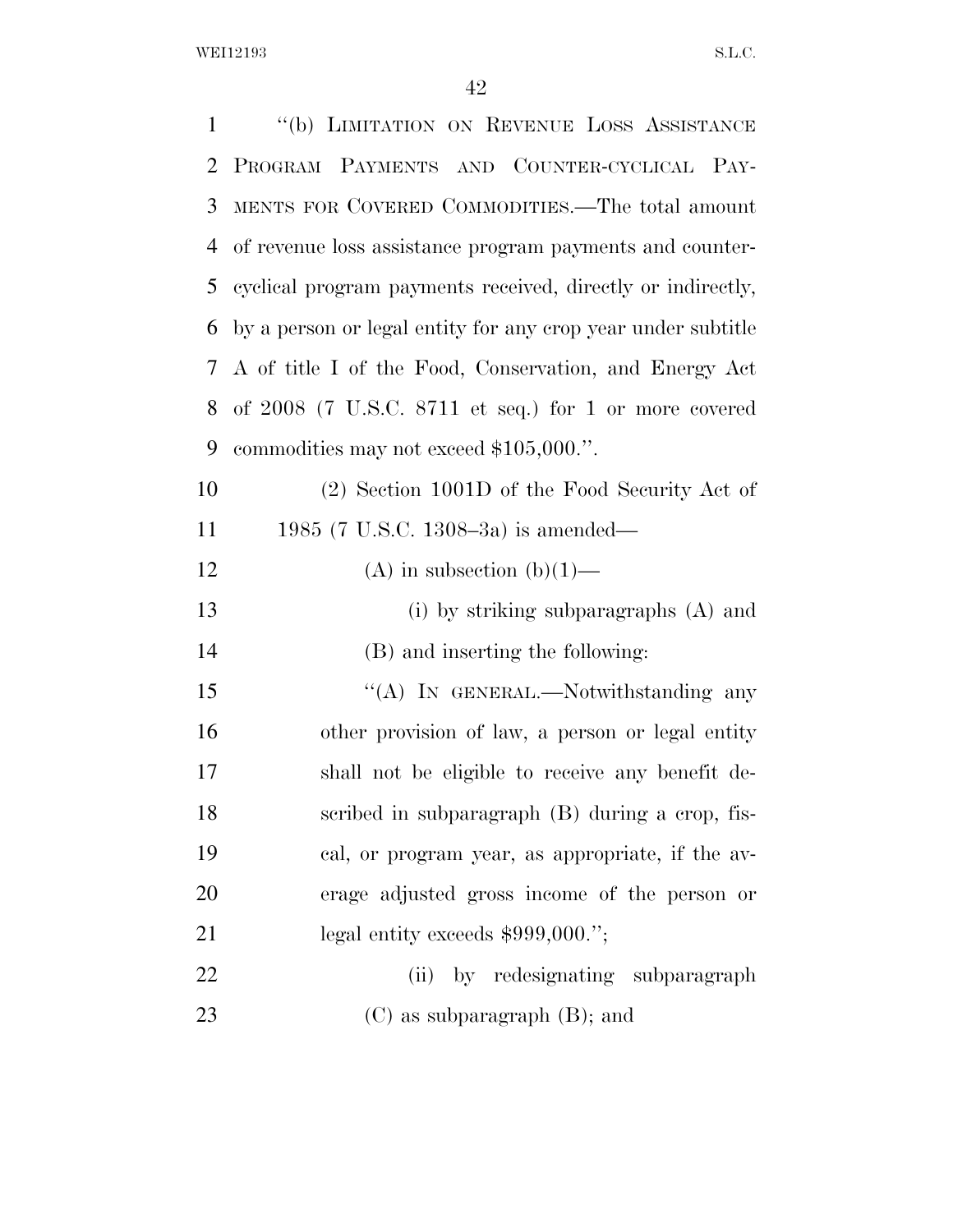| $\mathbf{1}$   | (iii) in subparagraph $(B)$ (as so des-                            |
|----------------|--------------------------------------------------------------------|
| $\overline{2}$ | ignated) by striking clause (i) and insert-                        |
| 3              | ing the following:                                                 |
| $\overline{4}$ | "(i) A revenue loss assistance pro-                                |
| 5              | gram payment or counter-cyclical payment                           |
| 6              | under title I of the Food, Conservation,                           |
| 7              | and Energy Act of 2008 (7 U.S.C. 8702 et                           |
| 8              | seq.). $";$ and                                                    |
| 9              | (B) in subsection (f), by striking "2012"                          |
| 10             | and inserting "2017".                                              |
| 11             | SEC. 6. SUPPLEMENTAL COVERAGE OPTION.                              |
| 12             | (a) AVAILABILITY OF SUPPLEMENTAL COVERAGE                          |
| 13             | OPTION.—Section $508(c)$ of the Federal Crop Insurance             |
| 14             | Act $(7 \text{ U.S.C. } 1508(c))$ is amended by striking paragraph |
| 15             | (3) and inserting the following:                                   |
| 16             | "(3) YIELD AND LOSS BASIS OPTIONS.—A pro-                          |
| 17             | ducer shall have the option of purchasing additional               |
| 18             | coverage based on-                                                 |
| 19             | " $(A)(i)$ an individual yield and loss basis;                     |
| 20             | <b>or</b>                                                          |
| 21             | "(ii) an area yield and loss basis; or                             |
| 22             | "(B) an individual yield and loss basis,                           |
| 23             | supplemented with coverage based on an area                        |
| 24             | yield and loss basis to cover a part of the de-                    |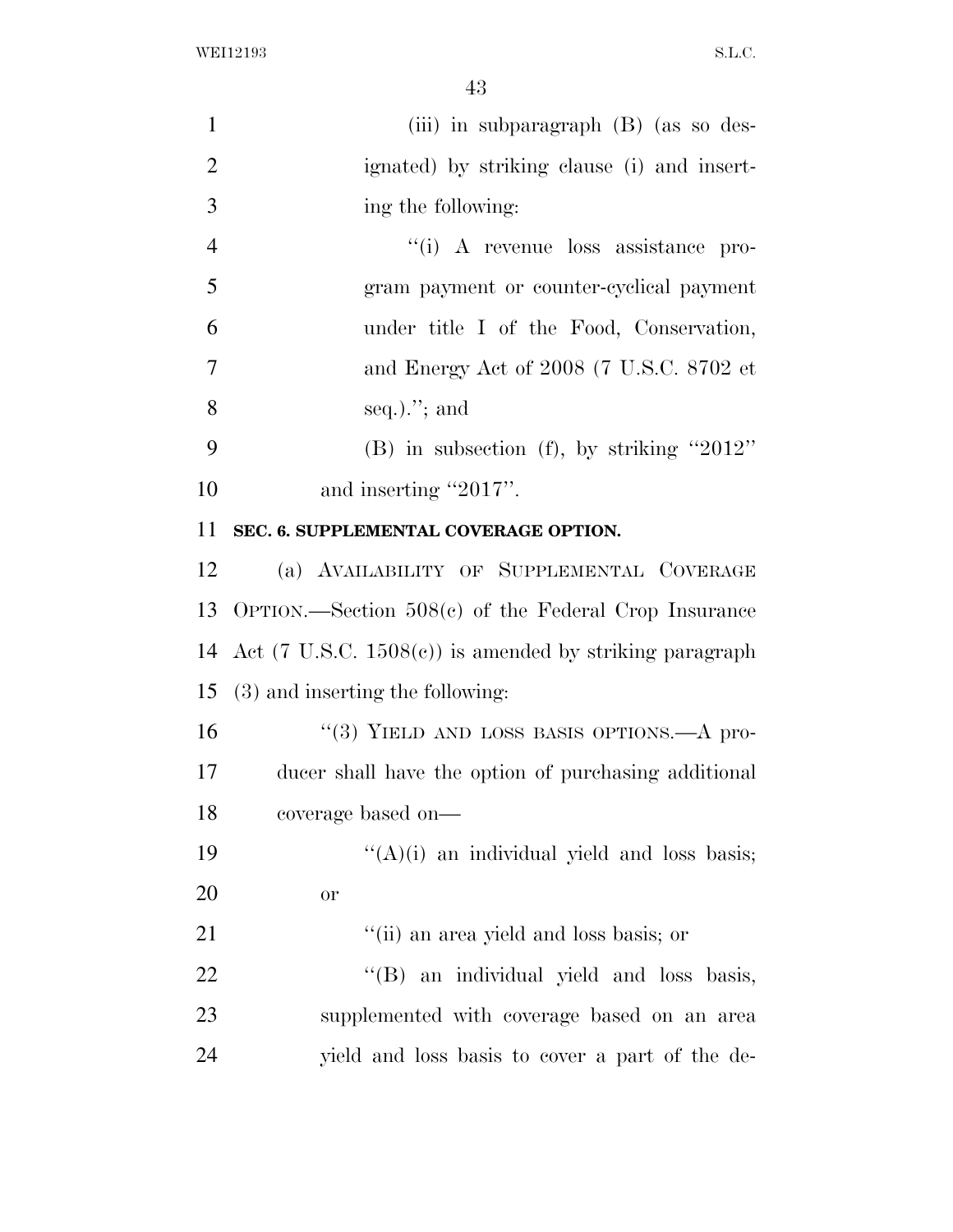| $\mathbf{1}$   | ductible under the individual yield and loss pol-                  |
|----------------|--------------------------------------------------------------------|
| $\overline{2}$ | icy, as described in paragraph $(4)(C)$ .".                        |
| 3              | (b) LEVEL OF COVERAGE.—Section $508(e)$ of the                     |
| $\overline{4}$ | Federal Crop Insurance Act $(7 \text{ U.S.C. } 1508(c))$ is amend- |
| 5              | ed by striking paragraph (4) and inserting the following:          |
| 6              | $``(4)$ LEVEL OF COVERAGE.—                                        |
| 7              | "(A) DOLLAR DENOMINATION.—Except as                                |
| 8              | provided in subparagraph (C), the level of cov-                    |
| 9              | erage shall be dollar-denominated.                                 |
| 10             | "(B) INFORMATION.—The Corporation                                  |
| 11             | shall provide producers with information on cat-                   |
| 12             | astrophic risk and additional coverage in terms                    |
| 13             | of dollar coverage (within the allowable limits of                 |
| 14             | coverage provided in this paragraph).                              |
| 15             | $``(C)$ SUPPLEMENTAL COVERAGE<br>$OP-$                             |
| 16             | TION.                                                              |
| 17             | ``(i)<br>IN GENERAL.—Notwithstanding                               |
| 18             | subparagraph $(A)$ , in the case of the sup-                       |
| 19             | plemental coverage option described in                             |
| 20             | paragraph $(3)(B)$ , the Corporation shall                         |
| 21             | offer producers the opportunity to pur-                            |
| 22             | chase coverage in combination with an in-                          |
| 23             | dividual policy or plan of insurance (other                        |
| 24             | than catastrophic risk protection) offered                         |
| 25             | under this subtitle that would allow indem-                        |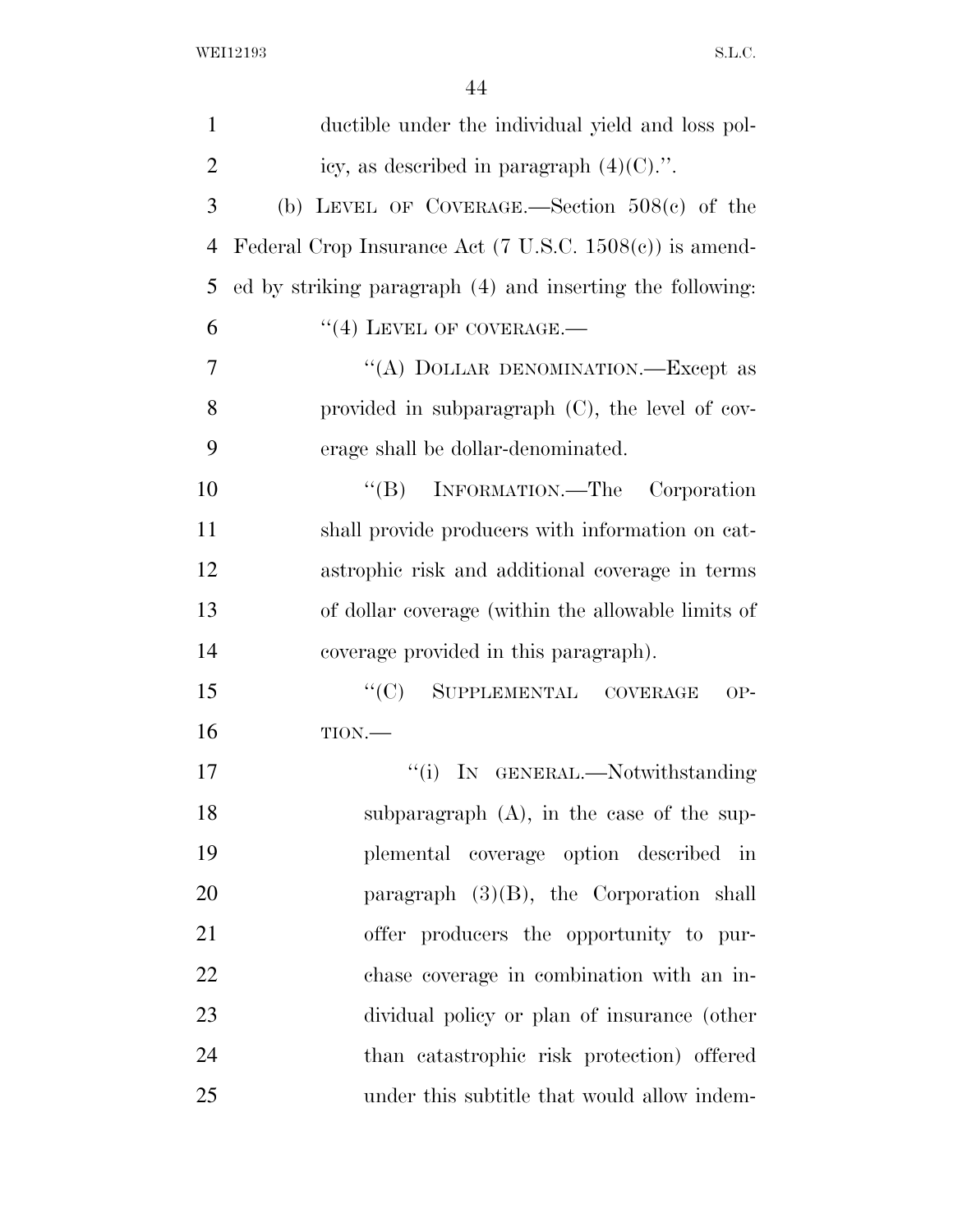| $\mathbf{1}$   | nities to be paid to a producer equal to       |
|----------------|------------------------------------------------|
| $\overline{2}$ | part of the deductible under the individual    |
| 3              | policy or plan of insurance, if sufficient     |
| $\overline{4}$ | area data is available (as determined by       |
| 5              | the Corporation).                              |
| 6              | "(ii) TRIGGER.—Coverage offered                |
| 7              | under paragraph $(3)(B)$ and clause (i)        |
| 8              | shall be triggered only if the losses in the   |
| 9              | area exceed 25 percent of normal levels (as    |
| 10             | determined by the Corporation.                 |
| 11             | "(iii) COVERAGE.—Subject to the trig-          |
| 12             | ger described in clause (ii) and the deduct-   |
| 13             | ible required under clause (iv), coverage of-  |
| 14             | fered under paragraph $(3)(B)$ and clause      |
| 15             | (i) shall cover the first loss incurred by the |
| 16             | producer but not to exceed the difference      |
| 17             | between—                                       |
| 18             | $\lq($ I) 75 percent; and                      |
| 19             | "(II) the coverage level selected              |
| 20             | by the producer for the underlying             |
| 21             | policy or plan of insurance.                   |
| 22             | "(iv) DEDUCTIBLE.—Coverage offered             |
| 23             | under paragraph $(3)(B)$ and clause<br>(i)     |
| 24             | shall be subject to a deductible in an         |
| 25             | amount equal to 25 percent of the expected     |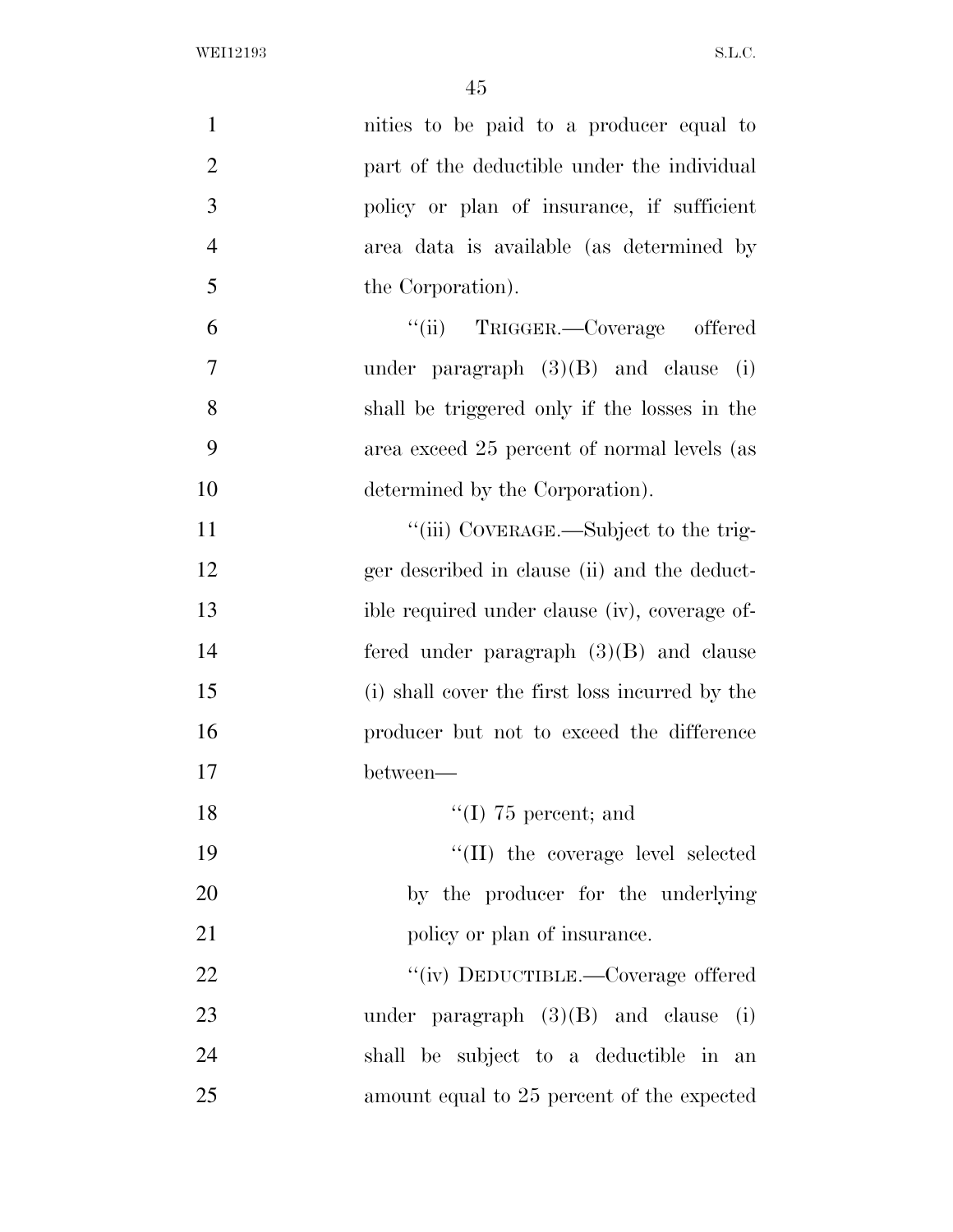| $\mathbf{1}$   | value of the crop of the producer under the |
|----------------|---------------------------------------------|
| $\overline{2}$ | underlying policy or plan of insurance, as  |
| 3              | determined by the Corporation.              |
| $\overline{4}$ | "(v) REQUIRED TERMS.—The supple-            |
| 5              | mental coverage option shall be offered to  |
| 6              | producers of an agricultural commodity in   |
| 7              | each county in which the agricultural com-  |
| 8              | modity is produced—                         |
| 9              | "(I) at a county-wide level to the          |
| 10             | fullest extent practicable; or              |
| 11             | $\lq\lq$ (II) in a county that lacks suffi- |
| 12             | cient data, on the basis of such larger     |
| 13             | geographical area as the Corporation        |
| 14             | determines to provide sufficient data       |
| 15             | for purposes of providing the cov-          |
| 16             | erage.                                      |
| 17             | "(vi) PREMIUM AMOUNT.—Notwith-              |
| 18             | standing subsection (d), the premium        |
| 19             | shall—                                      |
| 20             | $\lq\lq$ (I) be sufficient to cover antici- |
| 21             | pated losses and a reasonable reserve;      |
| 22             | and                                         |
| 23             | $``(II)$ include an amount for oper-        |
| 24             | ating and administrative expenses es-       |
| 25             | tablished in accordance with<br>sub-        |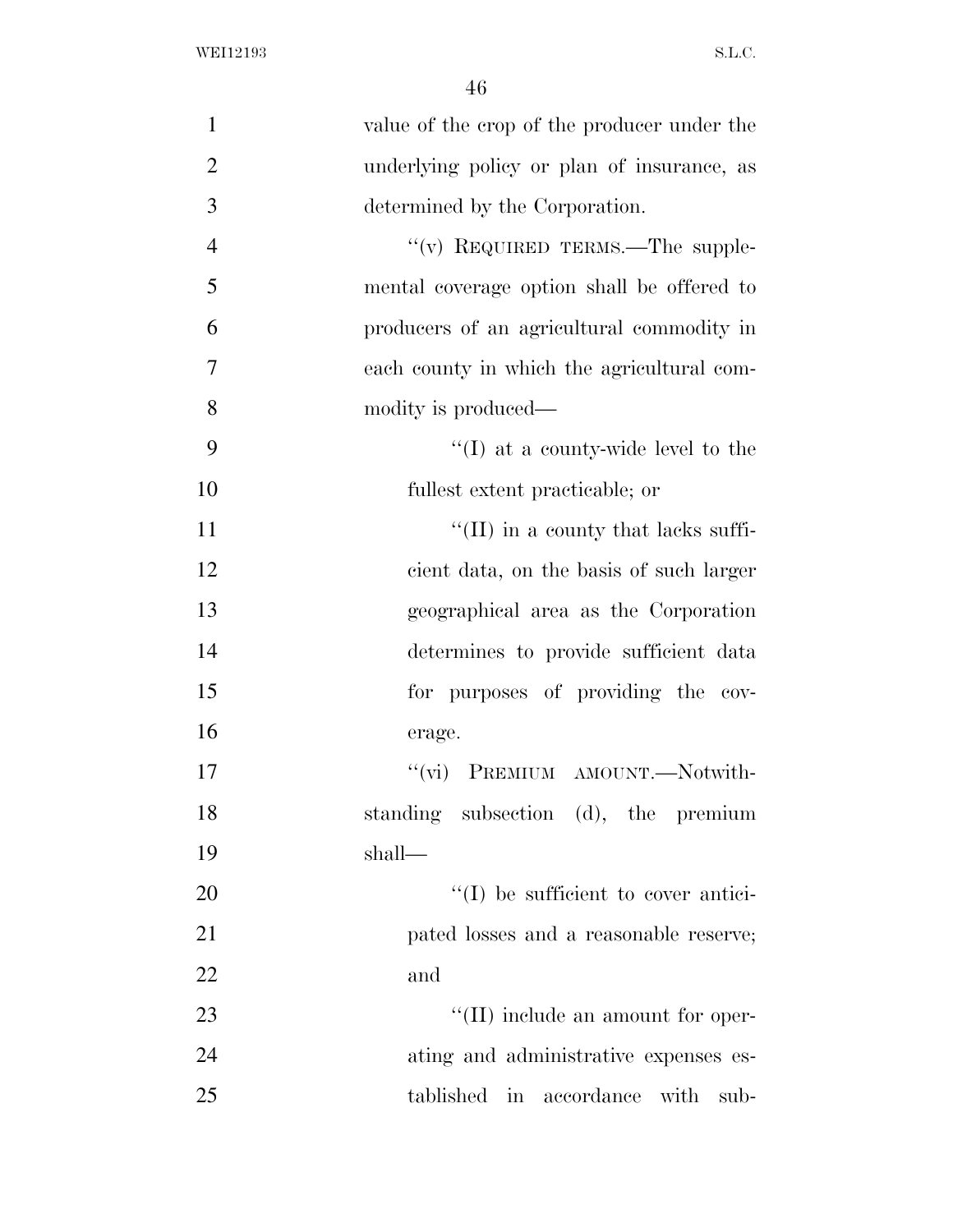| $\mathbf{1}$   | section $(k)(4)(F)$ , but not to exceed 6                         |
|----------------|-------------------------------------------------------------------|
| $\overline{2}$ | percent of the premium used to define                             |
| 3              | the loss ratio for the supplemental                               |
| $\overline{4}$ | coverage option."                                                 |
| 5              | (c) PREMIUM.—Section $508(d)(2)(B)$ of the Federal                |
| 6              | Crop Insurance Act $(7 \text{ U.S.C. } 1508(d)(2)(B))$ is amended |
| 7              | in the matter preceding clause (i) by inserting "or that          |
| 8              | combines an individual yield and loss basis and an area           |
| 9              | yield and loss basis" after "not based on individual yield".      |
| 10             | (d) PAYMENT OF PORTION OF PREMIUM BY COR-                         |
| 11             | PORATION.—Section $508(e)(2)$ of the Federal Crop Insur-          |
| 12             | ance Act $(7 \text{ U.S.C. } 1508(e)(2))$ is amended by adding at |
|                | the end the following:                                            |
| 13             |                                                                   |
| 14             | "(H) In the case of the supplemental cov-                         |
| 15             | erage option described in paragraphs $(3)(B)$                     |
| 16             | and $(4)(C)$ of subsection (c), the amount shall                  |
| 17             | be equal to the sum of—                                           |
| 18             | "(i) not less than 70 percent of the                              |
| 19             | additional premium associated with the                            |
| 20             | coverage; and                                                     |
| 21             | "(ii) the amount determined under                                 |
| 22             | subsection $(d)(2)(B)(ii)$ for the coverage to                    |
| 23             | cover operating and administrative ex-                            |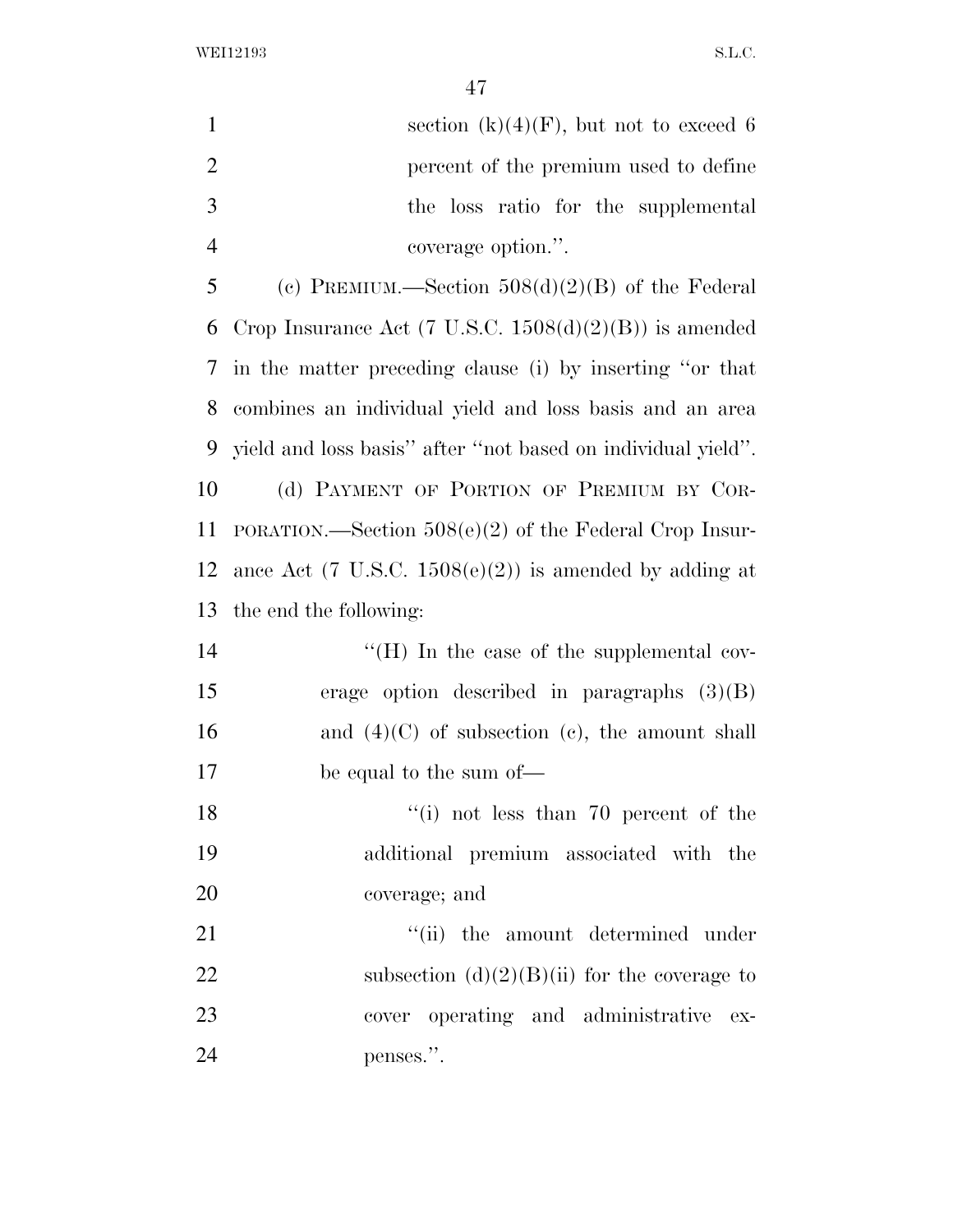1 (e) DATA SOURCES.—Section  $508(g)(2)$  of the Fed-2 eral Crop Insurance Act (7 U.S.C.  $1508(g)(2)$ ) is amended by adding at the end the following:

 ''(E) SOURCES OF YIELD DATA.—To deter- mine yields under the program established under this paragraph, the Corporation shall use data collected by the Risk Management Agency or the National Agricultural Statistics Service, or both.''.

 (f) ADMINISTRATIVE AND OPERATING COSTS REIM- BURSEMENT RATE.—Section 508(k)(4)(F) of the Federal 12 Crop Insurance Act  $(7 \text{ U.S.C. } 1508(k)(4)(F))$  is amended by inserting ''or as authorized under section  $508(c)(4)(C)$ " after "date of enactment of this subpara-graph''.

 (g) EFFECTIVE DATE.—The Federal Crop Insurance Corporation shall begin to provide additional coverage based on an individual yield and loss basis, supplemented with coverage based on an area yield and loss basis, not later than for the 2013 crop year.

### **SEC. 7. CATASTROPHIC RISK PROTECTION PREMIUM RE-DUCTION.**

 Section 508(d)(2) of the Federal Crop Insurance Act 24 (7 U.S.C.  $1508(d)(2)$ ) is amended by striking subpara-graph (A) and inserting the following: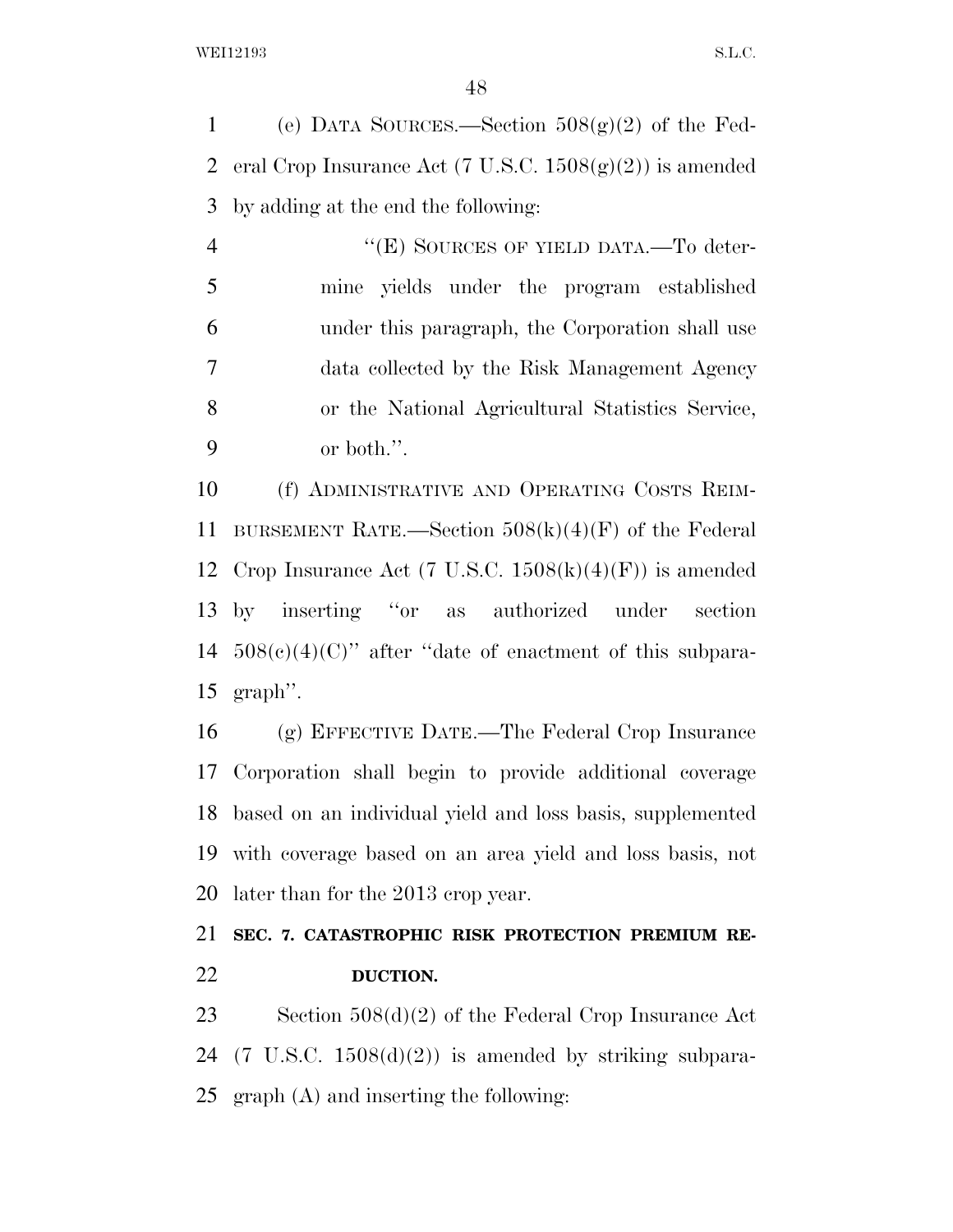| $\mathbf{1}$   | "(A) CATASTROPHIC RISK PROTECTION.-                           |
|----------------|---------------------------------------------------------------|
| $\overline{2}$ | "(i) IN GENERAL.—For the $2011$ and                           |
| 3              | previous crop years, the amount of the pre-                   |
| $\overline{4}$ | mium for catastrophic risk protection cov-                    |
| 5              | erage shall be sufficient to cover antici-                    |
| 6              | pated losses and a reasonable reserve.                        |
| 7              | "(ii) REDUCTION.—For the 2012 and                             |
| 8              | subsequent crop years, the amount of the                      |
| 9              | premium for catastrophic risk protection                      |
| 10             | coverage authorized under clause (i) shall                    |
| 11             | be reduced by the percentage equal to the                     |
| 12             | difference between the average loss ratio                     |
| 13             | for each crop and 100 percent, plus a rea-                    |
| 14             | sonable reserve.".                                            |
| 15             | SEC. 8. ADJUSTMENT IN ACTUAL PRODUCTION HISTORY TO            |
| 16             | ESTABLISH INSURABLE YIELDS.                                   |
| 17             | Section $508(g)(4)(B)$ of the Federal Crop Insurance          |
|                | 18 Act (7 U.S.C. $1508(g)(4)(B)$ ) is amended by striking "60 |
| 19             | percent" both places it appears and inserting "70 per-        |
| 20             | cent".                                                        |
| 21             | SEC. 9. SUPPLEMENTAL AGRICULTURAL DISASTER ASSIST-            |
| 22             | ANCE.                                                         |
| 23             | (a) DEFINITIONS.—Section $531(a)$ of the Federal              |
| 24             | Crop Insurance Act $(7 \text{ U.S.C. } 1531(a))$ is amended—  |
| 25             | $(1)$ in paragraph $(5)$ —                                    |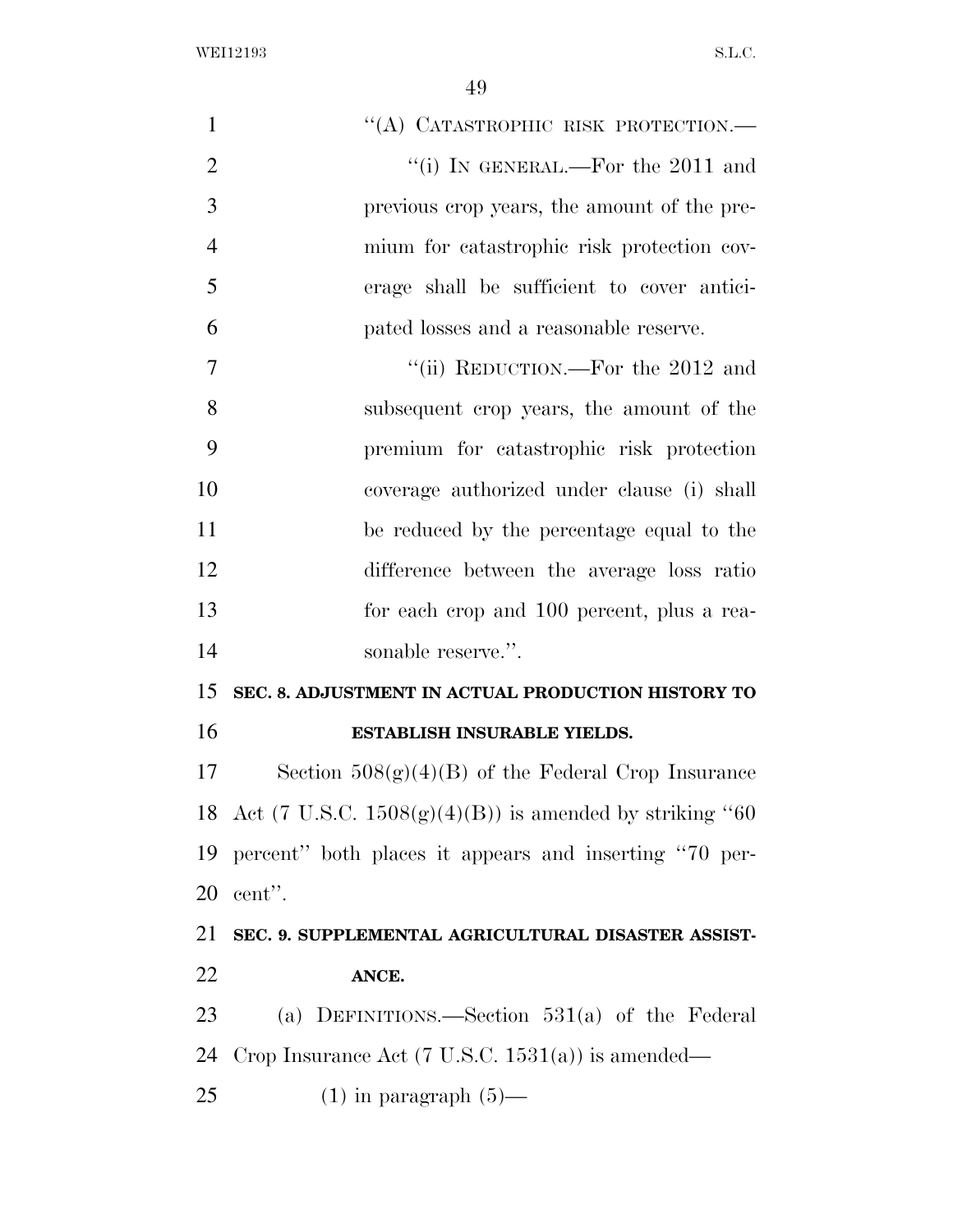| $\mathbf{1}$   | $(A)$ in the matter preceding clause (i), by           |
|----------------|--------------------------------------------------------|
| $\overline{2}$ | striking the first "under"; and                        |
| 3              | (B) by redesignating clauses (i) through               |
| $\overline{4}$ | (iii) as subparagraphs $(A)$ , $(B)$ , and $(C)$ , re- |
| 5              | spectively, and indenting appropriately;               |
| 6              | $(2)$ by striking paragraph $(20)$ ; and               |
| 7              | $(3)$ by redesignating paragraph $(21)$ as para-       |
| 8              | $graph(20)$ .                                          |
| 9              | (b) SUPPLEMENTAL REVENUE ASSISTANCE PAY-               |
| 10             | MENTS.—Section $531(b)$ of the Federal Crop Insurance  |
| 11             | Act $(7 \text{ U.S.C. } 1531(b))$ is amended—          |
| 12             | $(1)$ in paragraph $(1)$ —                             |
| 13             | $(A)$ in subparagraph $(A)$ —                          |
| 14             | (i) by striking "from the Trust Fund"                  |
| 15             | and inserting "of the Commodity Credit                 |
| 16             | Corporation"; and                                      |
| 17             | (ii) by striking "the crop year" and                   |
| 18             | inserting "during the period beginning on              |
| 19             | October 1, 2011, and ending on September               |
| 20             | $30, 2012$ "; and                                      |
| 21             | $(B)$ in subparagraph $(B)$ , by striking "crop"       |
| 22             | of economic significance" and inserting "cov-          |
| 23             | ered commodity (as defined in section 1001 of          |
| 24             | the Food, Conservation, and Energy Act of              |
| 25             | 2008 (7 U.S.C. 8702)) or peanuts";                     |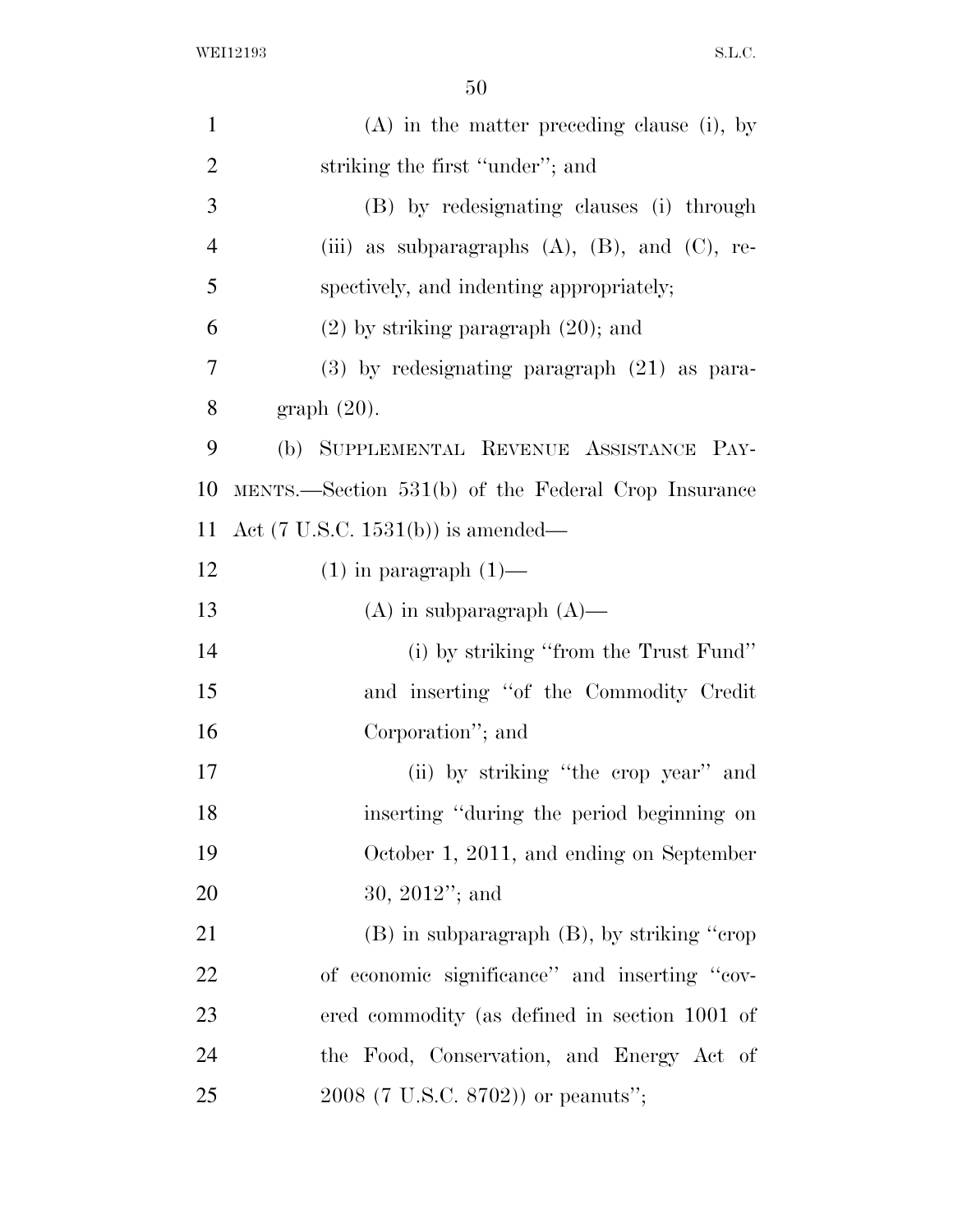| $\mathbf{1}$   | (2) in paragraph $(2)(A)$ , in the matter pre-       |
|----------------|------------------------------------------------------|
| $\overline{2}$ | ceding clause (i), by striking "60 percent" and in-  |
| 3              | serting "50 percent";                                |
| $\overline{4}$ | (3) in paragraph $(3)(A)(i)$ , in the matter pre-    |
| 5              | ceding subclause (I), by striking "115 percent" and  |
| 6              | inserting "112 percent"; and                         |
| 7              | $(4)$ in paragraph $(4)$ —                           |
| 8              | $(A)$ in subparagraph $(A)$ —                        |
| 9              | (i) in clause (i)(II), by inserting "the             |
| 10             | first 4 months of" after "received for";             |
| 11             | and                                                  |
| 12             | $(ii)$ in clause $(ii)$ , by striking "15 per-       |
| 13             | cent" and inserting "100 percent"; and               |
| 14             | $(B)$ in subparagraph $(C)$ , by inserting "the      |
| 15             | first 4 months of" after "during the".               |
| 16             | (c) LIVESTOCK INDEMNITY PAYMENTS.-Section            |
| 17             | $531(c)$ of the Federal Crop Insurance Act (7 U.S.C. |
| 18             | $1531(c)$ is amended—                                |
| 19             | $(1)$ in paragraph $(1)$ —                           |
| 20             | (A) by striking "from the Trust Fund"                |
| 21             | and inserting "of the funds of the Commodity"        |
| 22             | Credit Corporation for each of fiscal years 2012     |
| 23             | through $2021$ "; and                                |
| 24             | (B) by inserting ", or due to predators              |
| 25             | protected or reintroduced by the Federal Gov-        |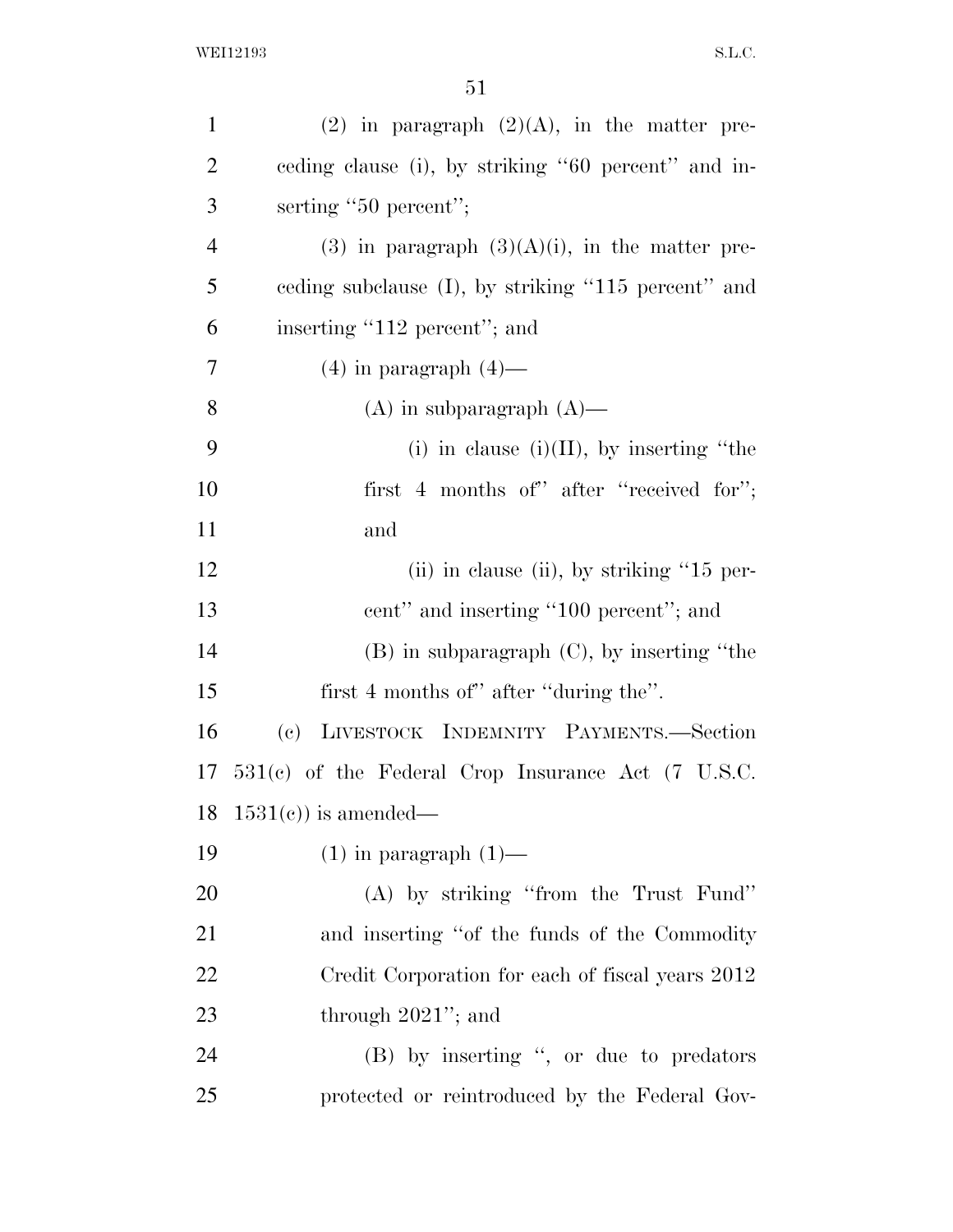| $\mathbf{1}$   | ernment, as determined by the Secretary" be-                           |
|----------------|------------------------------------------------------------------------|
| $\overline{2}$ | fore the period at the end; and                                        |
| 3              | $(2)$ in paragraph $(2)$ , by striking "75" and in-                    |
| $\overline{4}$ | serting " $65$ ".                                                      |
| 5              | (d) LIVESTOCK FORAGE DISASTER PROGRAM.—Sec-                            |
| 6              | tion $531(d)$ of the Federal Crop Insurance Act (7 U.S.C.              |
| 7              | $1531(d)$ is amended—                                                  |
| 8              | $(1)$ in paragraph $(2)$ , by striking "from the                       |
| 9              | Trust Fund" and inserting "of the funds of the                         |
| 10             | Commodity Credit Corporation for each of fiscal                        |
| 11             | years $2012$ through $2021$ ";                                         |
| 12             | $(2)$ by striking paragraph $(5)$ ; and                                |
| 13             | $(3)$ by redesignating paragraph $(6)$ as para-                        |
| 14             | $graph(5)$ .                                                           |
| 15             | EMERGENCY ASSISTANCE FOR LIVESTOCK,<br>(e)                             |
| 16             | <b>HONEY</b><br>BEES, AND FARM-RAISED FISH.-Section                    |
|                | 17 $531(e)(1)$ of the Federal Crop Insurance Act (7 U.S.C.             |
| 18             | $1531(e)(1)$ is amended by striking "\$50,000,000 per year             |
| 19             | from the Trust Fund" and inserting " $$20,000,000$ of the              |
| 20             | funds of the Commodity Credit Corporation for each of                  |
| 21             | fiscal years 2012 through 2021".                                       |
| 22             | (f) TREE ASSISTANCE PROGRAM.—Section $531(f)$ of                       |
| 23             | the Federal Crop Insurance Act $(7 \text{ U.S.C. } 1531(\text{f}))$ is |
| 24             | amended—                                                               |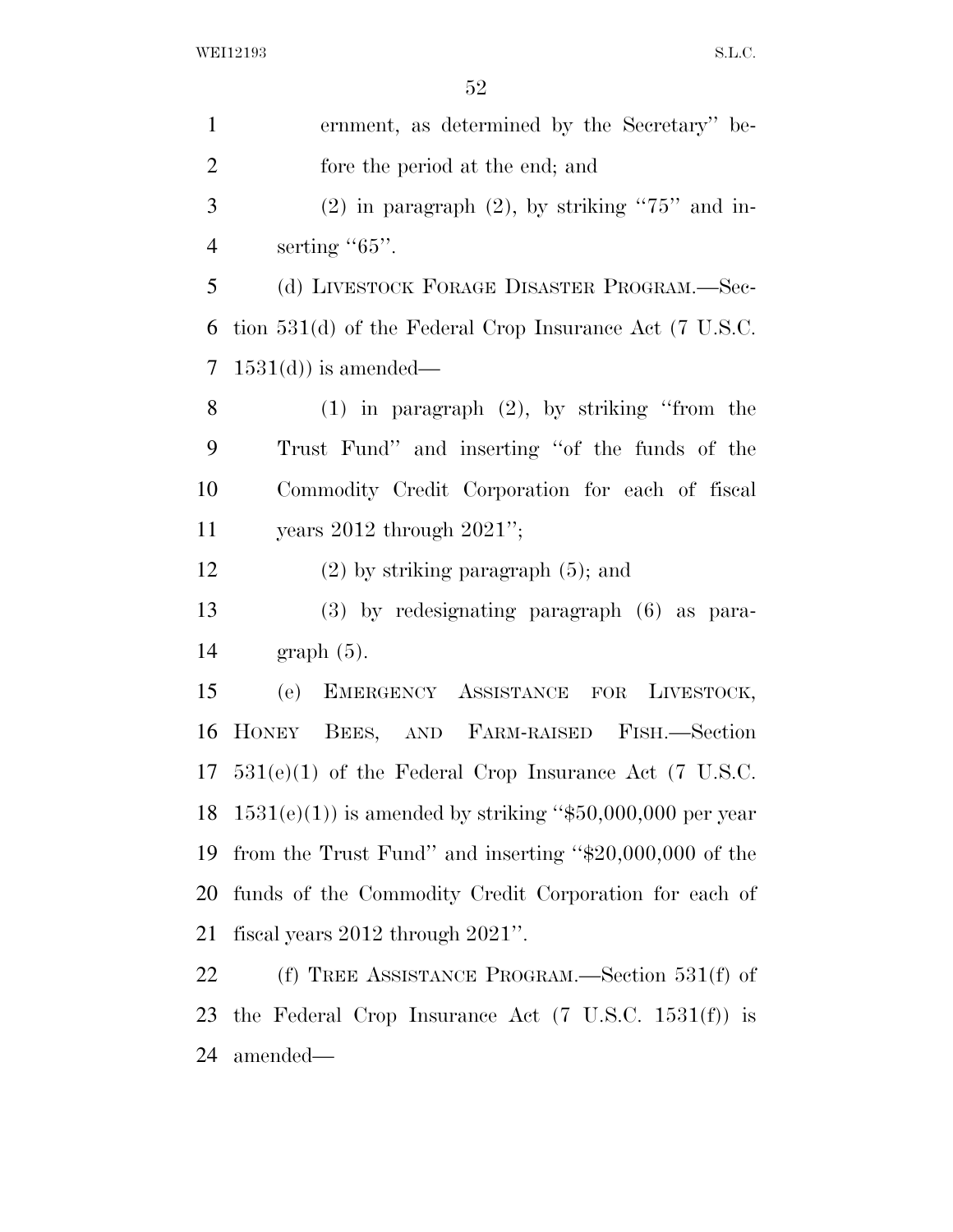| $\mathbf{1}$   | $(1)$ in paragraph $(2)(A)$ , by striking "from the                |
|----------------|--------------------------------------------------------------------|
| $\overline{2}$ | Trust Fund" and inserting "of the funds of the                     |
| 3              | Commodity Credit Corporation for each of fiscal                    |
| $\overline{4}$ | years $2012$ through $2021$ "; and                                 |
| 5              | $(2)$ in paragraph $(3)$ —                                         |
| 6              | $(A)$ in subparagraph $(A)(i)$ , by striking                       |
| $\tau$         | "70" and inserting " $60$ "; and                                   |
| 8              | $(B)$ in subparagraph $(B)$ , by striking "50"                     |
| 9              | and inserting "40".                                                |
| 10             | RISK MANAGEMENT PURCHASE<br>(g)<br>REQUIRE-                        |
| 11             | MENT.—Section $531(g)(1)$ of the Federal Crop Insurance            |
| 12             | Act $(7 \text{ U.S.C. } 1531(g)(1))$ is amended in the matter pre- |
| 13             | eeding subparagraph $(A)$ by striking "and $(d)$ " and insert-     |
| 14             | ing ", (d), and $(e)$ ".                                           |
| 15             | (h) CONFORMING AMENDMENTS.-                                        |
| 16             | (1) Section 531 of the Federal Crop Insurance                      |
| 17             | Act $(7 \text{ U.S.C. } 1531)$ is amended—                         |
| 18             | (A) by striking subsection (i); and                                |
| 19             | (B) by redesignating subsections (j) and                           |
| 20             | $(k)$ as subsections (i) and (j), respectively.                    |
| 21             | $(2)$ Title IX of the Trade Act of 1974 $(19)$                     |
| 22             | U.S.C. $2497$ et seq.) is repealed.                                |
| 23             | (i) EFFECTIVE DATE.—This section and the amend-                    |
| 24             | ments made by this section take effect on October 1, 2011.         |